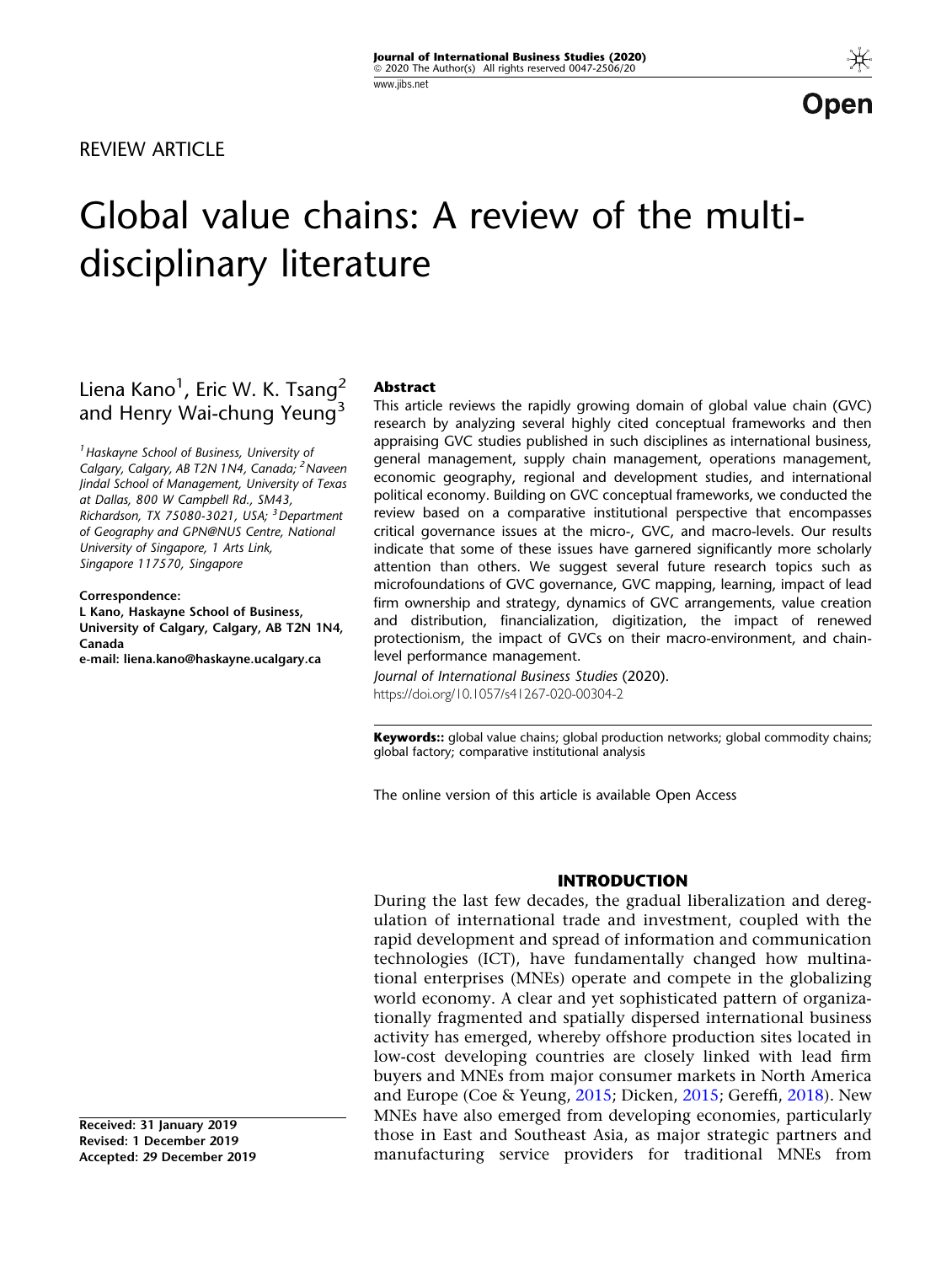advanced industrialized economies (Yeung, [2016\)](#page-45-0). This pattern signals a new divide in industrial organization on a worldwide scale: a transition from hierarchically organized MNEs, with their traditional focus on managing internalized overseas investments, to MNEs as international lead firms. These firms work with and integrate their geographically dispersed strategic partners, specialized suppliers, and customer bases into complex structures, referred to variously as global commodity chains (GCCs), global value chains (GVCs), global production networks (GPNs), or global factories.

Since Gereffi and Korzeniewicz's [\(1994](#page-42-0)) collection in the early 1990s, this phenomenon of organizationally fragmented international production has been subject to investigation in a wide range of academic disciplines, including economic sociology, international economics, regional and development studies, economic geography, international political economy, supply chain management, operations management, and international business (IB) (Buckley, [2009a,](#page-40-0) [b;](#page-40-0) Coe & Yeung, [2015,](#page-41-0) [2019](#page-41-0); Funk, Arthurs, Treviño, & Joireman, [2010;](#page-41-0) Gereffi, [1994,](#page-41-0) [2018;](#page-41-0) Gereffi, Humphrey, & Sturgeon, [2005](#page-42-0); Henderson, Dicken, Hess, Coe, & Yeung, [2002](#page-42-0)). In economic sociology and development studies, the earliest work was concerned with global commodity trade and the governance structure of such commodity chains in labor-intensive and high-tech industries (Bair, [2009](#page-40-0); Gereffi, [1999,](#page-41-0) [2018;](#page-41-0) Gereffi & Korzeniewicz, [1994](#page-42-0)). This literature has developed a simple typology of buyerdriven and producer-driven GCCs on the basis of the power and control exerted by buyers (retailers and brand name firms) or producers (original equipment manufacturers [OEMs]) in governing their international suppliers and service providers.

In 2000, the Rockefeller Foundation funded a large-scale GVC convention, which marked the beginning of a rapid growth of GVC research (Gereffi, Humphrey, Kaplinsky, & Sturgeon, [2001\)](#page-41-0). By the early 2000s – near the beginning point of our review – the GCC literature moved away from its earlier focus on commodities (e.g., clothing, footwear, automobiles) to examining value chains that connected spatially dispersed production activities. In their introduction to a special issue of IDB Bulletin on globalization, value chains, and development, Gereffi et al. ([2001\)](#page-41-0) identified several pressing challenges for value chain researchers and pushed for the use of GVC as a common terminology. Since then, GVC has become the

primary focus of research and analytical attention in the social sciences and, lately, international policy communities. The economic sociology view of GVC remains concerned mainly with the social consequences of economic exchange, and with mapping the governance structures/developing typologies of GVCs and their consequences for local upgrading (Gereffi, [2018](#page-41-0); Gereffi et al., [2005;](#page-42-0) Humphrey & Schmitz, [2002](#page-42-0)). The study of GVCs within the international economics literature focuses on efficiency of contractual organization and economic exchanges in GVCs, and on mapping the geography of international trade flows and value creation (Aichele & Heiland,  $2018$ ; Antràs & Chor, [2013;](#page-40-0) Grossman & Rossi-Hansberg, [2008;](#page-42-0) Johnson & Noguera, [2012](#page-42-0); Lee & Yi, [2018\)](#page-43-0). IB researchers are interested mainly in how firms can profitably strengthen and exploit their unique firmspecific advantages, and create value by forging business relationships across national borders through MNE activity in GVCs (Buckley, [2009a;](#page-40-0) Kano, [2018;](#page-42-0) Laplume, Petersen, & Pearce, [2016;](#page-43-0) Mudambi, [2008](#page-43-0)).

Closely related to the GVC concept is the GPN construct. The GPN concept was developed in the late 1990s by a group of researchers in economic geography, and emerged from a growing dissatisfaction with existing theories of economic development that failed to account for the increasingly complex, networked nature of production activities, which spanned across national borders and led to uneven development in different regions and countries (Coe & Yeung, [2015,](#page-41-0) [2019;](#page-41-0) Henderson et al., [2002](#page-42-0); Hess, [2017;](#page-42-0) Yeung, [2009,](#page-44-0) [2018](#page-45-0)). The idea of a GPN goes beyond the simple notions of trading and outsourcing, and highlights firm-specific coordination and cooperation strategies through which such relational networks are constructed, managed, and sustained, as well as the networks' geographical reach in specific territories, such as sub-national regions and industrial clusters. It also considers the strategic responses of other corporate and non-corporate actors within the GPN, such as the state and business associations. This central focus on economic actors, such as MNEs and their strategic partners, and territorialized institutions, such as state agencies and business associations, also distinguishes GPN thinking from GCC research's focus on a particular commodity or GVC research's concern with the aggregation of different value chains into industries.

While the term "GPN" accurately reflects the fact that the firms involved often form intricate intra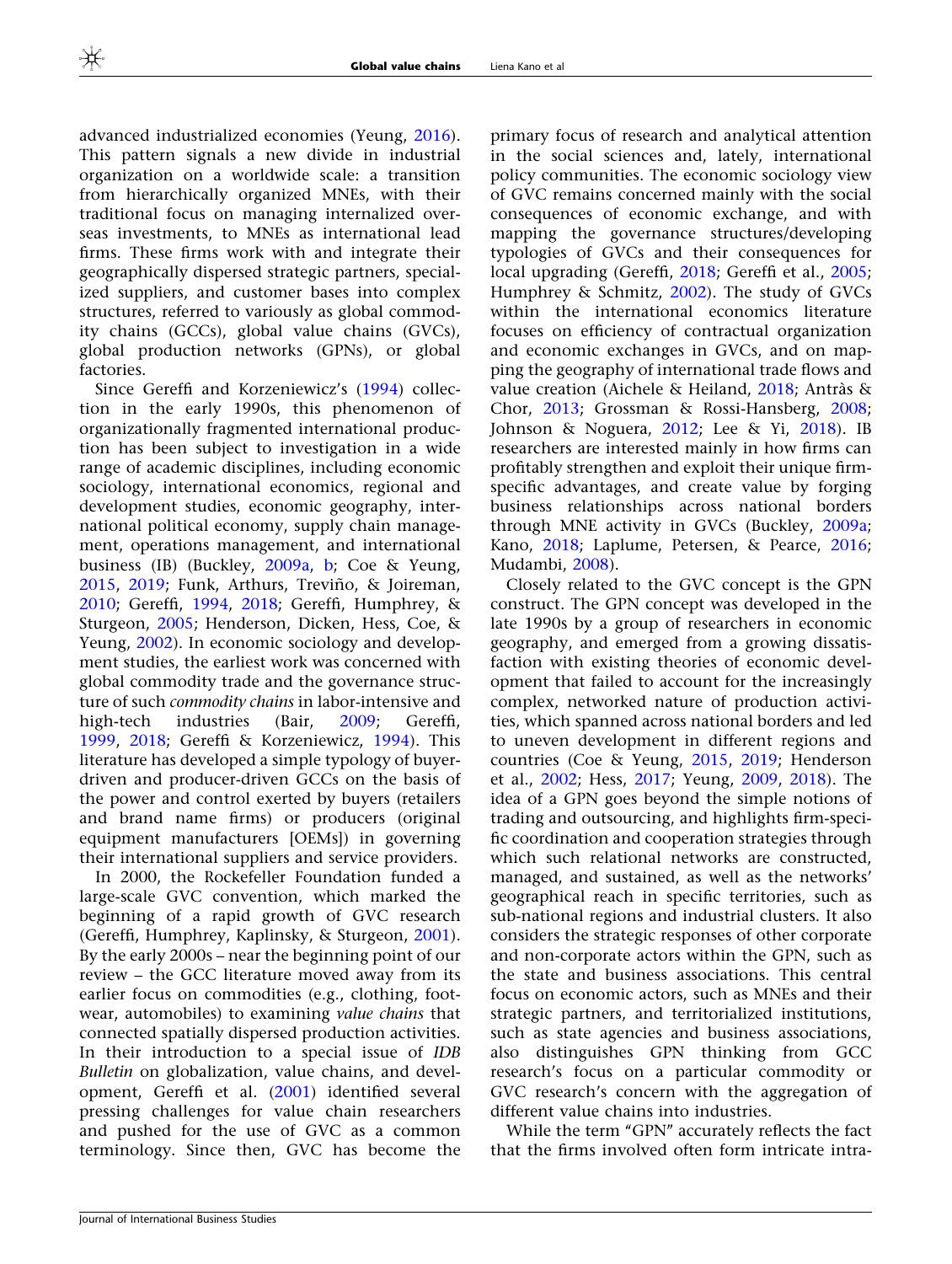and inter-firm networks (rather than linear chains), we propose to use the term "GVCs" in an inclusive fashion throughout this review, to reflect the fact that disaggregation and geographic dispersion presently occurs in various parts of the value chain and encompasses both primary and support activities, with increasingly sophisticated knowledge-intensive processes being offshored and outsourced (Gereffi & Fernandez-Stark, [2010\)](#page-41-0). The term ''GVC'' thus not only refers to manufacturing firms but also characterizes a variety of modern MNEs, including service multinationals and the so called "digital MNEs." (i.e., firms that use advanced technologies to generate revenues from dispersed foreign locations without investing in production in a conventional sense) (Coviello, Kano, & Liesch, [2017\)](#page-41-0). Since the 2010s, the concept and terminology of GVCs have also resonated very well with the development practice and policy communities in many international and regional organizations. A 2010 World Bank report on the post-2008 world economy, for example, claims: "given that production processes in many industries have been fragmented and moved around on a global scale, GVCs have become the world economy's backbone and central nervous system'' (Cattaneo, Gereffi, & Staritz, [2010:](#page-41-0) 7). To most observers in these international organizations, GVCs are now recognized as the new long-term structural feature of the global economy (Elms & Low, [2013](#page-41-0); UNCTAD, [2013;](#page-44-0) World Bank, [2019,](#page-44-0) [2020\)](#page-44-0).

While we draw on the above complementary research streams and theoretical lenses, we conduct our review from an IB-centric perspective. Following Mudambi ([2007,](#page-43-0) [2008\)](#page-43-0) and Buckley [\(2009a](#page-40-0), [b\)](#page-40-0), we define a GVC as a governance arrangement that utilizes, within a single structure, multiple governance modes for distinct, geographically dispersed and finely sliced parts of the value chain. In other words, a GVC is the nexus of interconnected functions and operations through which goods and services are produced, distributed, and consumed on a global basis (Coe, Hess, Yeung, Dicken, & Henderson, [2004;](#page-41-0) Coe & Yeung, [2015;](#page-41-0) Henderson et al., [2002\)](#page-42-0). IB scholars have recently acknowledged that the rapid rise of GVCs represents one of the most salient features of today's economy (Turkina & Van Assche, [2018](#page-44-0)), and great strides have been made within mainstream IB literature to understand GVCs (Buckley, Craig, & Mudambi, [2019;](#page-40-0) Gereffi, [2019\)](#page-41-0). Yet, surprisingly, there has not been, to the best of our knowledge, a paper that systematically reviews the social scientific and

management literatures on GVCs and suggests pointers for future research, specifically for IB scholars. Our review aims to fill this important void.

The rest of the paper is organized as follows. We start by developing an organizing framework to guide our systematic review of multidisciplinary literature. This framework is premised on an inclusive theoretical coverage of the seminal works on GVC governance, upgrading, competitive dynamics, and territorial outcomes, and follows comparative institutional analysis logic. We then discuss our review methodology, and present the results of the review of 87 empirical and conceptual studies, organized according to the framework developed. We conclude by assessing the body of literature reviewed, identifying knowledge gaps, and suggesting avenues for future research.

## A COMPARATIVE INSTITUTIONAL FRAMEWORK FOR GUIDING LITERATURE REVIEW

Given the complexity of GVC-related phenomena and the resultant multifarious nature of published studies, a guiding conceptual framework is needed to help us systematically categorize and analyze these studies. We have adopted an IB-centric comparative institutional perspective, embodied in internalization theory/transaction cost economics (TCE) (Buckley & Casson, [1976;](#page-40-0) Hennart, [2009;](#page-42-0) Verbeke, [2013](#page-44-0)), as the foundation of our framework. We consider this approach particularly suitable for systematizing our review for two reasons. First, it focuses on comparative efficiency of various types of governance, and therefore explains under what circumstances GVC governance is preferable to other alternatives. Second, a comparative institutional approach incorporates and links together different levels of analysis, such as micro/individual, transaction/a class of transactions, firm, network, and macro environment; such an integrative approach to governance accurately reflects the multifacetedness and complexity of the GVC phenomenon. However, before we elaborate on this organizing framework for reviewing GVC studies, it is useful and necessary to revisit some of the seminal theoretical works on GVC governance and upgrading (Gereffi, [2018;](#page-41-0) Gereffi et al., [2005;](#page-42-0) Humphrey & Schmitz, [2002](#page-42-0)), and network organization and territorial development outcomes (Coe et al., [2004;](#page-41-0) Coe & Yeung, [2015](#page-41-0); Henderson et al., [2002\)](#page-42-0). These social science studies provided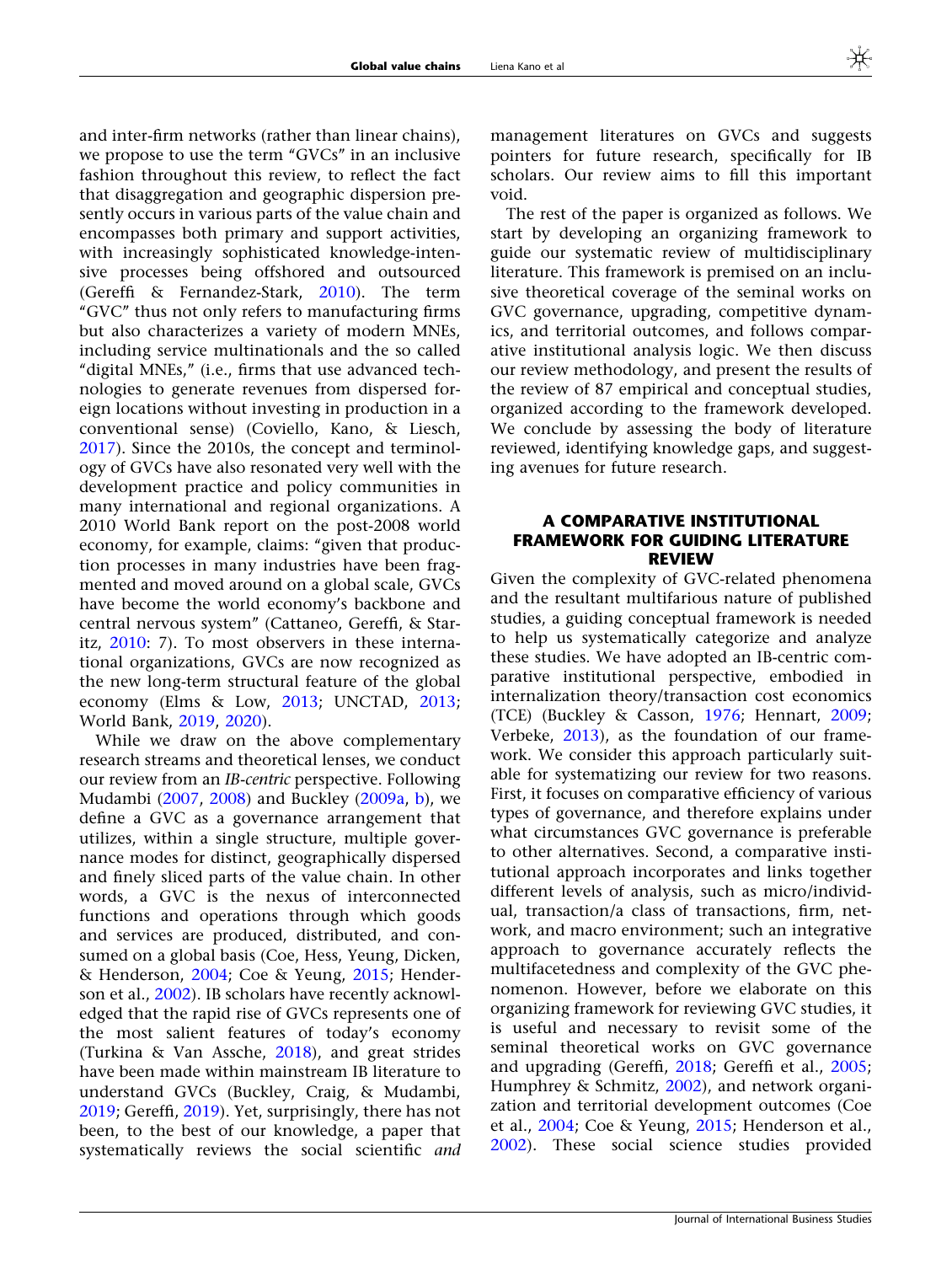content for designing our IB-centric organizing framework.

## Seminal Theoretical Works on GVCs and GPNs in the Social Sciences: From GVC to GPN 2.0

In the early 1990s, Gereffi ([1994,](#page-41-0) also [2018:](#page-41-0) Chapter 2) developed the first original framework for explaining the organization of international production networks on the basis of the economic power of giant buyers (e.g., largest retailers, supermarkets, and brand-name merchandisers) and producers (e.g., OEMs in automotive and other hightech industries) in driving these commodity chains. Attempting to move beyond the then national state-centric modes of analyzing the global economy, Gereffi, Korzeniewicz, and Korzeniewicz [\(1994](#page-42-0): 2) defined commodity chains as ''sets of interorganizational networks clustered around one commodity or product, linking households, enterprises, and states to one another within the world economy. These networks are situationally specific, socially constructed, and locally integrated, underscoring the social embeddedness of economic organization.'' Their idea was to promote a meso scale of analysis that could probe ''above and below the level of the nation-state'' and reveal the ''macro–micro links between processes that are generally assumed to be discretely contained within global, national, and local units of analysis.''

To operationalize these conceptual ideas and the overall ''drivenness'' (buyer- or producer -driven) of particular commodity chains, Gereffi ([1994\)](#page-41-0) expanded on three main dimensions of commodity chains and networks: (1) an input–output structure that refers to a set of products and services connected together in a sequence of value-adding economic activities; (2) a territoriality that refers to the spatial configuration of the various actors involved, such as spatial dispersion or concentration of production and distribution networks; and (3) a governance structure that reflects the authority and power relationships within the chain, which determine the allocation and flows of materials, capital, technology, and knowledge therein. Despite this early theoretical development, many of the subsequent empirical studies suffered from a ''theoretical deficit.'' As argued by Dussel Peters [\(2008](#page-41-0): 14), ''most research on global commodity chains approaches the GCC framework as a 'methodology' and not a 'theory'. The result of this is vast quantities of empirical work on particular chains and the experiences of particular firms and regions in them, and relatively little theoretical

work attempting to account for these findings in a systematic and integrated way.''

Since Gereffi [\(1994](#page-41-0)), nevertheless, much of GVC theory work in the next decade has been focused on the third dimension of commodity chains – interfirm governance – through mapping GVC governance structures as independent variables and developing typologies of these structures in order to postulate their consequences for industrial upgrading, as dependent variables, at the firm level and in local/regional development (see recent reviews in Coe & Yeung, [2015](#page-41-0), [2019](#page-41-0); Gereffi, [2018:](#page-41-0) Chapter 1).<sup>1</sup> In their important theoretical formulation following Gereffi's [\(1999](#page-41-0)) influential empirical work on East Asian apparel upgrading trajectories and Kaplinsky and Morris's [\(2001](#page-42-0)) highly cited handbook for value chain research, Humphrey and Schmitz [\(2002](#page-42-0)) conceptualized four types of GVC-related upgrading in industrial clusters: process upgrading, whereby the production system is made more efficient, perhaps through superior technology; *product* upgrading, in which firms move into more sophisticated product lines; functional upgrading, in which they acquire new functions to increase their value added; and chain or inter-sectoral upgrading, whereby firms move into new categories of production altogether. More recently, Pietrobelli and Rabellotti ([2011](#page-43-0)) further theorized the relationships between these upgrading possibilities and different learning mechanisms embedded in local and regional innovation systems.

The most significant theorization of GVC governance, as an independent variable shaping local and regional upgrading outcomes, was Gereffi et al.'s [\(2005](#page-42-0), also in [2018:](#page-41-0) Chapter 4) conceptual typology that came a decade after Gereffi's ([1994\)](#page-41-0) work. In this most cited conceptual GVC study, Gereffi et al. [\(2005](#page-42-0)) drew upon earlier theoretical work on production fragmentation in international business and trade economics, coordination problems in transaction cost economics (TCE), and networks in economic geography and economic sociology. To them, the then recent work by geographers, such as Dicken, Kelly, Olds, and Yeung ([2001\)](#page-41-0) and Hen-derson et al. ([2002](#page-42-0)), "has emphasized the complexity of inter-firm relationships in the global economy. The key insight is that coordination and control of global-scale production systems, despite their complexity, can be achieved without direct ownership'' (Gereffi et al., [2005:](#page-42-0) 81). To theorize this complexity of inter-firm relationships, Gereffi et al. ([2005\)](#page-42-0) constructed a typology of value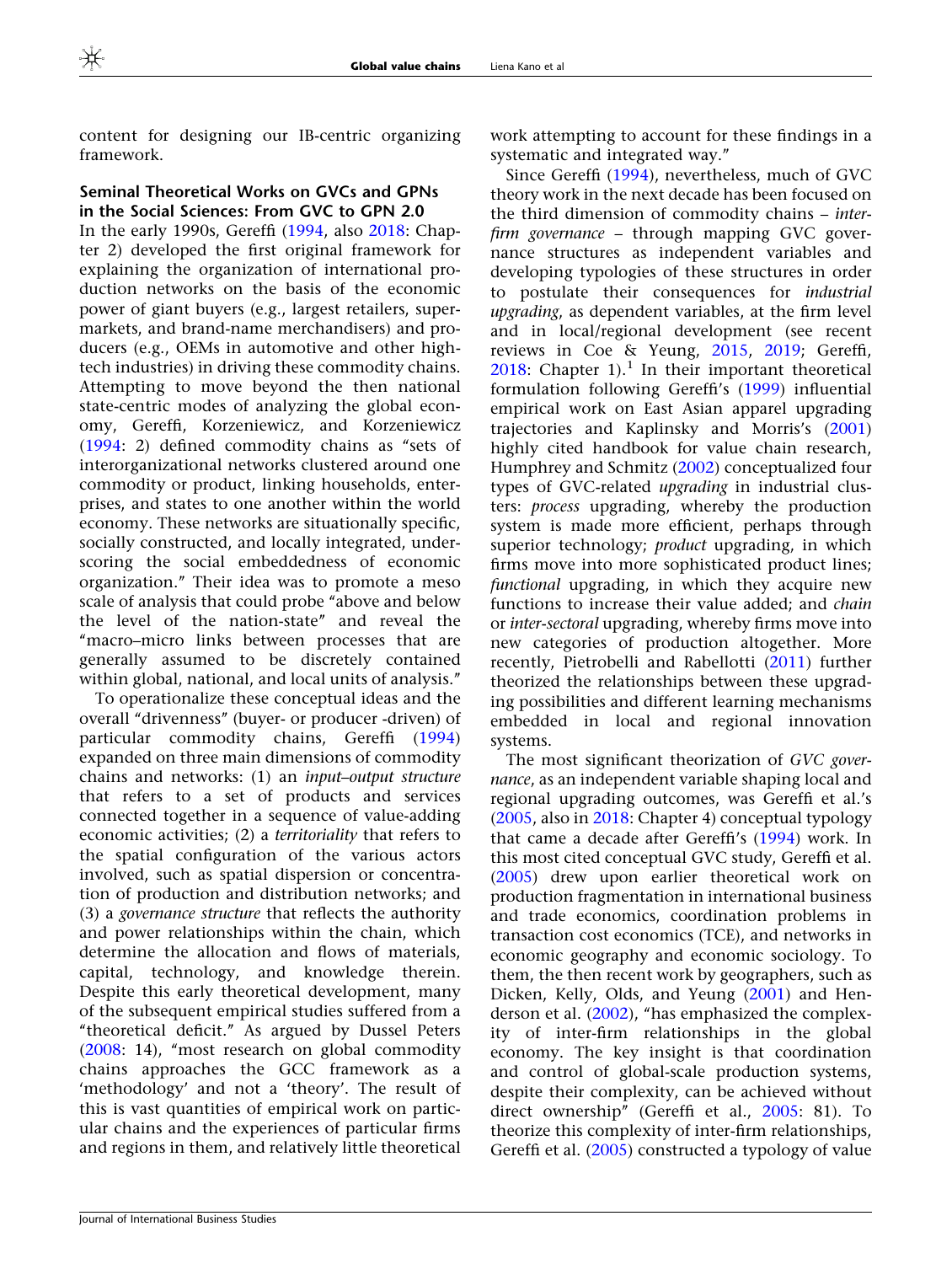chain governance by intersecting the three supplychain variables of complexity of transactions, codifiability of transactions, and the capabilities within the supply base. By ascribing only two values – high or low – to these three variables, they identified a fivefold typology of governance within GVCs. In addition to the pure forms of market and hierarchy, the authors distinguished modular, relational, and captive forms of governance that rely on intermediate levels of coordination and control. While highly influential, this conceptual typology is still arguably somewhat limiting, and underplays the extent to which governance is also shaped by placespecific institutional conditions and intra- and extra-firm dynamics (Coe & Yeung, [2015](#page-41-0)). Further theoretical work mobilized convention theory to focus on the different modes and levels of governance operating within GVCs, distinguishing between overall drivenness, different forms of coordination (the five types of governance noted above), and the wider normalization and standardssetting processes that operate along the value chain (e.g., Gibbon & Ponte, [2008](#page-42-0); Ponte & Gibbon, [2005\)](#page-44-0).

As noted in the Introduction, a parallel theoretical development in the social sciences was the GPN framework developed by Dicken et al. [\(2001\)](#page-41-0) and Henderson et al. [\(2002](#page-42-0)). Table 1 offers a comparison between GVC and GPN theoretical approaches that enable the ''modular'' theory-building efforts proposed by Ponte and Sturgeon [\(2014](#page-44-0)). As part of these efforts, Henderson et al.'s [\(2002\)](#page-42-0) GPN 1.0 schema emphasized the complex intra-, inter-, and extra-firm networks involved in any economic activity, and elaborated on how these are structured both organizationally and geographically. This theoretical framework for analyzing the global economy was intended to delimit the globally organized nexus of interconnected functions and operations of firms and extra-firm institutions through which goods and services are produced, distributed, and consumed. The central concern of any GPN analysis therefore should not simply be about considering the networks in their own terms, but should reveal the dynamic developmental impacts on locations and territories interconnected through these networks. GPN 1.0 thus extends beyond the above-mentioned GVC governance approach by (1) bringing extra-firm actors, such as state agencies, non-governmental organizations, and consumer groups, into GPNs; (2) considering firm–territory interactions at multiple spatial scales, from the local and the sub-national to the macroregional and the global; (3) examining intersecting vertical (intra-firm) and horizontal (inter-firm) connections in production systems; and (4) taking a more complex and contingent view of how GVC governance is shaped by the wider regulatory and institutional contexts.

The most recent and comprehensive theorization of GVCs is found in Coe and Yeung's [\(2015](#page-41-0)) monograph. This work seeks to develop a dynamic theory of GPNs by specifying the causal mechanisms that explicitly link earlier conceptual categories of value, power, and embeddedness to the dynamic configurations of GPNs and their uneven development outcomes. In this GPN 2.0 framework, the aim is to conceptually connect the structural capitalist dynamics that underpin GPN formation/operation to the on-the-ground

Table 1 Theoretical approaches in global value chains and global production networks. Source: Adapted from Coe and Yeung ([2015](#page-41-0): Table 1.1)

|                         | Global commodity/value chain (GCC/GVC) Global production network (GPN) |                                                                                                             |
|-------------------------|------------------------------------------------------------------------|-------------------------------------------------------------------------------------------------------------|
| Disciplinary            | Economic Sociology                                                     | Economic Geography                                                                                          |
| background              | Development Studies                                                    | International Political Economy                                                                             |
|                         | <b>Industry Studies</b>                                                | <b>Innovation Studies</b>                                                                                   |
| Object of enquiry       | Inter-firm networks in global industries                               | Global configurations of intra-, inter- and extra-firm networks<br>Uneven regional development trajectories |
| Orienting concepts      | Value-adding chains                                                    | Value creation, enhancement, and capture                                                                    |
|                         | Governance models                                                      | Corporate, collective, and institutional power                                                              |
|                         | Organizational learning                                                | Societal, network, and territorial embeddedness                                                             |
|                         | Industrial upgrading and rents                                         | Strategic coupling                                                                                          |
|                         | Development policies                                                   | Competitive dynamics and technological innovations                                                          |
| Intellectual influences | World systems theory                                                   | Relational economic geography                                                                               |
|                         | International business                                                 | GCC/GVC studies                                                                                             |
|                         | Trade economics                                                        |                                                                                                             |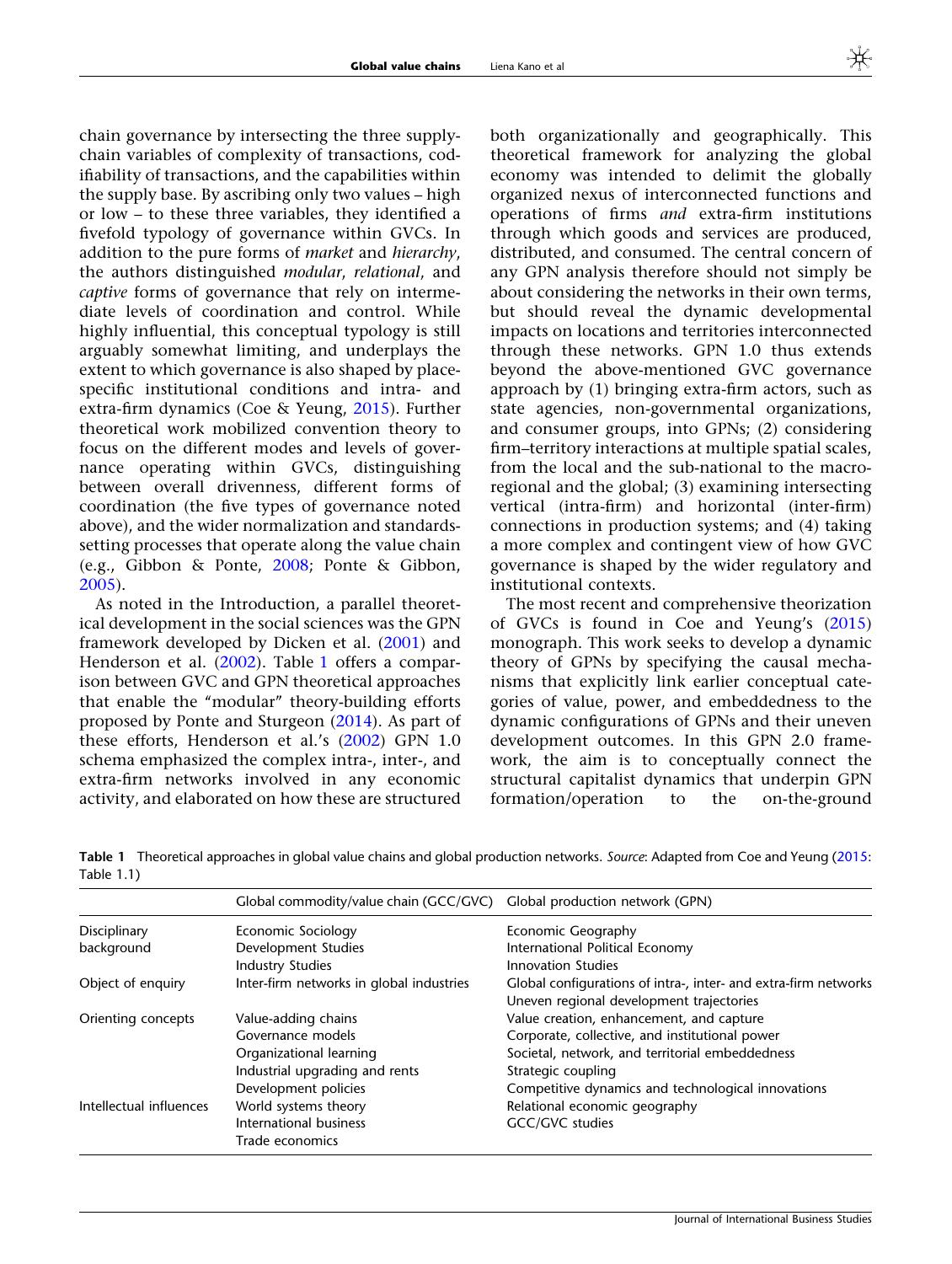development outcomes for local and regional economies. The underlying capitalist dynamics encompass key dimensions such as drivers of lowering cost-capability ratios, market development, financialization and its disciplining effects on firms, and risk management; together, these dimensions distil the inherent imperatives of contemporary global capitalism. These dynamics are key variables driving the strategies adopted by economic actors in (re)configuring their GPNs, and consequent value capture trajectories and developmental outcomes in different industries, regions, and countries. Interestingly, these competitive dynamics are not well theorized in the existing GVC literature, which is much more concerned with governance aspects of the operation of such chains and networks after they are formed. Coe and Yeung [\(2015](#page-41-0)) considered how these causal drivers shaped the strategies of different kinds of firms in GPNs. These firms organize their activities through different configurations of intra-, inter-, and extra-firm network relationships. Conceptually, these network configurations are shaped by different interactions of the underlying dynamics. The authors then examined the consequences of these causal mechanisms – comprising varying dynamics and strategies – for firms in GPNs.

Fuller and Phelps ([2018](#page-41-0)) further explained how parent–subsidiary relationships in MNEs can significantly influence the way that these competitive dynamics shape their network embeddedness in and strategic coupling with specific regional economies (Yeung, [2009,](#page-44-0) [2016](#page-45-0)). Departing from the industrial upgrading literature that often takes on a unidirectional pathway to upgrading (from process to value chain upgrading in Humphrey and Schmitz [\(2002](#page-42-0))), Coe and Yeung ([2015\)](#page-41-0) further developed the concept of ''value capture trajectories'' to frame in dynamic terms whether firms are able or not to capture the gains from strategic coupling in GPNs. Ultimately, this GPN 2.0 work seeks to understand the impacts on territorial development by exploring how firm-specific value capture trajectories can coalesce in particular places and locations into dominant modes and types of strategic coupling, with different potential for value capture in the regional and the national economies.

Similar to other theories in the social sciences, the GVC/GPN frameworks discussed above are primarily explanatory rather than predictive in nature. The validity of predictions depends upon ceteris paribus conditions, which do not apply in open systems where social phenomena occur.

Hence, "it is unrealistic to assume that all relevant data will be consistent with a theory even if the theory is correct'' (Lieberson, [1992:](#page-43-0) 7). As such, the predictive power of social science theories is curtailed (see Bhaskar, [1998](#page-40-0) for a detailed discussion).

## A Comparative Institutional Framework on GVCs

The above brief review of foundational works in GVCs and GPNs has clearly pointed to the general tendency in the social science literature to examine GVC governance, upgrading dynamics, and territorial outcomes. Still, there is a limited conceptualization of how different actors – from MNE lead firms to their strategic partners, key suppliers and customers, and other related firms  $- (1)$  structurally organize their business transactions to exercise control and coordination, determine locational choices, and configure networks; and (2) strategically manage their firm-specific activities to enhance learning and knowledge accumulation, create advantageous impacts, and orchestrate GVCs for better performance outcomes. These firm-specific considerations fall within the core premise and competence of IB research that can add much value to the existing GVC theoretical frameworks. In particular, we suggest that comparative institutional analysis can help link social science and IB approaches in GVC research. Comparative institutional analysis, as applied in firm-level studies, builds on the premise that economic actors will make decisions about the most efficient governance mechanisms to conduct economic exchange or to organize a given set of transactions. For example, they may choose between organizing production activities within the firm or through the market, and select coordination and control methods, such as the market system versus managerial hierarchy versus socialization (Gereffi et al., [2005;](#page-42-0) Hennart, [1993\)](#page-42-0). Comparative institutional analysis has a number of branches, including internalization theory (Buckley & Casson, [1976](#page-40-0)), which is most relevant for exploring GVCs. Internalization theory applies the economic essence of comparative institutional analysis in an international setting, arguing that economic actors will select and retain the most efficient governance mechanisms to conduct cross-border transactions (Verbeke & Kenworthy, [2008\)](#page-44-0).

From a comparative institutional perspective, a GVC represents a distinct form of governance, which is likely to emerge and thrive only if it enables superior efficiency when compared to other real-world alternatives (e.g., vertical integration or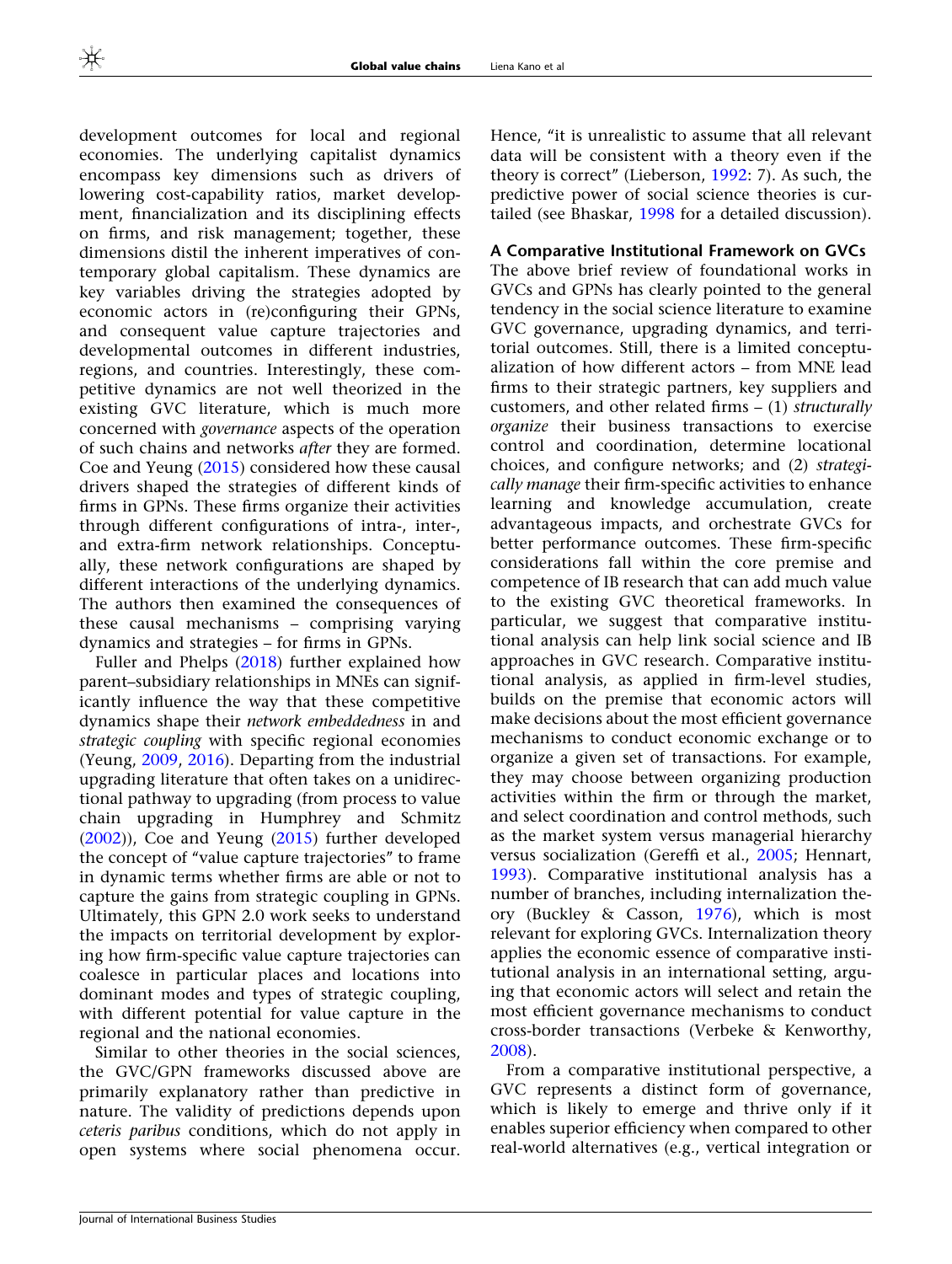market contracting). Efficiency is served by aligning governance systems (both structural and strategic) with the attributes of transactions in a cost-economizing way (Hennart, [1993](#page-42-0)). Ultimately, competitive advantage arises from the firm's ability to choose the most efficient, economizing mix of internal and external contracts as a function of various micro- and macro-level characteristics of transactions – decisions made by economic actors at the micro level and demand/technological/institutional characteristics at the macro level (Antràs & Chor, [2013](#page-40-0); Gereffi et al., [2005](#page-42-0); Hennart, [1994\)](#page-42-0). The most efficient governance forms are those that are comparatively superior in terms of enabling the firm to: (1) economize on bounded rationality; (2) economize on bounded reliability<sup>2</sup>; and (3) create an organizational context conducive to innovation in its entirety (Verbeke & Kenworthy, [2008\)](#page-44-0). Further, the firm must adjust its economizing mix of contracts over time as a function of changes in the micro- and macro-environments. Finally, the firm continually impacts both its micro-level and macro-level environments through changes in governance. Such changes evolve in a continuous, mutually reinforcing cycle (Williamson, [1996\)](#page-44-0).

We combine comparative institutional logic with foundational GVC work discussed in the previous section to build an organizing framework, which facilitates our subsequent review of a large number of empirical and conceptual studies of GVCs. This framework, presented in Figure [1](#page-7-0), arranges extant studies along the three main layers impacting the functioning of GVCs, and conceptually connects these layers with each other and, ultimately, with GVC governance and performance outcomes. While incorporating some of the key conceptual variables in Gereffi et al.'s [\(2005](#page-42-0)) governance typology and Coe and Yeung's [\(2015](#page-41-0)) GPN 2.0 theory, this integrative framework seeks to highlight IB-specific issues in relation to not only GVClevel variables, but also, crucially, micro- and macro-level influences that shape the organization and performance outcomes of MNEs and other firms in GVCs.

First, at the micro-level, we identify studies that explore specific assumptions about the behavior of decision-makers in both the lead firm and peripheral units, and ways in which these assumptions explain processes within the GVC; that is, how knowledge is exchanged and processed, how the hazards of reliability are managed, and how new capabilities are developed and obsolete ones are discarded. Second, at the GVC level, we discuss

studies that focus on governance and performance of the GVC. Here, we identify six broad dimensions that constitute critical elements of GVC governance: control, location, network structure, learning, impact of the lead firm, and GVC orchestration. GVC performance outcomes, to the extent that they are explored in the reviewed studies, are also addressed at this level. In accordance with comparative institutional analysis principles, and consistent with conceptual foundations of much GVC research, we view overall GVC performance in terms of sustainability of GVC as a governance form or its success in delivering value to participants, including capability development and upgrading. Third, at the macro-level, we focus on studies exploring the relationships between the GVC and its environment, including cultural, institutional, geographic, and economic make-ups of both home and host locations. Studies that constitute this group address both macro-level impacts on GVC configurations and the GVCs' impact on macro-environments within which they operate. In the following sections, we use this integrative framework to review 87 conceptual and empirical studies of GVCs.

#### **METHODOLOGY**

We focused on published journal articles and excluded books, because more often than not, authors of books also published journal articles that contained much of the reported results (e.g., Gereffi, [2018\)](#page-41-0). We also excluded book chapters, which usually went through a less rigorous review process than journal articles and were less accessible digitally. We conducted a multi-disciplinary literature search that covered IB, general management, supply chain management, operations management, and a selected group of social science journals that published GVC research, namely economic geography, economic sociology, regional and development studies, and international political economy<sup>3</sup>. This extensive scope should cover most of the key GVC studies published in academic journals. We included leading journals of each discipline that attracted researchers to submit their best-quality GVC studies.

For each journal, we searched articles published in the past 20 years – the period characterized by rapid growth and increased sophistication of GVC research, as discussed in the Introduction. We used four search terms: global value chain, global commodity chain, global production network, and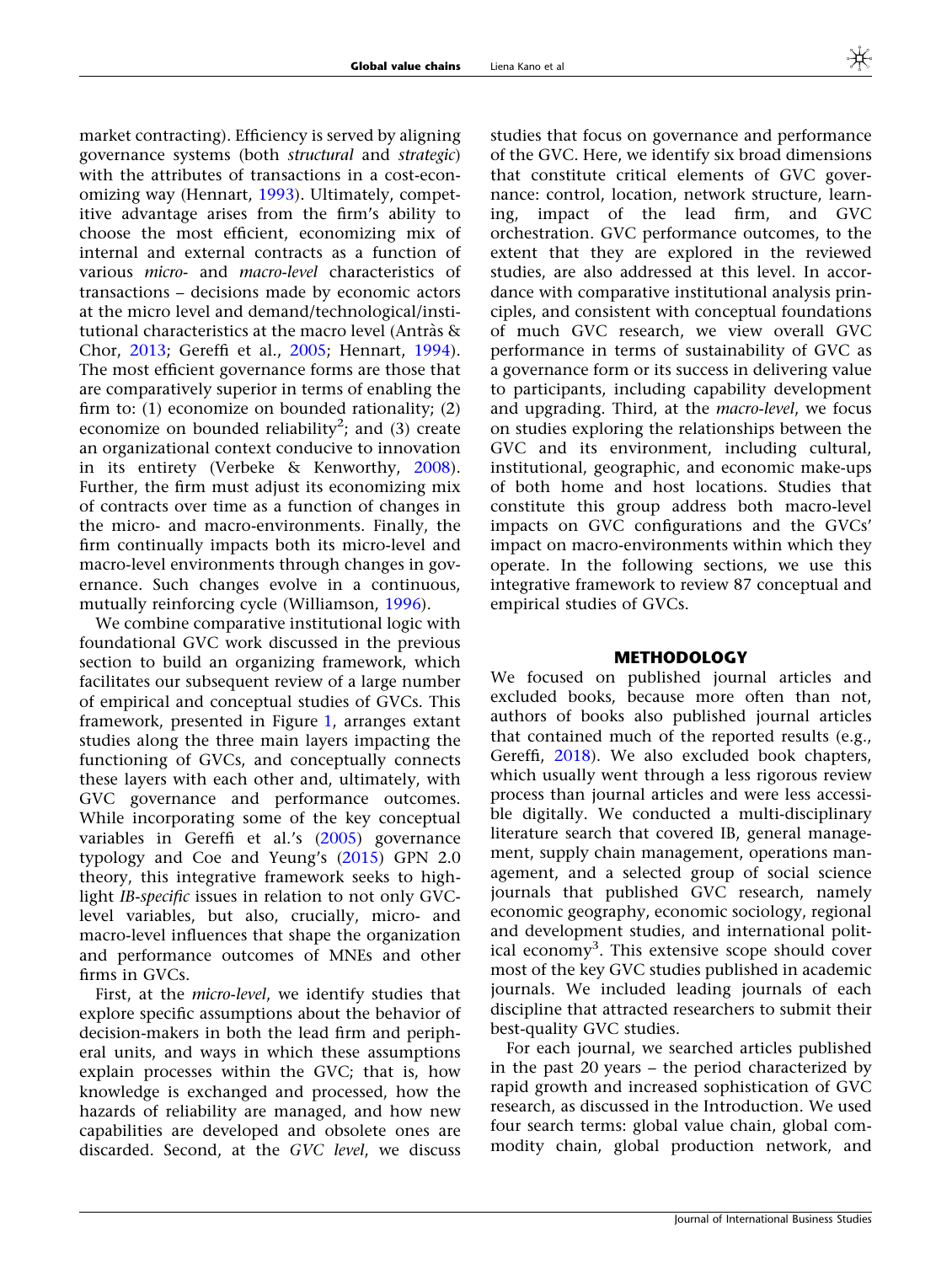<span id="page-7-0"></span>

Figure 1 A comparative institutional framework of GVC governance.

global factory. We shortlisted conceptual articles with GVCs as their major foci, and empirical articles, whether qualitative or quantitative, that had at least one of the search terms as a major variable. That is, we excluded articles that casually cited or had any of the four terms serving as a control variable. Moreover, shortlisted studies targeted at the firm or network level, instead of other units of analysis, such as international organizations (e.g., Haworth's [\(2013\)](#page-42-0) case study of the Asia Pacific Economic Cooperation), industries, or locations.

Since the social science journals have a very large number of publications on GVCs that amounted to several hundreds, we applied additional criteria to narrow down this considerable volume of literature to a proportionate number of articles. We started with identifying nine theoretical pieces that constituted the foundation of the theory section above. For empirical papers, we implemented three additional screening criteria. First, we included more recent papers published after 2005. Second, we focused on papers that were closest to the research interests of IB scholars. Third, we ensured that our selection covered a reasonable mix of authors from

different disciplines, institutions, and geographical locations, and that selected studies included both GVC and GPN approaches with a variety of research methods, industry coverage, and empirical locations in both developed and developing countries.

Based on the above criteria, a total of 21 journals publishing 22 theory papers (including the nine foundational pieces mentioned above) and 65 empirical articles were included in our review, as listed in Table [2](#page-8-0). Notably we also searched the Academy of Management Journal, Administrative Science Quarterly, Journal of Management and Management Science (all commonly regarded as leading management journals), but failed to find any relevant articles. The same applies to the leading journals in sociology (e.g., American Journal of Sociology and American Sociological Review) and political sciences (e.g., American Political Science Review and International Organization).

The 33 shortlisted articles in mainstream IB journals (i.e., GSJ, IBR, JIBS, JWB, and MIR) provide the most comprehensive picture of our field's current state of knowledge on GVCs. Articles published in these journals, however, constitute about 58% of the group of non-social science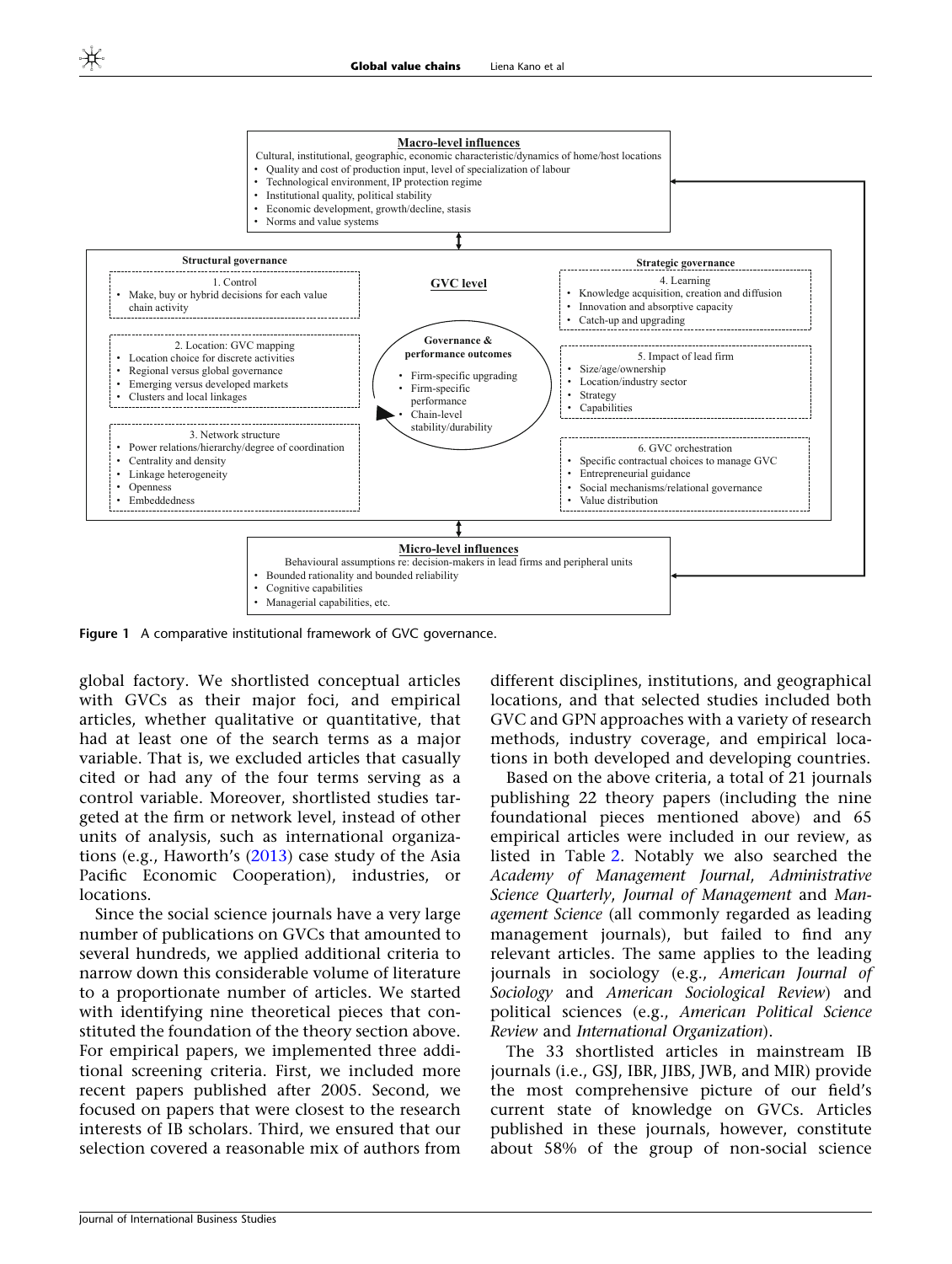<span id="page-8-0"></span>

|  |  | <b>Table 2</b> Journals included in the review |  |  |  |
|--|--|------------------------------------------------|--|--|--|
|--|--|------------------------------------------------|--|--|--|

| Journal                                                       | Abbreviation | No. of articles |
|---------------------------------------------------------------|--------------|-----------------|
| General management                                            |              |                 |
| Academy of Management Review                                  | <b>AMR</b>   |                 |
| Journal of Management Studies                                 | <b>IMS</b>   | 2               |
| Organization Science                                          | <b>OS</b>    |                 |
| Strategic Management Journal                                  | <b>SMJ</b>   |                 |
| International business                                        |              |                 |
| Global Strategy Journal                                       | <b>GSI</b>   |                 |
| <b>International Business Review</b>                          | <b>IBR</b>   | 10              |
| Journal of International Business Studies                     | <b>IIBS</b>  | 9               |
| Journal of World Business                                     | <b>IWB</b>   |                 |
| Management International Review                               | <b>MIR</b>   | 6               |
| Supply chain/operations management                            |              |                 |
| International Journal of Operations and Production Management | <b>IJOPM</b> | 10              |
| Journal of Operations Management                              | <b>IOM</b>   | 2               |
| Journal of Supply Chain Management                            | <b>ISCM</b>  | 3               |
| Supply Chain Management: An International Journal             | <b>SCM</b>   | 4               |
| Economic geography/economic sociology/regional studies        |              |                 |
| Economic Geography                                            | EG           | 8               |
| Environment and Planning A                                    | EPA          | 2               |
| Global Networks: A Journal of Transnational Affairs           | <b>GN</b>    | 4               |
| Journal of Economic Geography                                 | IEG          | 5               |
| Regional Studies                                              | <b>RS</b>    | 3               |
| Review of International Political Economy                     | <b>RIPE</b>  | 3               |
| Transactions of the Institute of British Geographers          | <b>TIBG</b>  |                 |
| World Development                                             | <b>WD</b>    |                 |
| Total                                                         |              | 87              |

journals, indicating that GVC is an important research topic attracting the attention of researchers working in disciplines beyond the IB turf. In the group of social science journals during the review period, GVC and GPN research has been particularly influential in the fields of economic geography, economic sociology, and regional and development studies. Here, we included only a small selection of 30 articles published in the leading journals, based on the criteria discussed above.

We studied each article and extracted two to three key GVC-related findings with respect to our organizing framework presented in Figure [1.](#page-7-0) Table [3](#page-9-0) lists these 87 articles' key information (year of publication, authors, journal abbreviation, research method, and sample characteristics) and their most significant findings. The sample spans the time period from 1999 to the end of July 2019; however, for the non-social science journals, the more recent articles published after 2010 represent the bulk of the sample, reflecting a broad upward trend in GVC publications in the last decade. There is almost an equal split of research methods between qualitative case studies and quantitative studies based on archival or survey data. There are both single-country and multi-country studies, together covering a wide geographic scope. Most of the studies analyze firms, networks or clusters in manufacturing industries. It is not surprising that the automotive industry is the most popular context for these studies, given the industry's requirement for many suppliers, large and small, manufacturing various components of an automotive. The studies as a whole investigate a variety of IB-related issues, as described in the next section.

#### REVIEW OF GVC LITERATURE

## Micro-level: Microfoundational Assumptions and Their Impact on GVC

Microfoundations refer to generic human behavioral conditions that impact firm-level (and, in the case of GVCs, network-level) outcomes (Kano & Verbeke, [2019](#page-42-0)). Scholars have argued that individual-level characteristics, such as bounded rationality, bounded reliability, cognitive biases, and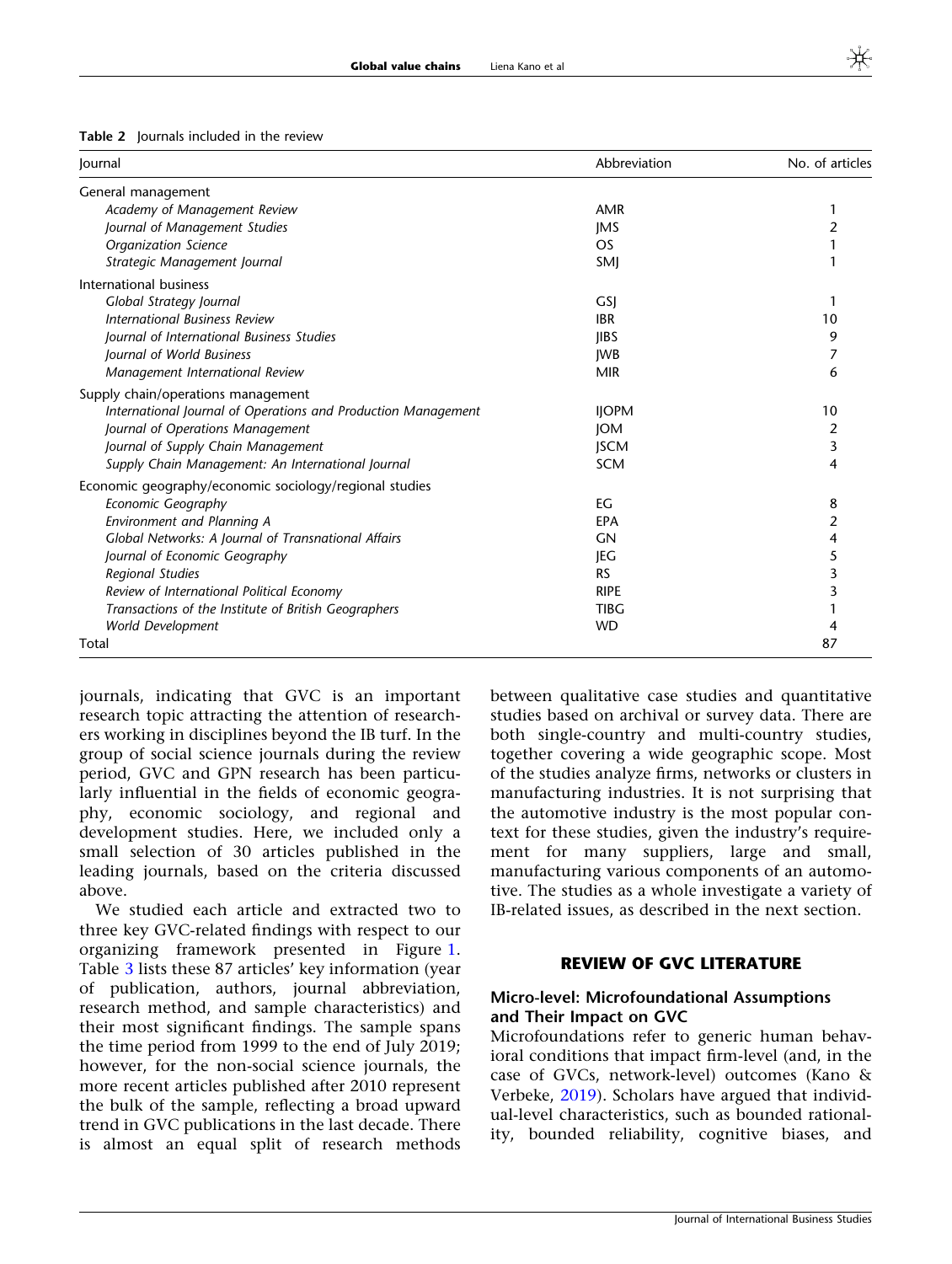Table 3 Summary of conceptual and empirical research on global value chains published in 1999-2019\*\* **Table 3** Summary of conceptual and empirical research on global value chains published in 1999–2019\*\*

<span id="page-9-0"></span>

| Reference                                                                | Journal    | Method                                       | Sample                                                                                       | Key findings                                                                                                                                                                                                                                                                                                                                                                                                                    |
|--------------------------------------------------------------------------|------------|----------------------------------------------|----------------------------------------------------------------------------------------------|---------------------------------------------------------------------------------------------------------------------------------------------------------------------------------------------------------------------------------------------------------------------------------------------------------------------------------------------------------------------------------------------------------------------------------|
| General management journals<br>Chen (2003)                               | IMS        | Qualitative, case<br>study                   | 10 electronics firms in Taiwan                                                               | domestic networks can be drawn, and subsequently moves on to more distant<br>the MNE to develop a regional, or even global, subnetwork for supplying a set<br>locations after the MNE has accumulated new network resources. FDI enables<br>FDI often starts at a location close to the home base where resources from<br>of wide-ranging, differentiated and low-cost products in a flexible manner                            |
| Taplin, Winterton, &<br>Winterton (2003)                                 | Š          | Quantitative, survey                         | 754 clothing manufacturers in<br>the UK                                                      | these firms find it difficult to pay workers a wage premium commensurate with<br>cost pressures force them to minimize wage expenditures. Given the prevalence<br>Most firms are in a subordinate position in buyer-driven value chains. As such,<br>of many overseas low-cost production options in the global apparel industry,<br>their skill level, leading to problems of high labor turnover and low worker<br>commitment |
| Levy (2008)                                                              | <b>AMR</b> | Conceptual                                   | $\frac{4}{5}$                                                                                | The author develops a framework that throws light on the nature of power and<br>political economic systems in which market and political powers are intertwined<br>relations. GPNs are not only arenas for market competition but also complex<br>hegemony of GPNs, which are regarded as a set of structured yet contested<br>as actors formulate and deploy economic, discursive, and organizational<br>strategies            |
| Lipparini, Lorenzoni,<br>& Ferriani (2014)                               | SMJ        | Quantitative, archival<br>and interview data | projects enacted via 184 dyads<br>892 Italian motorcycle industry<br>of buyers and suppliers | Core firms that are in charge of the processes of interfirm learning from firm to<br>dyad, and from dyad to network, and of knowledge-enhancing practices need<br>to cultivate the transfer, recombination and creation of specialized knowledge.<br>Successful learning processes accrue in dyads and networks where both the<br>source and the recipient possess the requisite knowledge transfer capacity                    |
| Jacobides & Tae<br>(2015)                                                | SO         | Quantitative, archival<br>data               | Firms and segments in the US<br>computer industry                                            | higher share of total sector value by the segment. Kingpins generate a positive<br>disproportionately high R&D expenditures - in a segment is correlated with a<br>externality for their direct competitors, but their segments display increasing<br>The presence of "kingpins" - firms with superior market capitalization and<br>internal inequality in value over time                                                      |
| International business journals<br><b>Criffith &amp; Myers</b><br>(2005) | IIBS       | Quantitative, survey                         | business with Japanese and US<br>92 US importers engaged in<br>supply chain partners         | supply chains are fitted to cultural expectations of global supply chain partners<br>Firms can achieve performance gains when relational strategies for governing<br>(e.g., related to the level of information exchange in relationships). When<br>relational strategies become standardized across partners, performance<br>diminishes or remains unchanged                                                                   |
| Strange & Newton<br>(2006)                                               | IBR,       | Conceptual                                   | $\frac{4}{2}$                                                                                | internalizing production, while retaining control over the essential aspects of the<br>analysis. The arguments are illustrated by the example of the global garment<br>Firms at the centre of GCCs can exploit their ownership advantages without<br>insights on the externalization of production, which predated modern GCC<br>production process. These arguments are consistent with Stephen Hymer's<br>industry            |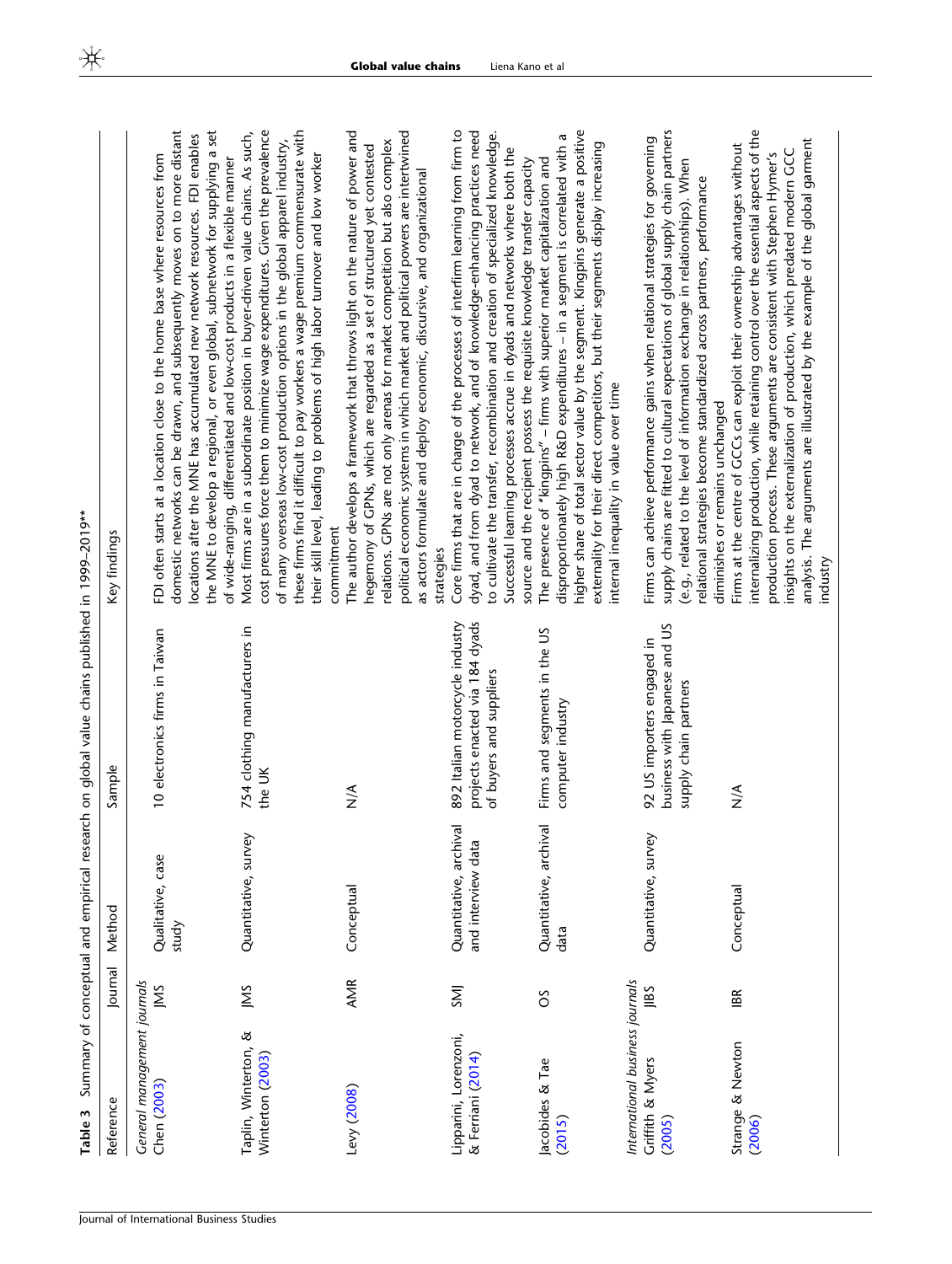| (Continued)<br>Table 3                          |            |                            |                                                                     |                                                                                                                                                                                                                                                                                                                                                                                                                                                                                                                                                                                                                                                                                                                                                                |
|-------------------------------------------------|------------|----------------------------|---------------------------------------------------------------------|----------------------------------------------------------------------------------------------------------------------------------------------------------------------------------------------------------------------------------------------------------------------------------------------------------------------------------------------------------------------------------------------------------------------------------------------------------------------------------------------------------------------------------------------------------------------------------------------------------------------------------------------------------------------------------------------------------------------------------------------------------------|
| Reference                                       | Journal    | Method                     | Sample                                                              | Key findings                                                                                                                                                                                                                                                                                                                                                                                                                                                                                                                                                                                                                                                                                                                                                   |
| Asmussen, Pedersen,<br>& Petersen (2007)        | <b>MIR</b> | Quantitative, survey       | internationally dispersed value<br>420 Danish firms with<br>chains  | The study develops an index for measuring how lead firms configure their value<br>specialization index was tested empirically on a sample of Danish lead MNEs<br>chains - specifically, whether firms locate value chain activities in globally<br>specialized units to exploit international division of labor. This global                                                                                                                                                                                                                                                                                                                                                                                                                                   |
| Buckley (2009a)                                 | 16K        | Conceptual                 | $\frac{4}{2}$                                                       | determine ownership and control modes for each specialized activity. This role<br>information, and coordinate external organizations into the strategy of the focal<br>that combines internalized and externalized governance across geographically<br>internalization thinking. The global factory is a dynamic and flexible structure<br>dispersed, fine-sliced activities, whereby flexibility provides resilience, and the<br>total sum of transaction costs across activities is minimized. The headquarters<br>are more important than in conventional hierarchies, because of the need to<br>demands new management skills, including the ability to fine-slice, control<br>The article develops the concept of "the global factory", based on<br>firms |
| Buckley (2009a, b)                              | <b>IWB</b> | Conceptual                 | $\frac{4}{2}$                                                       | developing countries, where firms participating in the global factory network<br>upgrading within established global factories; and (2) developing new global<br>are most often limited to being suppliers of labor-intensive manufacturing or<br>services. There are two options for breaking into the system: (1) incremental<br>factories under local control. Both options are difficult in that they require<br>The rise of the global factory system constrains development options in<br>mobilizing entrepreneurial abilities and developing managerial skills                                                                                                                                                                                          |
| Eng & Spickett-Jones<br>(2009)                  | JWB        | Quantitative, survey       | 268 electronics manufacturers<br>in Hong Kong and mainland<br>China | communication, and channel management - are crucial for manufacture<br>Three dynamic marketing capabilities - product development, marketing<br>upgrade in buyer-driven commodity chains                                                                                                                                                                                                                                                                                                                                                                                                                                                                                                                                                                       |
| Hatani (2009)                                   | JWB        | Qualitative, case<br>study | 13 production units of Japanese<br>auto parts suppliers in China    | In the context of emerging economies, excessive inward FDI structurally inhibits<br>technology spillovers from MNEs even at the lower tiers of the supply chain due<br>to limited interactions between local firms and MNEs                                                                                                                                                                                                                                                                                                                                                                                                                                                                                                                                    |
| Treviño, & Joireman<br>Funk, Arthurs,<br>(2010) | JIBS       | Quantitative, survey       | 319 US consumers                                                    | pronounced in consumers exhibiting "openness" (versus "conservation") values<br>manufactured through dispersed GVCs) is negatively affected by partial<br>Consumers' willingness to purchase "hybrid products" (i.e., products<br>production shifts to animosity-invoking countries. This impact is less                                                                                                                                                                                                                                                                                                                                                                                                                                                       |
| Corredoira (2010)<br>McDemott &                 | JIBS       | Quantitative, survey       | 90 autoparts manufacturers in<br>Argentina                          | for local suppliers, although these ties may not be sufficient to make up for the<br>A few direct social ties to international assemblers appear to be most beneficial<br>negative effect of being located in lower tiers of the value chain. Supplier-<br>customer relationships that promote regular, disciplined discussions about<br>product and process improvements are especially beneficial for suppliers'<br>upgrading                                                                                                                                                                                                                                                                                                                                |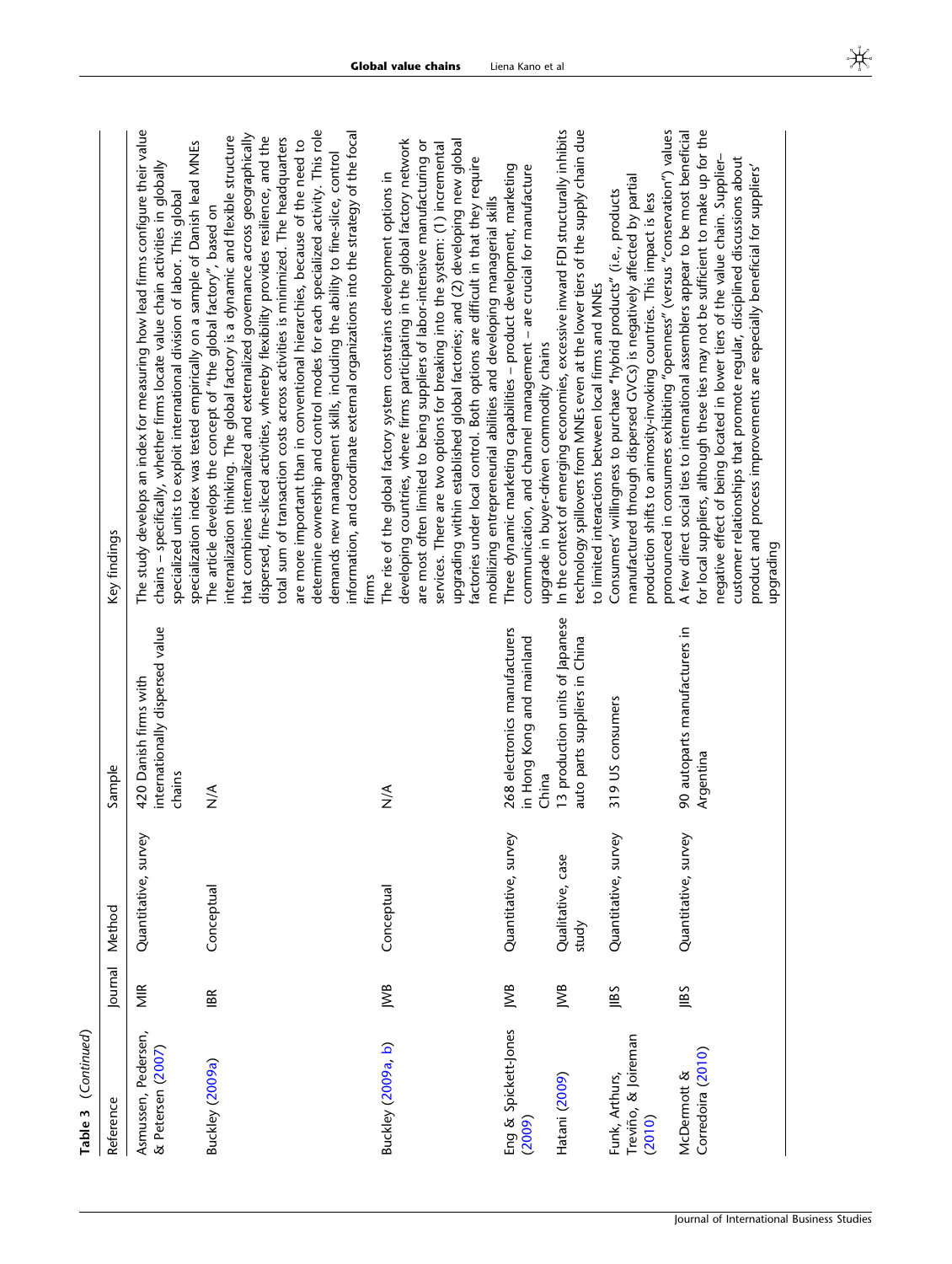| (Continued)<br>Table 3                    |               |                                |                                                |                                                                                                                                                                                                                                                                                                                                                                                                                                                                                                                                                                                     |
|-------------------------------------------|---------------|--------------------------------|------------------------------------------------|-------------------------------------------------------------------------------------------------------------------------------------------------------------------------------------------------------------------------------------------------------------------------------------------------------------------------------------------------------------------------------------------------------------------------------------------------------------------------------------------------------------------------------------------------------------------------------------|
| Reference                                 | Journal       | Method                         | Sample                                         | Key findings                                                                                                                                                                                                                                                                                                                                                                                                                                                                                                                                                                        |
| Buckley (2011)                            | $\frac{1}{2}$ | Conceptual                     | $\frac{1}{2}$                                  | information (as opposed to control of physical assets) is central to the success of<br>the global factory, as are extra freedom in location of activities, and the ability to<br>The new form of organization of business activities in the global economy is best<br>conceptualized as "the global factory" - a dynamic system, whereby the focal<br>firm acts as the controlling intelligence of the global network by making two<br>core analytical decisions for each activity: location and control. Control of<br>manage an internationally distributed network of activities |
| Yamin (2011)                              | WIR           | Conceptual                     | $\frac{4}{2}$                                  | which potentially comes at the expense of innovation. The global factory exerts<br>not only organizational, but also political power. While it may improve world<br>embeddedness in the network and over-emphasis on operational efficiency,<br>Global factory, as an organizational form, is vulnerable because of its<br>welfare, it can also constrain economic development                                                                                                                                                                                                      |
| Azmeh & Nadvi<br>(2014)                   | IBR,          | Qualitative, case<br>study     | Four large Asian garment<br>manufacturing MNEs | type of upgrading, whereby suppliers do not move into branding/retailing, but<br>rather achieve competitive gains by becoming effective coordinators of multiple<br>right by shifting production to different locations, and coordinating the division<br>of labor/value distribution between these locations. This represents a different<br>tend to disintegrate their own value chains, and become MNEs in their own<br>Asian garment manufacturers (tier 1 suppliers to large multinational buyers)<br>production locations, thus increasingly shaping the geography of GVCs    |
| McDermott (2014)<br>Corredoira &          | JIBS          | Quantitative, survey           | 59 autoparts manufacturers in<br>Argentina     | industrial districts. MNEs alone do not help process upgrading, but add value<br>multiple, strong ties to focal MNEs and non-market institutions, which act as<br>knowledge bridgers to help firms tap into knowledge embedded in isolated<br>only when MNE ties are combined with ties to geographically diverse non-<br>Process upgrading by suppliers located in emerging markets is aided by<br>market institutions                                                                                                                                                             |
| Eriksson, Nummela, &<br>Saarenketo (2014) | 18R           | Qualitative, case<br>study     | A small ICT system provider in<br>Finland      | individual-level capabilities (cognitive and managerial), and organizational-level<br>capabilities that build upon the individual level ones (flexibility and absorptive<br>Small focal firms need to develop dynamic capabilities to manage GVCs, that<br>help them overcome liabilities of smallness and newness. These include<br>capacity)                                                                                                                                                                                                                                      |
| Jean (2014)                               | <b>IBR</b>    | Quantitative, archival<br>data | 633 new technology ventures in<br>China        | inadequate home institutions hinder transforming R&D into innovative products<br>pursue upgrading, but those with strong quality control practices are more likely<br>Firms participating in trade shows are more likely to pursue upgrading in GVCs<br>activity. Firms engaging in Internet-based B2B transactions are less likely to<br>to do so. No direct relationship between R&D and upgrading is observed:<br>from OEM to ODM, but the relationship decreases with increased export<br>and processes                                                                         |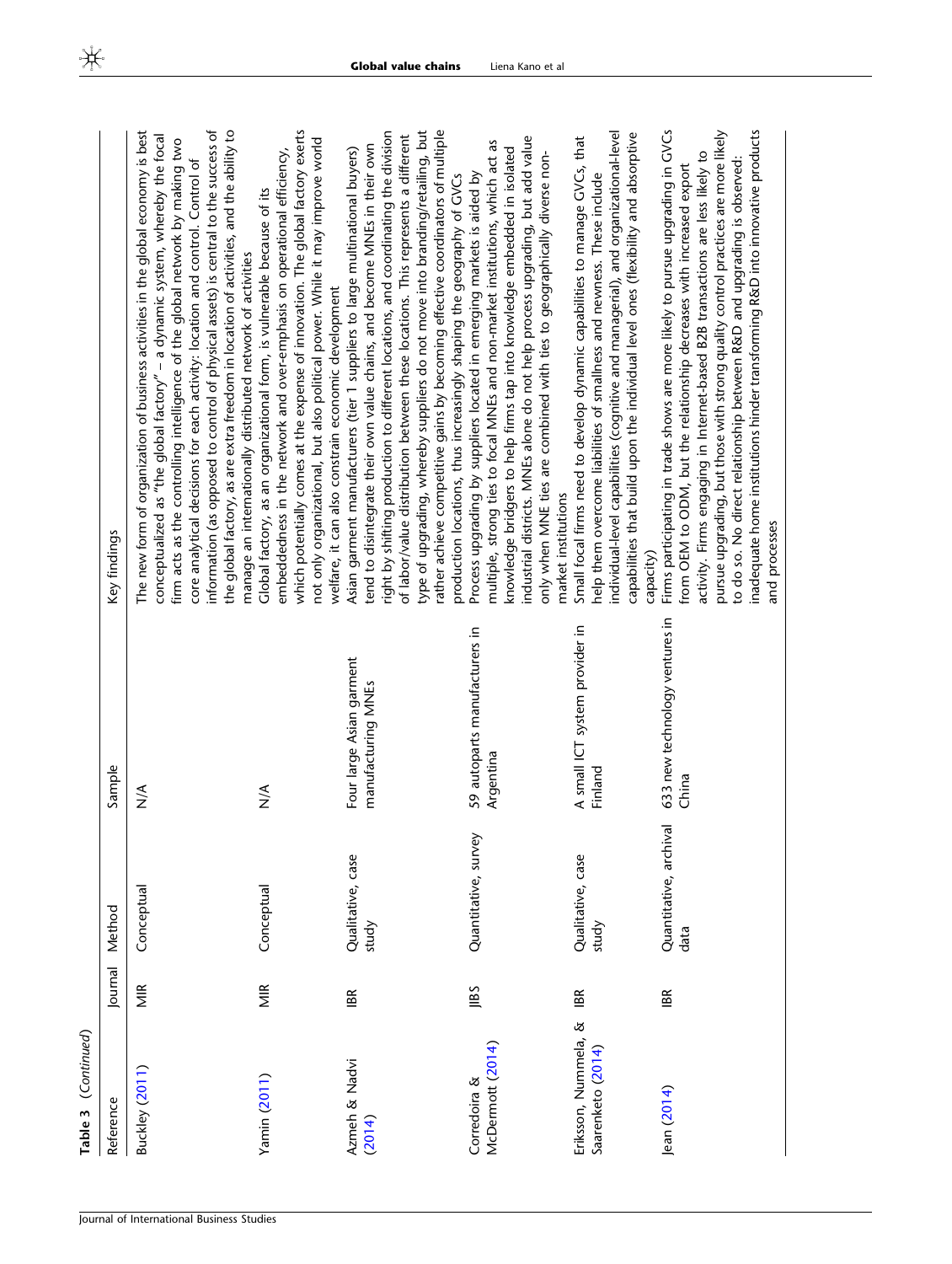| Table 3 (Continued)                                    |               |                                              |                                                                                                                |                                                                                                                                                                                                                                                                                                                                                                                                                                                                                                                                                                                               |
|--------------------------------------------------------|---------------|----------------------------------------------|----------------------------------------------------------------------------------------------------------------|-----------------------------------------------------------------------------------------------------------------------------------------------------------------------------------------------------------------------------------------------------------------------------------------------------------------------------------------------------------------------------------------------------------------------------------------------------------------------------------------------------------------------------------------------------------------------------------------------|
| Reference                                              | Journal       | Method                                       | Sample                                                                                                         | Key findings                                                                                                                                                                                                                                                                                                                                                                                                                                                                                                                                                                                  |
| Mudambi, Saranga, &<br>Tripathy (2012)<br>Kumaraswamy, | JIBS          | Quantitative, archival<br>and interview data | Indian auto components firms                                                                                   | dynamic process that mirrors the evolution of the liberalization process in home<br>short-run negative impacts on performance. As liberalization progresses to allow<br>relationships and upgrading internal R&D become dominant strategies, with<br>Catch-up and upgrading by GVC suppliers located in emerging markets is a<br>through upgrading technical competencies is the dominant strategy, with<br>countries. At the beginning of market liberalization process, catching up<br>greater ownership/control by MNEs, development of strong customer<br>positive impacts on performance |
| Liu & Zhang (2014)                                     | 16R           | Qualitative, case<br>study                   | Six Taiwanese technology firms                                                                                 | trust within different cultural contexts, and knowledge characteristics. It is easier<br>characteristics of learning partners, the presence of specific tactics to enhance<br>for suppliers to accumulate technological than marketing capabilities through<br>alliances; successful upgrading from OEM to ODM is more common than to<br>Local supplier's ability to develop new capabilities depends on strategic<br><b>OBM</b>                                                                                                                                                              |
| Wang, & Lin (2014)<br>Wang, Wei, Liu,                  | $\frac{1}{2}$ | Quantitative, archival<br>data               | 357,641 manufacturing firms in<br>China                                                                        | Macau and Taiwan are more likely to produce this pattern of impact than MNEs<br>domestic sales but a positive impact on their exports. MNEs from Hong Kong,<br>The presence of foreign MNEs has a negative impact on indigenous firms'<br>from other countries                                                                                                                                                                                                                                                                                                                                |
| Sinkovics (2015)<br>Khan, Lew, &                       | GSJ           | Qualitative, case<br>study                   | 50 Tier 1 Pakistani suppliers and<br>automotive assemblers and<br>three IJVs of Japanese<br>Pakistani partners | IJVs between Japanese MNEs and Pakistani firms play a boundary-spanning role<br>cultural socio-technical ties for Pakistani component suppliers, by linking local<br>in facilitating technological knowledge transfer and development of cross<br>firms with tier 1 suppliers in Japan and elsewhere in the world                                                                                                                                                                                                                                                                             |
| Inomata, Mihailova, &<br>Suder, Liesch,<br>Meng (2015) | JWB           | Quantitative, archival<br>data               | Output tables representing nine<br>East-Asian countries and three<br>Asian International Input-<br>industries  | suppliers of components to other countries in the region. This pattern evolves as<br>Countries with more advanced production technologies are engaged more in<br>network activities. This integration is motivated by the decisions of MNEs to<br>internationalize in search of productive capabilities obtained through GVCs.<br>the upstream segments of the vertical production process, and become key<br>Regional integration in East Asia is aligned with value-adding production<br>countries move through stages of industrial development                                            |
| <b>Gooris &amp; Peeters</b><br>(2016)                  | JIBS          | Quantitative, survey                         | 581 offshore service production<br>units covering 59 host countries<br>and 19 home countries                   | When the host country offers weak legal IP protection, and when internalization<br>fragment global business processes across multiple service production units,<br>of activities is not the most efficient governance mode, MNEs may opt to<br>complementarities between the dispersed fragments of a process, while<br>rather than co-locating processes. Firms can use ITC to exploit<br>reducing the misappropriation hazard of individual fragments                                                                                                                                       |
| Hillemann & Gestrin<br>(2016)                          | 16R           | Quantitative, archival<br>data               | OECD data on FDI and cross-<br>border M&As                                                                     | Core hypothesis of the global factory paradigm - that MNEs increasingly choose<br>control over ownership of physical assets in GVCs - is supported. Cross-border<br>tangible assets. Foreign assets are increasingly reverting to domestic ownership<br>financial flows related to intangible assets increase relative to flows related to                                                                                                                                                                                                                                                    |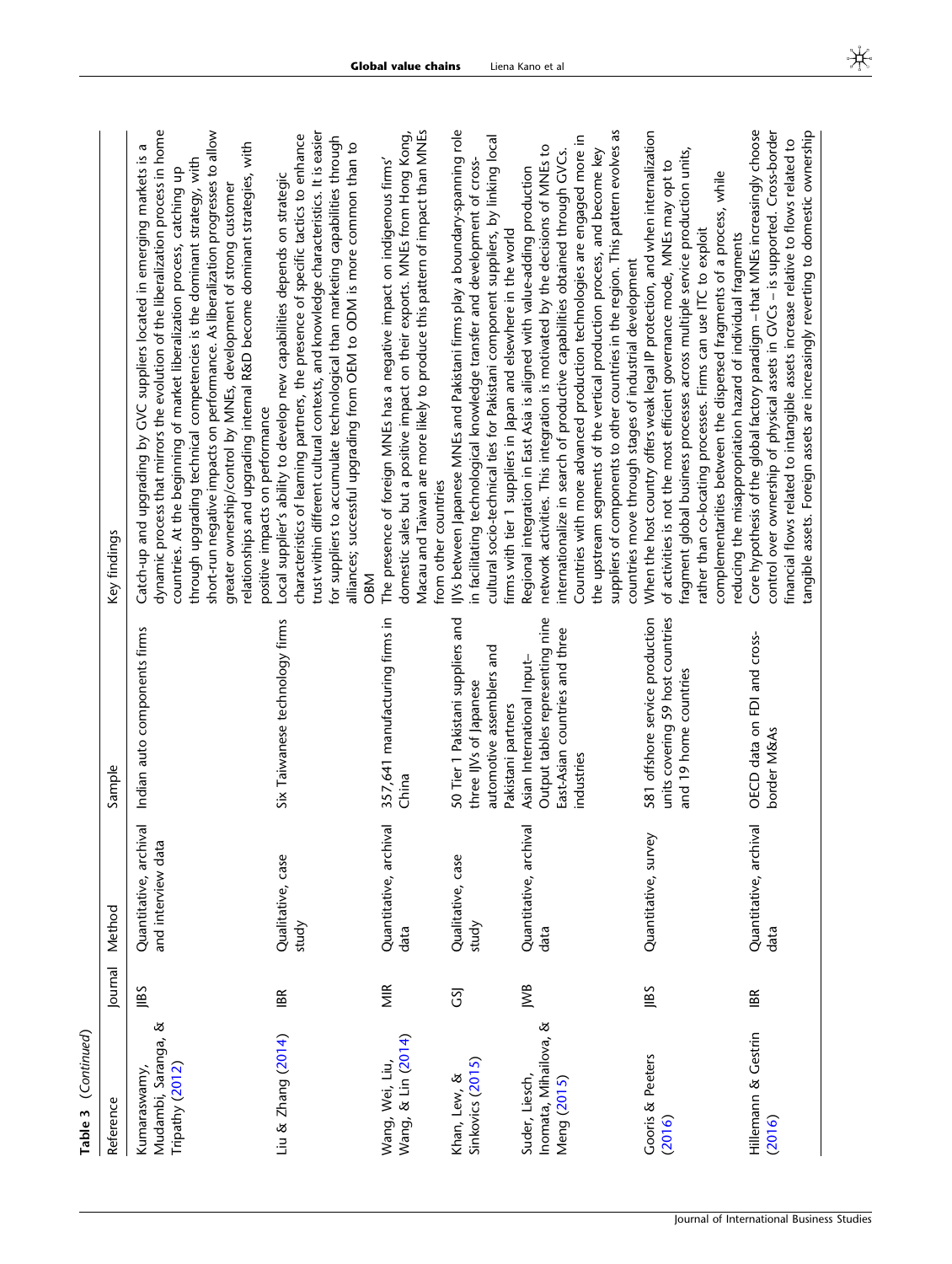| Table 3 (Continued)                   |            |                                |                                                                                                          |                                                                                                                                                                                                                                                                                                                                                                                                                                                                                                                                                                                                            |
|---------------------------------------|------------|--------------------------------|----------------------------------------------------------------------------------------------------------|------------------------------------------------------------------------------------------------------------------------------------------------------------------------------------------------------------------------------------------------------------------------------------------------------------------------------------------------------------------------------------------------------------------------------------------------------------------------------------------------------------------------------------------------------------------------------------------------------------|
| Reference                             | Journal    | Method                         | Sample                                                                                                   | Key findings                                                                                                                                                                                                                                                                                                                                                                                                                                                                                                                                                                                               |
| Laplume, Petersen, &<br>Pearce (2016) | JIBS       | Qualitative, case<br>study     | 3D printing                                                                                              | Diffusion of 3D printing in these industries is likely to make GVCs shorter, more<br>dispersed, more local, and closer to end-users. These GVCs will engage a wider<br>mpact of 3D printing technology is the greatest in industries with low minimum<br>efficient technical scales, short production runs and low degrees of automation.<br>variety of firms, as well as households, in manufacturing                                                                                                                                                                                                     |
| Buckley & Tian (2017)                 | MIR        | Quantitative, archival<br>data | Top 100 non-financial MNEs in<br>financial MNEs from emerging<br>the world and top 100 non-<br>economies | Control of the GVC is in the hands of technology leaders. Emerging-market<br>constrained to the periphery position in GVCs unless they can learn global<br>Advanced-market MNEs, in contrast, achieve profitability through global<br>orchestration know-how. This ability is constrained by home institution.<br>MNEs extract monopoly-based rents from internationalization, but are<br>orchestration capabilities                                                                                                                                                                                       |
| Lojacono, Misani, &<br>Tallman (2017) | 16R        | Quantitative, archival<br>data | the home appliances industry<br>261 international alliances in                                           | more likely to be governed through equity participation. Offshore production-<br>oriented alliances are more likely to be governed through contractual alliances,<br>objective to produce for local markets) are more likely to be governed through a<br>More complex transactions in a GVC, which require greater coordination, are<br>whereby individual transactions are governed through specified contracts.<br>Alliances that are likely to play a more strategic role locally (i.e., with the                                                                                                       |
| Enderwick (2018)                      | IBR,       | Conceptual                     | $\frac{1}{2}$                                                                                            | network participants is assumed by the lead firm, irrespective of ownership and<br>directness of linkages - at least in the minds of stakeholders. The full extent of<br>this responsibility is likely to be determined by whether indirect partners are<br>In a global factory system, the corporate social responsibility for actions of<br>exclusive or non-exclusive                                                                                                                                                                                                                                   |
| He, Khan, & Shenkar<br>(2018)         | <b>IWB</b> | Qualitative, case<br>study     | Acquisition of UK-based Dynex<br>by China's Times Electric                                               | everaging the MNE's GVC lead firm position, its complementary assets, and the<br>capability upgrading and encourage "co-learning" in the acquired subsidiary, by<br>An emerging-market MNE acquiring a developed country firm can "impel"<br>unique power relationship between the MNE and the subsidiary                                                                                                                                                                                                                                                                                                  |
| Kano (2018)                           | IBS        | Conceptual                     | $\frac{4}{5}$                                                                                            | rationality and reliability, and fostering innovation and capability development<br>efficiency outcome by deploying six social mechanisms identified in the study:<br>selectivity, inclusion of non-business intermediaries, joint strategizing, relational<br>capital, multilateral feedback, and rules for equitable value distribution among<br>A GVC can only be sustained over time if it is more efficient than alternative<br>throughout the chain. The orchestrating firm in a GVC can enhance these<br>governance (e.g., full integration) in terms of economizing on bounded<br>GVC participants |

 $\frac{1}{\sqrt{2}}$ 

Journal of International Business Studies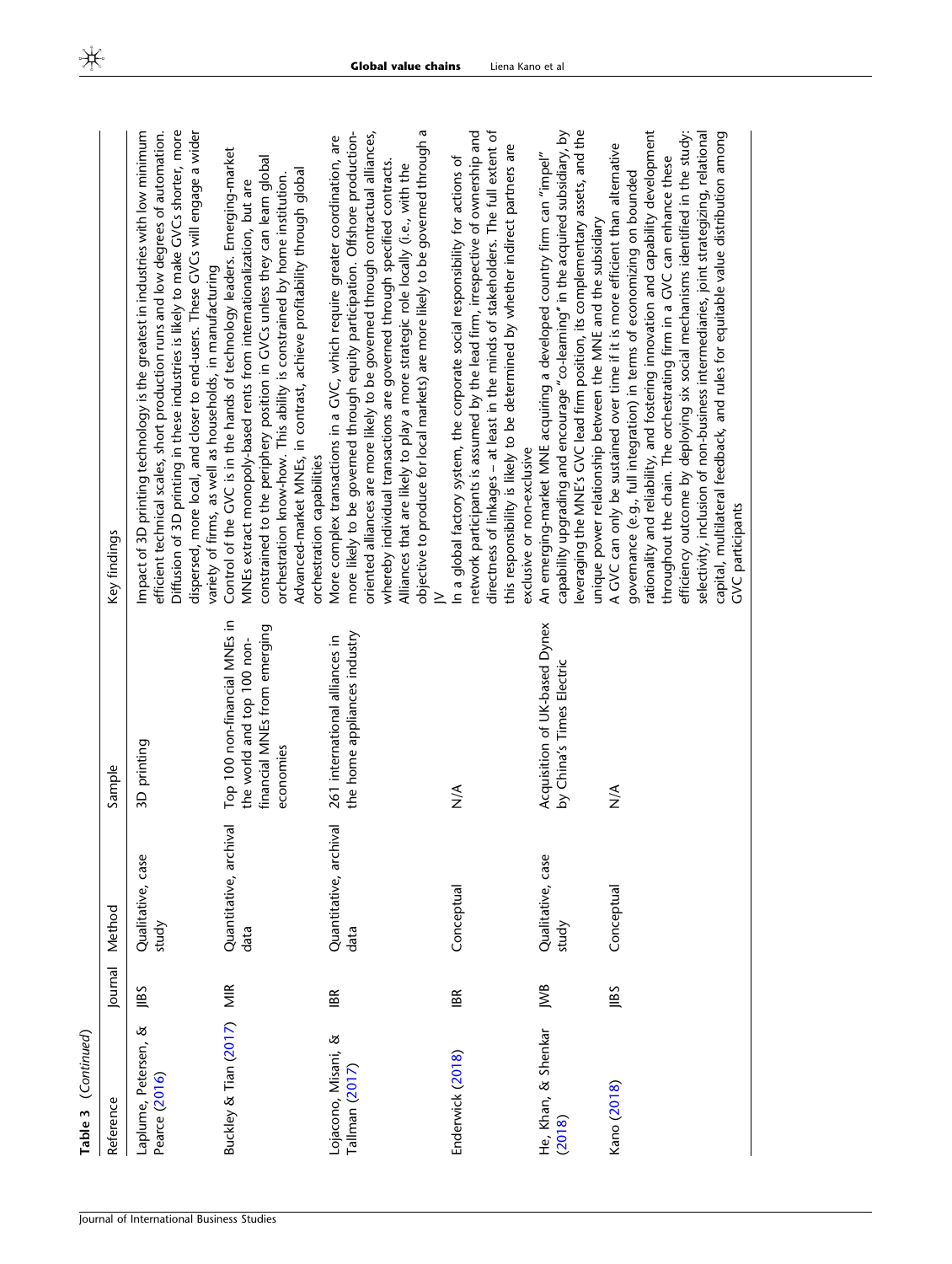| Table 3 (Continued)                                                               |             |                                      |                                                                                                                  |                                                                                                                                                                                                                                                                                                                                                                                                                                                                                                                                                                                              |
|-----------------------------------------------------------------------------------|-------------|--------------------------------------|------------------------------------------------------------------------------------------------------------------|----------------------------------------------------------------------------------------------------------------------------------------------------------------------------------------------------------------------------------------------------------------------------------------------------------------------------------------------------------------------------------------------------------------------------------------------------------------------------------------------------------------------------------------------------------------------------------------------|
| Reference                                                                         | ournal      | Method                               | Sample                                                                                                           | Key findings                                                                                                                                                                                                                                                                                                                                                                                                                                                                                                                                                                                 |
| Khan, Rao-Nicholson,<br>& Tarba (2018)                                            | JWB         | Qualitative, case<br>study           | 12 Pakistani motorcycle parts<br>suppliers to Japanese and<br>Chinese assemblers                                 | In the context of weak institutional support, Pakistani motorcycle parts suppliers<br>institutions. This strategy enables them to circumvent the negative influence of<br>develop exploitative innovation capabilities based on knowledge coming from<br>MNEs. As a balancing strategy, these suppliers develop international networks<br>with global tier 1 suppliers, international trade fairs, and international<br>home institutional factors on exploratory innovation                                                                                                                 |
| Turkina & VanAssche<br>(2018)                                                     | JIBS        | Quantitative, archival<br>data       | biopharma, and ICT industries<br>154 clusters in the aerospace,                                                  | knowledge hotspots, whereas innovation in labor-intensive clusters mainly gains<br>from stronger vertical connections by their firms to central value chain members<br>Innovation in knowledge-intensive clusters disproportionately benefits from<br>strengthening their constituent firms' horizontal connections to foreign<br>abroad                                                                                                                                                                                                                                                     |
| Ancarani, Di Mauro, &<br>Mascali (2019)                                           | JWB         | Quantitative, archival<br>data       | 495 relocation initiatives in<br>Europe                                                                          | Backshoring initiatives (relocation of production back to high-cost regions) are<br>advance labor-saving technologies when firms compete on quality. Backshoring<br>tied to firms' strategic priorities. Backshoring is associated with adoption of<br>initiatives that prioritize cost reduction or responsiveness are not tied to<br>technology adoption                                                                                                                                                                                                                                   |
| Marinova (2019)<br>Khan, Lew, &                                                   | 16R         | Quantitative, survey                 | 155 auto parts manufacturers in<br>Pakistan                                                                      | capacity (ability to acquire knowledge) to realized absorptive capacity (ability to<br>Local suppliers' learning intent allows them to move from potential absorptive<br>critically important in spurring exploitative and exploratory innovation, which,<br>transform and exploit acquired knowledge). Realized absorptive capacity is<br>in term, improves suppliers' value-added position in GVCs                                                                                                                                                                                         |
| Sinkovics, Choksy,<br>Mudambi (2019)<br>Sinkovics, &                              | l⊮          | Qualitative, multiple<br>case study  | 12 Pakistani offshore service<br>providers                                                                       | by investing into connectivity building, however, the extent of this investment<br>willingness to build connectivity depends on the complexity of transactions, the<br>codifiability of information, and supplier capabilities; individual characteristics of<br>managers moderate this relationships. Suppliers may offset lead firms' hesitation<br>Building knowledge connectivity in a GVC is a two-sided decision. Lead firms'<br>depends on suppliers' intent, that is, whether they intend to step-up the<br>relationship, or to eventually break out of the supplier role in the GVC |
| Supply chain/operations management journals<br>Akkermans, Bogerd, &<br>Vos (1999) | <b>Ndpl</b> | Qualitative, policy-<br>Delphi study | 30 Dutch supply chain<br>managers                                                                                | strategies. The authors develop an exploratory causal model of goals, barriers,<br>implementation of effective international supply chain management (ISCM)<br>and enablers related to effective ISCM strategies by applying the generic<br>The results indicate a gloomy picture of vicious cycles frustrating the<br>mechanisms of vicious cycles to create a virtuous cycle                                                                                                                                                                                                               |
| van Hoek (1999)                                                                   | SCM         | Qualitative, case<br>study           | Netherlands, Belgium, and<br>automotive and clothing<br>manufacturers in the<br>16 food, electronics,<br>Germany | framework to position supply chains in terms of degree of outsourcing, level of<br>lesser extent than in supply chains of other industries. The author develops a<br>In food supply chains, both postponement and outsourcing are applied to a<br>postponement and spatial configuration                                                                                                                                                                                                                                                                                                     |

 $\frac{1}{2}$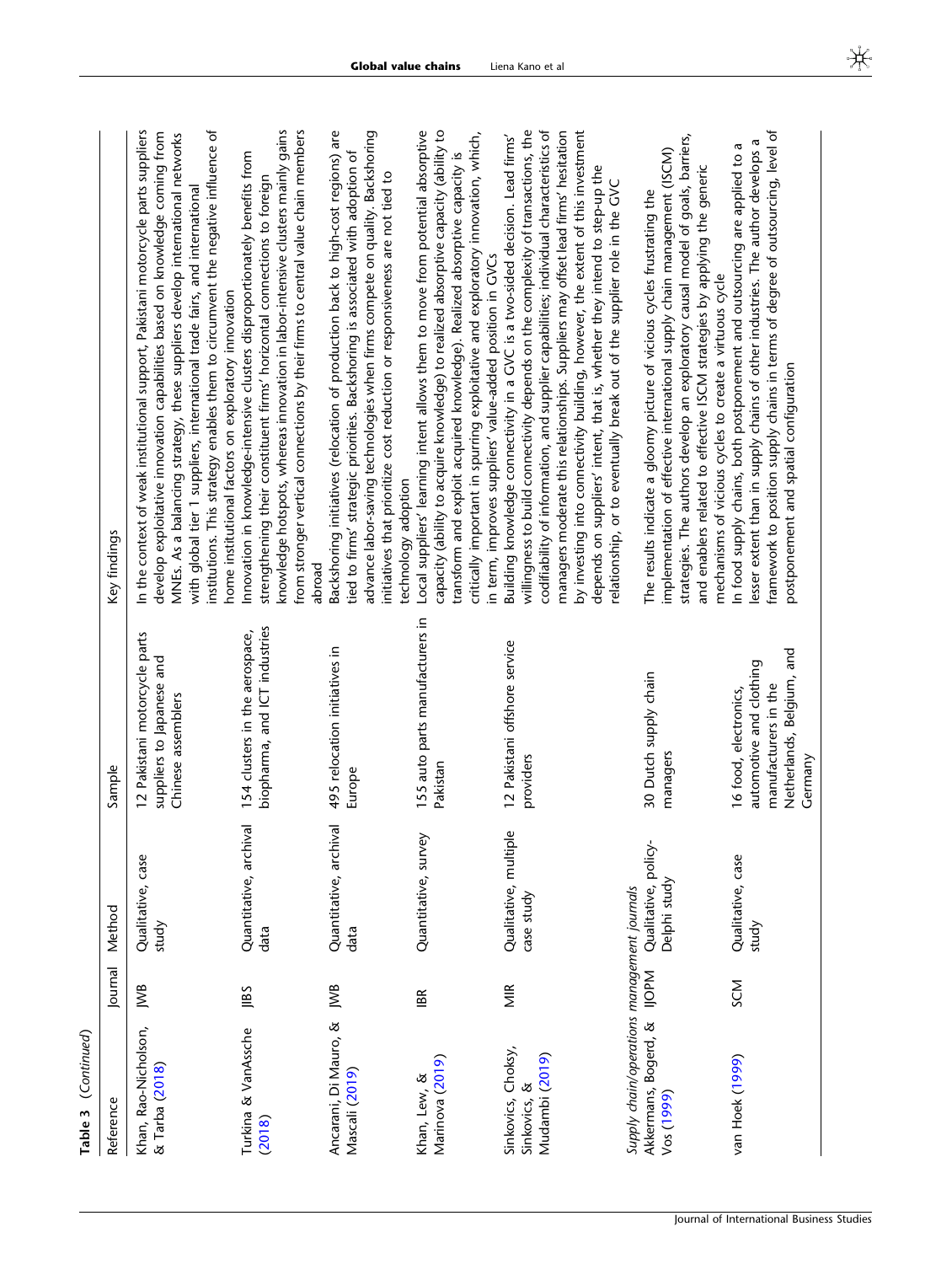| (Continued)<br>Table 3                      |              |                                              |                                                                                               |                                                                                                                                                                                                                                                                                                                                                                                                                                                                                                                |
|---------------------------------------------|--------------|----------------------------------------------|-----------------------------------------------------------------------------------------------|----------------------------------------------------------------------------------------------------------------------------------------------------------------------------------------------------------------------------------------------------------------------------------------------------------------------------------------------------------------------------------------------------------------------------------------------------------------------------------------------------------------|
| Reference                                   | Journal      | Method                                       | Sample                                                                                        | Key findings                                                                                                                                                                                                                                                                                                                                                                                                                                                                                                   |
| <b>Cregory (2003)</b><br>X<br>Colotla, Shi, | <b>NdDI</b>  | Qualitative, case<br>study                   | comprising eight factories in six<br>manufacturing networks<br>Two international<br>countries | Factory and network level capabilities simultaneously affect a set of dimensions<br>of operational performance. Decisions concerning factory and network issues<br>are often taken independently of each other, although they may be heavily<br>interdependent                                                                                                                                                                                                                                                 |
| Karlsson (2003)                             | NdDll        | Conceptual                                   | $\frac{1}{2}$                                                                                 | and more activities external to their traditional boundaries and as a result have<br>to deal with external networks. He identifies patterns of organizational principles<br>The author discusses new challenges faced by companies that organize more<br>and consequences for organizing and managing such operations                                                                                                                                                                                          |
| Chiarvesio & Di Maria IJOPM<br>(2009)       |              | Quantitative, survey                         | 630 firms in Italy                                                                            | networks to exploit flexibility, while non-district firms also invest in national level<br>subcontracting networks. Industrial district firms search for efficiency and value-<br>Industrial district firms rely more on local systems in terms of subcontracting<br>non-district firms adopt a more hierarchical approach to internationalization.<br>added competences when expanding supply networks globally. In contrast,<br>Differences between these two types of firms decrease as firm size increases |
| Zhang & Gregory<br>(2011)                   | <b>Ndpll</b> | Qualitative, case<br>study                   | Nine firms in engineering<br>focused sectors                                                  | mechanisms of global network operations along the engineering value chain in<br>stages of the value chain prioritize the three kinds of value creation mechanisms<br>terms of efficiency, innovation and flexibility. Operations focusing on different<br>The authors develop a framework that demonstrates different value creation<br>differently                                                                                                                                                            |
| Gereffi & Lee (2012)                        | <b>JSCM</b>  | Conceptual                                   | $\frac{4}{2}$                                                                                 | The authors highlight some of the main features of GVC analysis and discuss the<br>relationship between the core concepts of governance and upgrading                                                                                                                                                                                                                                                                                                                                                          |
| Casson (2013)                               | JSCM         | Conceptual                                   | $\frac{4}{2}$                                                                                 | considering how a division of labor is coordinated. He compares coordination<br>The author analyzes GVCs from an internalization theory perspective by<br>by management with coordination by the market                                                                                                                                                                                                                                                                                                        |
| Lampel & Giachetti<br>(2013)                | $\leq$       | Quantitative, archival<br>and interview data | headquarters in 15 countries<br>38 automakers with                                            | There is an inverted U-shaped relationship between international manufacturing<br>diversification and financial performance. Two factors, namely product<br>diversification and co-locating production and sales in foreign markets,<br>positively moderate this relationship                                                                                                                                                                                                                                  |
| Carnovale & Yeniyurt<br>(2014)              | <b>JSCM</b>  | Quantitative, archival<br>data               | 1158 firms and 509 JVs in global<br>automotive industry                                       | have significant and positive effects on new JV formations, so does ego network<br>size of its potential partner. There is a diminishing return to ego betweenness<br>Ego network size and ego network betweenness centrality of the focal OEM<br>centrality of the focal OEM in new JV formations                                                                                                                                                                                                             |
| Seppälä, Kenney, &<br>Ali-Yrkkö (2014)      | SCM          | Qualitative, case<br>study                   | One precision machinery firm in<br>Finland                                                    | Transfer pricing is a critical factor for understanding the geographic distribution<br>of value added in an MNE's global supply chain. The MNE's accounting system<br>and transfer pricing mechanism may not reflect where its most valuable assets<br>are located                                                                                                                                                                                                                                             |
| Muralidharan (2016)<br>Chen, Wei, Hu, &     | <b>NdDI</b>  | Qualitative, case<br>study                   | Eight firms in Chinese toy<br>industry                                                        | When facing rising labor costs, some OEMs move their operations to low-cost<br>regions, while others enter the ODM business by investing in R&D, and some<br>gradually develop further to become OBMs by investing in marketing and<br>brand-building                                                                                                                                                                                                                                                          |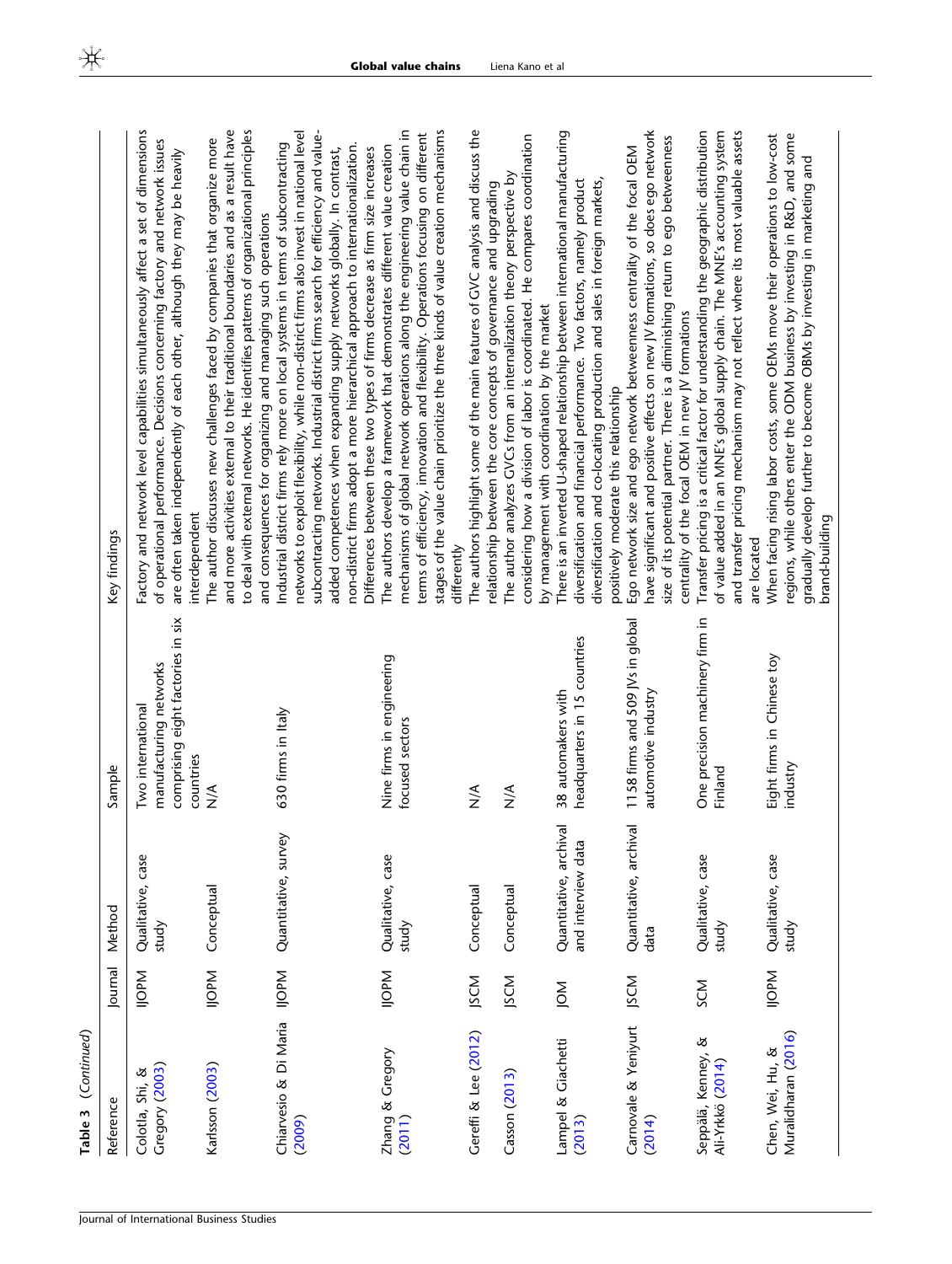| reduced by higher autonomy<br>networks of five companies<br>Key findings<br>441 manufacturing plants in 17<br>A multi-billion pound turnover<br>Three European firms and two<br>European divisions of US firms<br>103 survey responses and six<br>471 manufacturing plants in<br>company in the textiles and<br>interviews in the Chinese<br>the US, Europe, and Asia<br>manufacturing industry<br>fashion industry<br>countries<br>Sample<br>$\frac{4}{2}$<br>$\frac{4}{2}$<br>$\frac{4}{5}$<br>Quantitative, survey<br>Quantitative, survey<br>Quantitative, survey<br>and interview data<br>Qualitative, case<br>Action research<br>Conceptual<br>Conceptual<br>Conceptual<br>Method<br>study<br>Journal<br><b>NdDI</b><br><b>Ndpll</b><br><b>Ndpll</b><br><b>Ndoll</b><br>SCM<br>SCM<br><b>NO</b><br>$\overline{5}$<br>Olhager, Srai, & Zhao<br>ಶ<br>Dicken, Kelly, Olds, &<br>Social science journals<br>Benstead, Hendry, &<br><b>Colini &amp; Gualandris</b><br>Ferdows, Vereecke,<br>MacCarthy, Blome,<br>Treiblmaier (2018)<br>Golini, Deflorin &<br>Kumar, Bak, Guo,<br>Stevenson (2018)<br>De Meyer (2016)<br>Shaw, Colicchia,<br>Scherrer (2016)<br>Garza-Reyes, &<br>Yeung (2001)*<br>Kumari (2018)<br>Reference<br>(2016)<br>(2018) | Table 3 (Continued) |  |                                                                                                                                                                                                                                                                                                                                                                                                                                                         |
|---------------------------------------------------------------------------------------------------------------------------------------------------------------------------------------------------------------------------------------------------------------------------------------------------------------------------------------------------------------------------------------------------------------------------------------------------------------------------------------------------------------------------------------------------------------------------------------------------------------------------------------------------------------------------------------------------------------------------------------------------------------------------------------------------------------------------------------------------------------------------------------------------------------------------------------------------------------------------------------------------------------------------------------------------------------------------------------------------------------------------------------------------------------------------------------------------------------------------------------------------|---------------------|--|---------------------------------------------------------------------------------------------------------------------------------------------------------------------------------------------------------------------------------------------------------------------------------------------------------------------------------------------------------------------------------------------------------------------------------------------------------|
|                                                                                                                                                                                                                                                                                                                                                                                                                                                                                                                                                                                                                                                                                                                                                                                                                                                                                                                                                                                                                                                                                                                                                                                                                                                   |                     |  |                                                                                                                                                                                                                                                                                                                                                                                                                                                         |
|                                                                                                                                                                                                                                                                                                                                                                                                                                                                                                                                                                                                                                                                                                                                                                                                                                                                                                                                                                                                                                                                                                                                                                                                                                                   |                     |  | The authors propose a model that delayers the global plant network into a set of<br>subnetworks based on the complexity of proprietary information in the products<br>they manufacture and production processes they employ. The authors illustrate<br>the usefulness of the model by applying it to analyze the global production                                                                                                                      |
|                                                                                                                                                                                                                                                                                                                                                                                                                                                                                                                                                                                                                                                                                                                                                                                                                                                                                                                                                                                                                                                                                                                                                                                                                                                   |                     |  | effects on operational performance. This lack of effect is due to two dimensions<br>of manufacturing network embeddedness (manufacturing network integration<br>and supply chain integration), which enhance performance, but are themselves<br>A higher level of autonomy of plants in a network is associated with very limited                                                                                                                       |
|                                                                                                                                                                                                                                                                                                                                                                                                                                                                                                                                                                                                                                                                                                                                                                                                                                                                                                                                                                                                                                                                                                                                                                                                                                                   |                     |  | The authors trace the GVC lifecycle and identify six factors that may affect a GVC<br>over its lifecycle - (1) technology and innovation, (2) economics, markets and<br>competition, (3) policy and regulation, $(4)$ procurement and sourcing, (5)<br>supply chain strategies and (6) re-engineering                                                                                                                                                   |
|                                                                                                                                                                                                                                                                                                                                                                                                                                                                                                                                                                                                                                                                                                                                                                                                                                                                                                                                                                                                                                                                                                                                                                                                                                                   |                     |  | Successful horizontal collaboration among GVC members is dependent on both<br>relational capital and effective (formal and informal) governance mechanisms.<br>sustainability performance by generating relational rents in terms of the<br>Through collaborating, firms build new capabilities that improve social<br>organizations' reputation for responding to modern slavery legislation                                                           |
|                                                                                                                                                                                                                                                                                                                                                                                                                                                                                                                                                                                                                                                                                                                                                                                                                                                                                                                                                                                                                                                                                                                                                                                                                                                   |                     |  | manufacturing networks. In contrast, adoption of sustainable sourcing practices<br>benefits from manufacturing networks only indirectly, through the association<br>Adoption of sustainable production practices at the plant level is significantly<br>is more strongly affected by the integration of external supply chains and<br>and positively related to the integration and globalization of firm-wide<br>with sustainable production practices |
|                                                                                                                                                                                                                                                                                                                                                                                                                                                                                                                                                                                                                                                                                                                                                                                                                                                                                                                                                                                                                                                                                                                                                                                                                                                   |                     |  | dependency has no significant influence on it. Customer orientation has positive<br>performance. Supply orientation is effective in managing supply risk, but supply<br>Supply risk and manufacturing risk management are both vital for business<br>effects on manufacturing and supply risk                                                                                                                                                           |
|                                                                                                                                                                                                                                                                                                                                                                                                                                                                                                                                                                                                                                                                                                                                                                                                                                                                                                                                                                                                                                                                                                                                                                                                                                                   |                     |  | supply chain management by presenting a framework based on four established<br>The author discusses the potential implications of blockchain technology for<br>economic theories, namely, principal-agent theory, transaction cost analysis,<br>resource-based view, and network theory                                                                                                                                                                 |
|                                                                                                                                                                                                                                                                                                                                                                                                                                                                                                                                                                                                                                                                                                                                                                                                                                                                                                                                                                                                                                                                                                                                                                                                                                                   |                     |  | understanding contemporary global economy. They provide indications of the<br>The authors adopt a network methodology and differentiate between the<br>analytical strengths of commodity chains and production networks in<br>utility of such a methodology                                                                                                                                                                                             |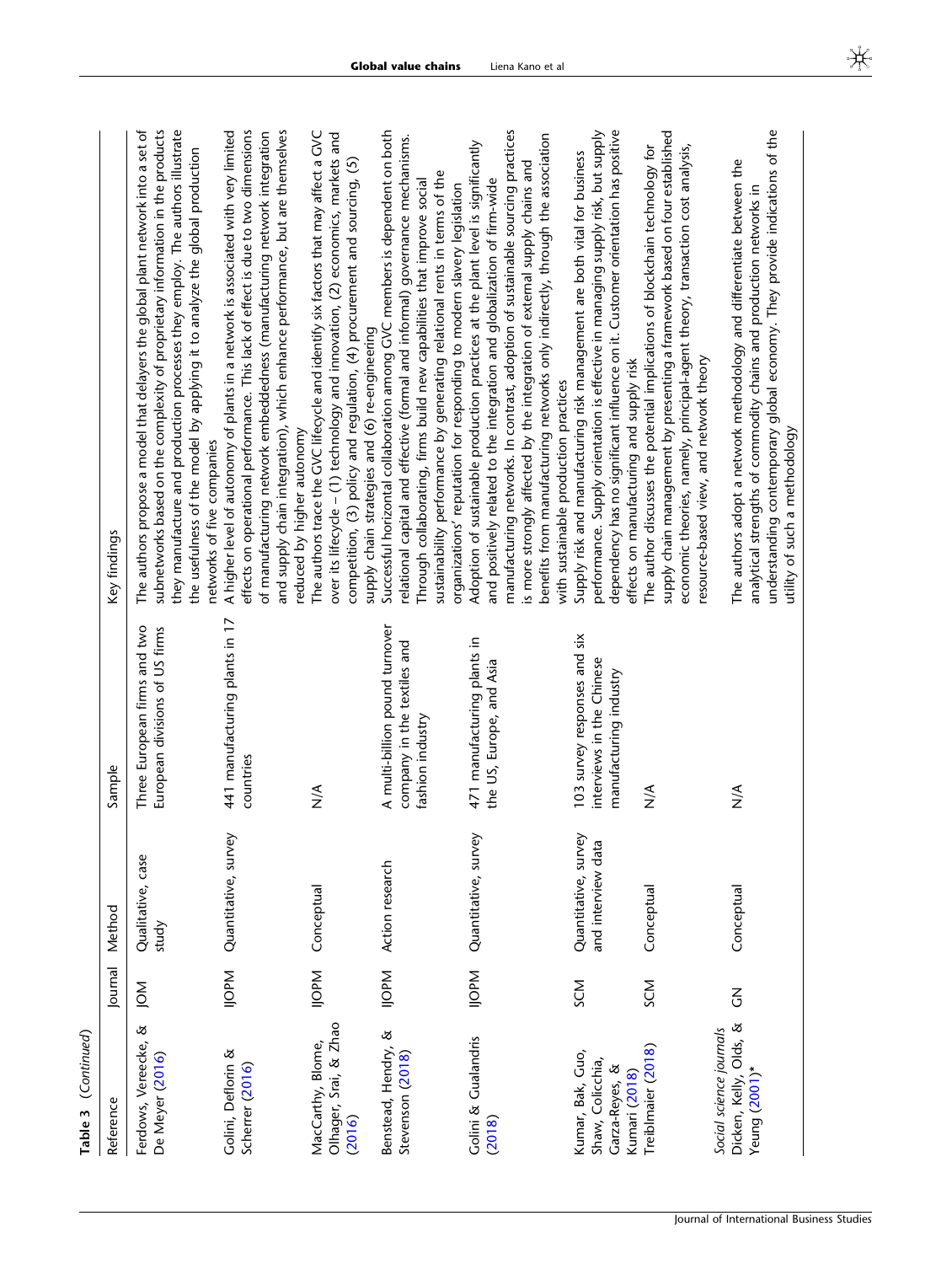| Table 3 (Continued)                                    |                |                            |                                                                                                 |                                                                                                                                                                                                                                                                                                                                                                                                                                                                                                                                                                                                                                                                                            |
|--------------------------------------------------------|----------------|----------------------------|-------------------------------------------------------------------------------------------------|--------------------------------------------------------------------------------------------------------------------------------------------------------------------------------------------------------------------------------------------------------------------------------------------------------------------------------------------------------------------------------------------------------------------------------------------------------------------------------------------------------------------------------------------------------------------------------------------------------------------------------------------------------------------------------------------|
| Reference                                              | <b>Journal</b> | Method                     | Sample                                                                                          | Key findings                                                                                                                                                                                                                                                                                                                                                                                                                                                                                                                                                                                                                                                                               |
| Hess, Coe, & Yeung<br>Henderson, Dicken,<br>$(2002)^*$ | RIPE           | Conceptual                 | $\frac{1}{2}$                                                                                   | The authors explain the critical dimensions of value (creation, enhancement and<br>network structures and industrial sectors to account for development outcomes.<br>capture), power (corporate, collective and institutional), and embeddedness<br>(territorial and network). Firms and institutions are interwoven in different<br>A stylized mapping of GPNs is offered                                                                                                                                                                                                                                                                                                                 |
| Humphrey & Schmitz<br>$(2002)^*$                       | 53             | Conceptual                 | $\frac{1}{2}$                                                                                   | governance account for different types of upgrading, ranging from process and<br>disabling local-level upgrading efforts. Firms' insertion into GVCs affects their<br>Clusters are inserted into GVCs, and this has consequences for enabling or<br>upgrading strategies because of governance relations. Variations in GVC<br>product to functional and inter-sectoral upgrading                                                                                                                                                                                                                                                                                                          |
| Dicken, & Henderson<br>Coe, Hess, Yeung,<br>$(2004)^*$ | TIBC           | Conceptual                 | $\frac{4}{2}$                                                                                   | The authors delimit the "strategic coupling" of GPNs and regional economies,<br>creation, enhancement and capture. They develop a framework for analyzing<br>which ultimately drives regional development through the processes of value<br>regional development and GPNs                                                                                                                                                                                                                                                                                                                                                                                                                  |
| Gereffi, Humphrey, &<br>Sturgeon (2005)*               | RIPE           | Conceptual                 | $\frac{4}{2}$                                                                                   | This paper develops a theoretical framework to explain governance patterns in<br>coordination and power asymmetry. There are three variables that play a large<br>relational, modular, and market - that range from high to low levels of explicit<br>transactions, the ability to codify transactions, and the capabilities in the supply-<br>role in determining how GVCs are governed and change: the complexity of<br>GVCs, and discusses five types of GVC governance - hierarchy, captive,<br>base                                                                                                                                                                                   |
| Liu & Dicken (2006)*                                   | EPA            | Qualitative, case<br>study | 16 automotive IJVs China                                                                        | embeddedness of their operations (including their supplier relationships) in<br>terms of their optimal organization of GPNs. The Chinese government has<br>determining the form that their investment can take. The state's unique<br>bargaining position has enabled it to play off one MNE against another<br>The FDI of automotive MNEs in China shows clear features of obligated<br>exerted virtually complete control over entries by these MNEs through                                                                                                                                                                                                                             |
| Biesebroeck, & Gereffi<br>Sturgeon, Van<br>(2008)      | EG             | Qualitative, case<br>study | automotive lead firms and over<br>150 suppliers in North America<br>Major American and Japanese | production close to end markets and to be organized nationally or regionally. In<br>Japanese than American supplier relations. The small number of powerful lead<br>terms of GVC governance, rising product complexity, low codifiability and a<br>đ<br>paucity of industry-level standards together drive buyer-supplier linkages<br>firms that dominate the automotive industry contributes to the difficulty<br>toward the relational governance mode, which is more compatible with<br>developing industry-level standards that could underpin a more loosely<br>National political institutions create pressure for local content, driving<br>articulated spatial architecture of GVC |
| Yeung (2009)*                                          | RS             | Conceptual                 | $\frac{1}{2}$                                                                                   | This paper develops further the concept of "strategic coupling" in analyzing the<br>Taiwan, South Korea, Thailand, and Malaysia. Three types of strategic coupling<br>impact of GVC activities in high-growth East Asian regions of mainland China,<br>- international partnership, indigenous innovation, and production platforms -<br>are theorized to account for growth in these regional economies                                                                                                                                                                                                                                                                                   |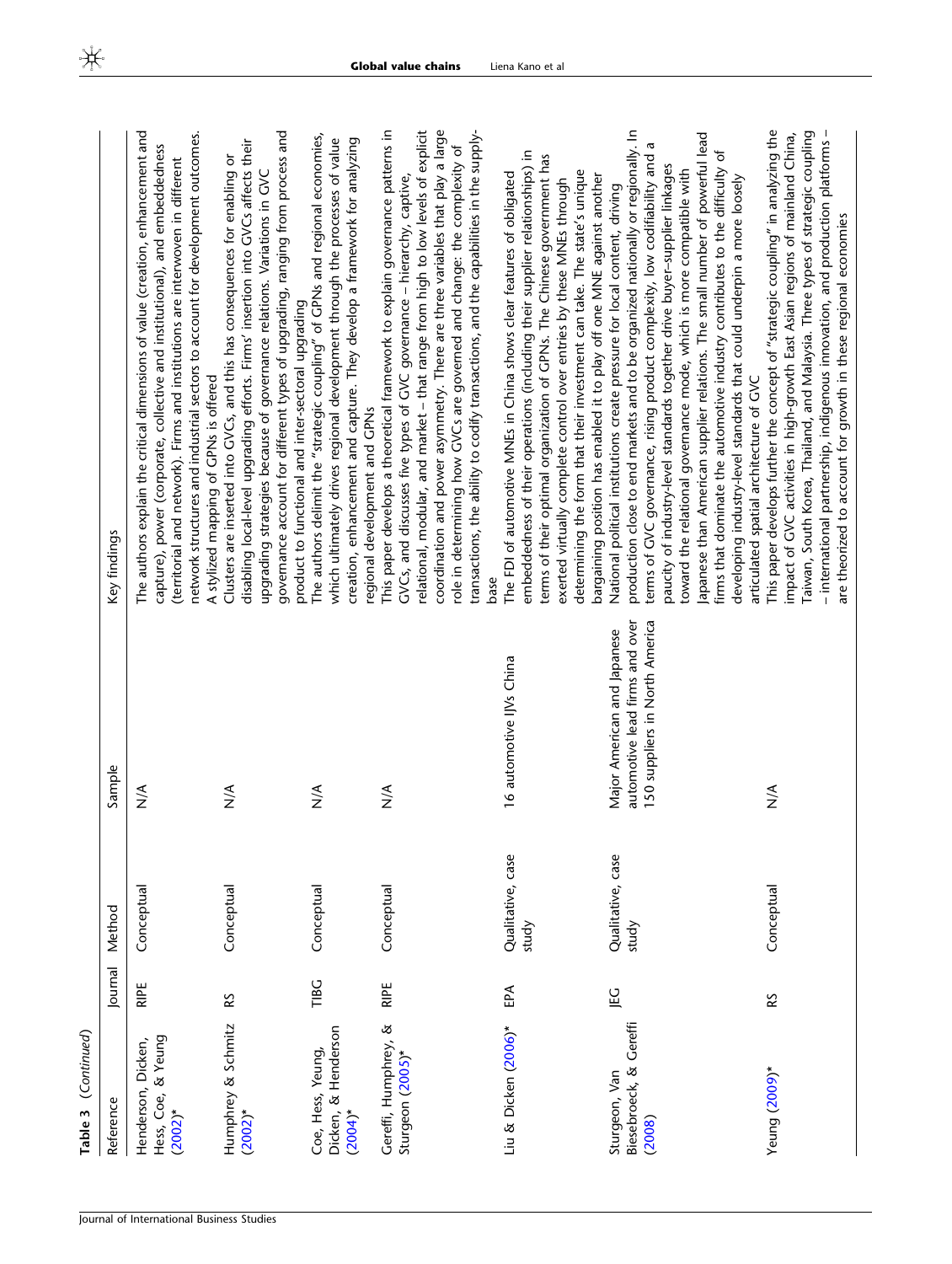| (Continued)<br>Table 3                                                   |                            |                                                          |                                                                                                 |                                                                                                                                                                                                                                                                                                                                                                                                                                                                                                                                                                                                      |
|--------------------------------------------------------------------------|----------------------------|----------------------------------------------------------|-------------------------------------------------------------------------------------------------|------------------------------------------------------------------------------------------------------------------------------------------------------------------------------------------------------------------------------------------------------------------------------------------------------------------------------------------------------------------------------------------------------------------------------------------------------------------------------------------------------------------------------------------------------------------------------------------------------|
| Reference                                                                | Journal                    | Method                                                   | Sample                                                                                          | Key findings                                                                                                                                                                                                                                                                                                                                                                                                                                                                                                                                                                                         |
| Parnreiter, Pelupessy,<br>Brown, Derudder,<br>Taylor, & Witlox<br>(2010) | $\mathcal{E}_{\mathsf{O}}$ | Qualitative, case<br>study                               | Lead firms in coffee commodity<br>chain and financial services<br>chain                         | backward linkages of firms in commodity chains can be useful to understand the<br>explains the spatial stretching of GVCs towards specific world cities inputting<br>geographical reach of operations that emanate in world cities. This mapping<br>Mapping of the forward linkages of producer service firms and the (service)<br>producer services                                                                                                                                                                                                                                                 |
| Ivarsson & Alvstam<br>(2011)                                             | Π                          | Qualitative, case<br>study                               | IKEA and 23 suppliers in China<br>and Southeast Asia                                            | category, where buyer-driven value-chains are coordinated by powerful retailers<br>close, local and long-term interaction, and enable lead firms to efficiently source<br>Suppliers use IKEA's technological support to improve not only their operational<br>low-cost, finished products. They also enable technological upgrading among<br>Typologies of GVC governance structures need to include a "developmental"<br>with a global sourcing organization. Such structures are aimed at facilitating<br>and duplicative capabilities but also adaptive and innovative capabilities.<br>suppliers |
| Pietrobelli & Rabellotti<br>$(2011)^*$                                   | $\overline{\mathsf{S}}$    | Conceptual                                               | $\frac{4}{2}$                                                                                   | efficient innovation system would help to reduce transaction complexity and<br>nonlinear and endogenous, and mutually affecting. A well-structured and<br>governance. When the competences of the actors in the value chain are<br>complementary, learning is mutual and is based on intense face-to-face<br>interactions. The relationship between GVCs and innovation systems is<br>Learning mechanisms can vary widely within the various forms of GVC<br>enable transactions based on relational forms of GVC governance                                                                         |
| Werner (2012)                                                            | 잎                          | Qualitative, case<br>study                               | A large garment firm in the<br>Dominican Republic                                               | conditioned by a new gender division of labor between the masculinization of<br>The efforts of firms to reposition themselves through upgrading in GPNs are<br>skilled sewing and the feminization of new service engineering functions                                                                                                                                                                                                                                                                                                                                                              |
| Morris & Staritz<br>(2014)                                               | $\widehat{\mathsf{S}}$     | Qualitative case<br>secondary data<br>interviews and     | 18 lead firms and 27 branch<br>plants                                                           | firms and regionally embedded Mauritian-owned firms were able to shift market<br>different end markets, respond to lead firm requirements, and pursue upgrading<br>channels and upgrade, whereas Asian-owned firms largely exited the apparel<br>in GVCs. With Madagascar's loss of the African Growth and Opportunity Act<br>Ownership characteristics of supplier firms shape the ability to shift between<br>status, locally embedded European/French diaspora-owned apparel supplier<br>industry                                                                                                 |
| Hoyler, & Ni (2014)<br>Taylor, Derudder,<br>Faulconbridge,               | 잎                          | Quantitative, archival<br>data                           | 175 advanced producer service<br>firms across 526 cities                                        | innovations within these firms indicate stronger strategic presence in networks<br>Activities by advanced producer service firms in inter-firm networks define the<br>"network strategicness" of global cities on the basis of a model of interlocking<br>network specification. Combinations of command capacity and generation of                                                                                                                                                                                                                                                                  |
| Dallas (2015)                                                            | RIPE                       | $\overline{\mathsf{val}}$<br>Quantitative, archi<br>data | 439 of China's largest exporters<br>electronics and light industries<br>in 18 subsectors of the | Sector-specific organization and the specific value chain strategies of firms are<br>manufacturing strength heavily relies on governance channels developed by<br>important independent drivers of trade patterns. Trade is "governed" by<br>powerful lead firms and channelized within exclusive buyer-supplier<br>relationships. Even beyond high-tech industries, China's export-led<br><b>MNEs</b>                                                                                                                                                                                               |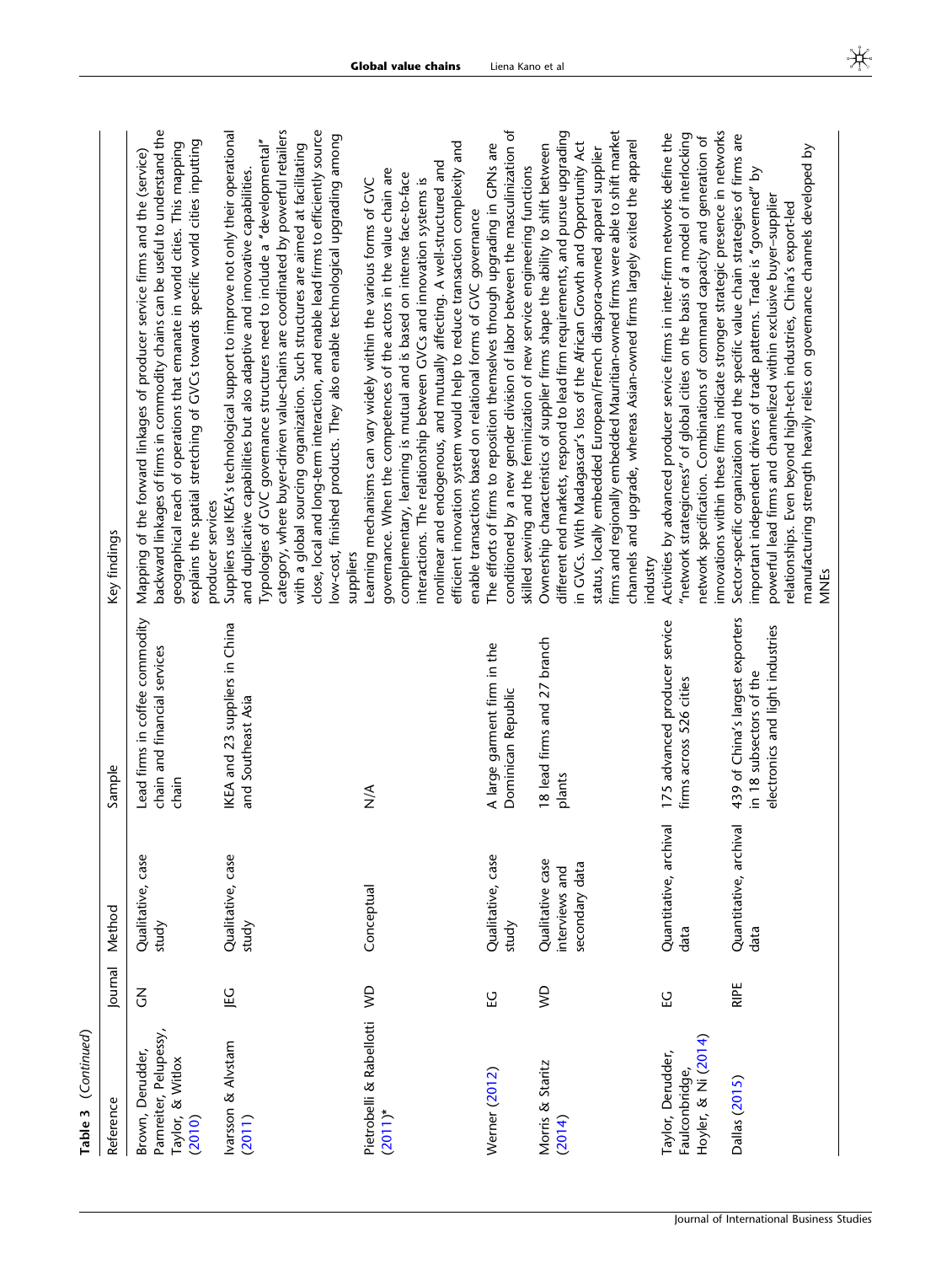| Table 3 (Continued)                                         |               |                                                        |                                                                                  |                                                                                                                                                                                                                                                                                                                                                                                                                                                                                                                                                                                                                      |
|-------------------------------------------------------------|---------------|--------------------------------------------------------|----------------------------------------------------------------------------------|----------------------------------------------------------------------------------------------------------------------------------------------------------------------------------------------------------------------------------------------------------------------------------------------------------------------------------------------------------------------------------------------------------------------------------------------------------------------------------------------------------------------------------------------------------------------------------------------------------------------|
| Reference                                                   | <b>ournal</b> | Method                                                 | Sample                                                                           | Key findings                                                                                                                                                                                                                                                                                                                                                                                                                                                                                                                                                                                                         |
| Lund-Thomsen & Coe<br>(2015)                                | 일             | Qualitative, case<br>study                             | Nike's main football supplier<br>factory in Pakistan                             | agency in GPNs. But this potential agency is shaped by wider economic forces<br>regulatory frameworks. National contexts for work and employment may place<br>within the global economy and by relationships with local or national actors and<br>Corporate social responsibility initiatives can facilitate and/or constrain labor<br>clear limits on what stakeholders can achieve in terms of facilitating more<br>responsible forms of GPN governance                                                                                                                                                            |
| Yeung & Coe (2015)*                                         | 55            | Conceptual                                             | $\frac{4}{5}$                                                                    | behavior, and preferences), and working with financial discipline (e.g., access to<br>This paper focuses on competitive dynamics in GPNs, such as cost-capability<br>development (e.g., reach and access, dominance, time-to-market, customer<br>ratios (e.g., labor, technology, know-how, and capital), sustaining market<br>mechanisms in shaping firm strategies within broader risk environments<br>finance, and investor and shareholder pressure) that serve as the causal                                                                                                                                    |
| Ascani, Crescenzi, &<br>lammarino (2016)                    | 요             | $\overline{\mathbf{z}}$<br>Quantitative, archi<br>data | projects originating from the<br>6888 greenfield investment<br>old 15 EU members | investment are highly heterogeneous. Important locational factors are favorable<br>business regulation and the protection of property rights, but the heterogeneity<br>MNEs' preferences for the economic institutions of the countries hosting their<br>segments of GVCs is also subject to MNE heterogeneous preferences with<br>of these preferences seems to be largely linked to the most sophisticated<br>(headquarters and innovation) terms. Intrafirm organization of different<br>activities in sectoral (high-medium technology sectors) and functional<br>respect to the local institutional environment |
| Barrientos, Knorringa,<br>Opondo (2016)<br>Evers, Visser, & | EPA           | Qualitative, case<br>study                             | suppliers in South Africa, Kenya<br>Regional retailers and local<br>and Uganda   | strategic diversification by some horticultural producers and workers. Strategic<br>diversification in turn offers opportunities for economic and social upgrading by<br>downgrading pressures excludes some workers and producers from both global<br>Expansion of global and regional supermarkets provides new opportunities for<br>more capable suppliers and skilled workers, but the persistence of economic<br>and regional value chains                                                                                                                                                                      |
| Kleibert (2016)                                             | ΚŚ            | Qualitative, case<br>study                             | 18 offshore service firms in the<br>Philippines                                  | locus of power remaining overseas. Foreign ownership, control and dependency<br>characterize most of the branch office positions in GPNs, which are controlled<br>by headquarters located abroad. A functional and spatial separation of lower-<br>The offshore service sector is characterized by vertical investments, with the<br>end tasks has emerged                                                                                                                                                                                                                                                           |
| Brancati, Brancati, &<br>Maresca (2017)                     | П             | Quantitative, survey                                   | About 25,000 Italian firms                                                       | R&D projects. Other modes of GVC participation display no significant premium<br>crisis. High-skill relational suppliers tend to engage in innovative activities and<br>compared to domestic firms. This heterogeneity is also reflected in differential<br>Heterogeneities influence how GVC participants fared during the 2008/2009<br>productivity and sales growth in favor of relational GVC participation                                                                                                                                                                                                      |
| Havice & Campling<br>(2017)                                 | 잎             | Qualitative, case<br>study                             | Canned tuna industry in 18<br>countries                                          | lead firm gains and reproduces its power, and strategies that subordinate firms<br>deploy to counter the power of lead firms. This dynamic is inextricable from the<br>Moments of change in the value chain offer a dynamic understanding of how a<br>environmental conditions of tuna production through which governance<br>relationships in GVCs are made possible                                                                                                                                                                                                                                                |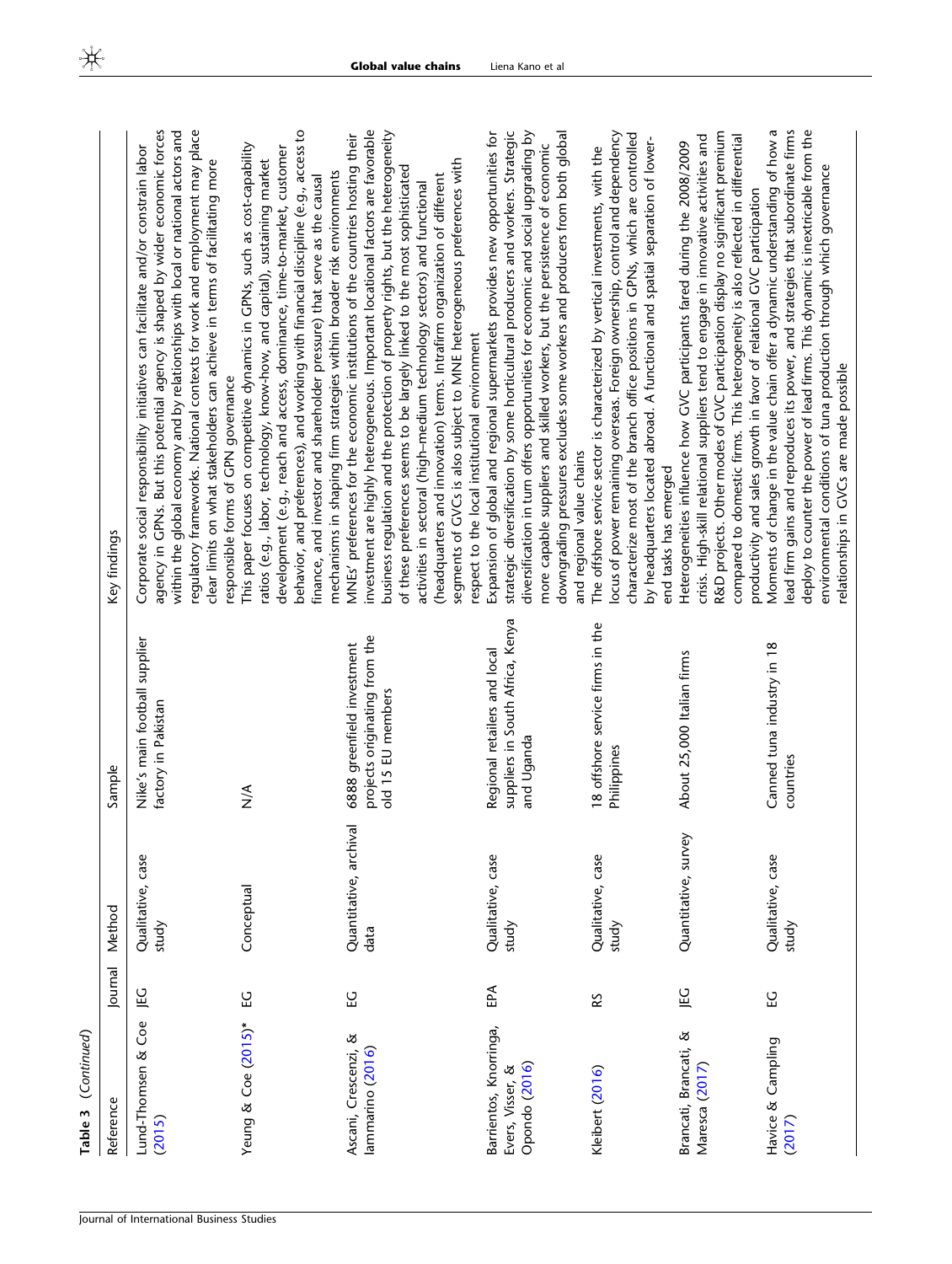| (Continued)<br>Table 3                                    |                |                                 |                                                                                                                                    |                                                                                                                                                                                                                                                                                                                                                                                                                                                                                                                                                                                                                                                                                         |
|-----------------------------------------------------------|----------------|---------------------------------|------------------------------------------------------------------------------------------------------------------------------------|-----------------------------------------------------------------------------------------------------------------------------------------------------------------------------------------------------------------------------------------------------------------------------------------------------------------------------------------------------------------------------------------------------------------------------------------------------------------------------------------------------------------------------------------------------------------------------------------------------------------------------------------------------------------------------------------|
| Reference                                                 | <b>Journal</b> | Method                          | Sample                                                                                                                             | Key findings                                                                                                                                                                                                                                                                                                                                                                                                                                                                                                                                                                                                                                                                            |
| Pipkin & Fuentes<br>(2017)                                | $\geqslant$    | Qualitative, case<br>study      | case studies of primary product<br>Representative sample of 45<br>and light manufacturing<br>industries in developing<br>countries | upgrading. In most cases, developing-country firms initiate upgrades in the face<br>market position ('treadmilling') to jumping to the forefront of a global industry<br>of market vulnerability, usually produced by state policies, that force them to<br>seek to change their existing operations. Once initiated, upgrading processes<br>('leaps forward'). These processes are dependent on the sources of learning<br>can produce a wide spectrum of results - from little to no advancement in<br>present in the local institutional environment, such as state agencies and<br>Advanced-country buyers are not the main force in initiating industrial<br>business associations |
| X<br>Friederici (2018)<br>Foster, Graham,<br>Mann, Waema, | 요              | Qualitative, case<br>study      | The tea, tourism, and business-<br>process outsourcing sectors in<br>Kenya and Rwanda                                              | controlled and coordinated by global lead firms due to shifting modes of value<br>standards. African firms can benefit more from GVC participation with better<br>Digital connectivity can lead to further marginalized positions in GVCs<br>chain governance facilitated by digital information platforms and data<br>support for complementary capacity and competitive advantages                                                                                                                                                                                                                                                                                                    |
| Fuller & Phelps<br>$(2018)^*$                             | Я              | Conceptual                      | $\frac{4}{5}$                                                                                                                      | influences the "selection" of investment locations, "coupling" processes, and the<br>relationships within MNEs, the dynamic capabilities in underpinning corporate<br>institutional change within regional economies. The agency exercised by MNEs<br>The agency role of MNEs in GPNs is shaped by the variety of parent-subsidiary<br>change, and the micropolitics of MNEs and subsidiaries that impact on firm-<br>depth and pace of host institutional change                                                                                                                                                                                                                       |
| Homer & Murphy<br>(2018)                                  | $\overline{5}$ | Qualitative, case<br>study      | manufacturing firms in India's<br>pharmaceutical industry<br>Eight trading and 57                                                  | pharmaceutical firms employ different business practices towards Southern end<br>markets, such as lower margins and higher volumes, compared to Northern end<br>from those with a South-North orientation, in terms of the practices to meet<br>The structures and processes associated with South-South GPNs are different<br>production and quality standards, access markets and innovate. Indian<br>markets                                                                                                                                                                                                                                                                         |
| Fold, & Dwiartama<br>Neilson, Pritchard,<br>(2018)        | ۲J             | Qualitative, case<br>study      | chocolate products and their<br>distributors in Indonesia<br>Six global lead firms in                                              | firm behavior and their relationships with suppliers and distributors. Contextual<br>Contextual factors are critical in influencing how GPN dynamics in the form of<br>cost-capability ratio, financial discipline and market imperative will shape lead<br>heterogeneity in different network segments (e.g., cocoa farming and<br>processing, point-of-sale) also constrains lead firm behavior                                                                                                                                                                                                                                                                                       |
| Pavlínek (2018)                                           | 잎              | Mixed, survey and<br>case study | Survey of 133 and interviews<br>with 50 automotive firms in<br>Slovakia                                                            | regional development effects of large FDI by automotive lead firms in European<br>foreign subsidiaries and domestic firms undermines the potential for technology<br>Weak strategic coupling in the form of dependent supplier linkages between<br>and knowledge transfer from foreign subsidiaries to the domestic economy.<br>Consequently, weak strategic coupling also attenuates positive long-term<br>peripheral countries                                                                                                                                                                                                                                                        |
| Rehnberg & Ponte<br>(2018)                                | $\overline{5}$ | Qualitative, case<br>study      | 3D printing                                                                                                                        | This paper examines the impacts of the widespread adoption of 3D printing on<br>reproduce power relations in GVCs and the current distribution of value added,<br>restructuring, upgrading and distributing value added along manufacturing<br>GVCs. It identifies two scenarios: a complementarity scenario that would                                                                                                                                                                                                                                                                                                                                                                 |

米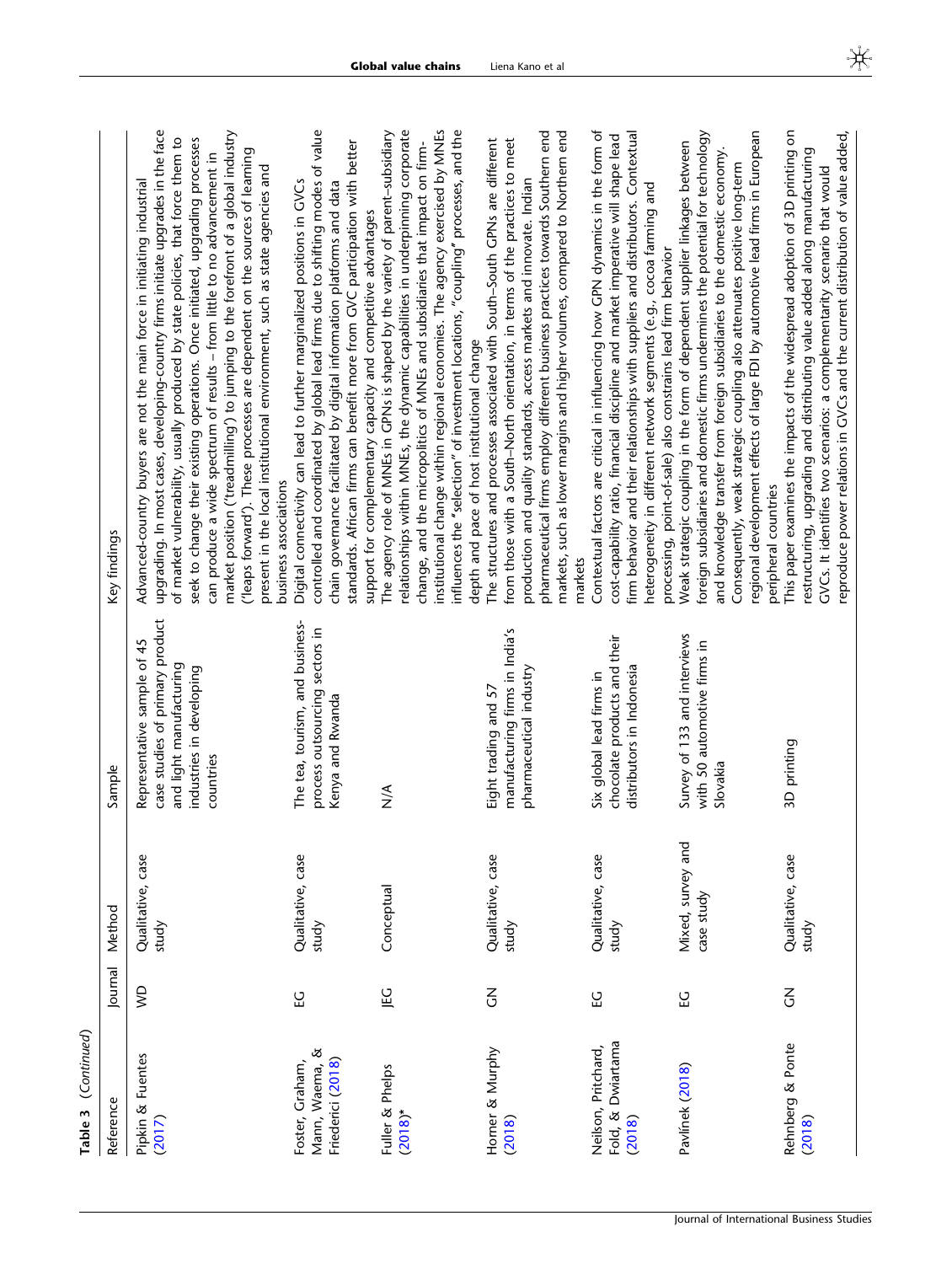| Table 3 (Continued)                                             |   |                                                                          |                                                                                                              |                                                                                                                                                                                                                                                                                                                                                                                                                                                                                                                                                                                                         |
|-----------------------------------------------------------------|---|--------------------------------------------------------------------------|--------------------------------------------------------------------------------------------------------------|---------------------------------------------------------------------------------------------------------------------------------------------------------------------------------------------------------------------------------------------------------------------------------------------------------------------------------------------------------------------------------------------------------------------------------------------------------------------------------------------------------------------------------------------------------------------------------------------------------|
| Reference                                                       |   | Journal Method                                                           | Sample                                                                                                       | and a substitution scenario that would have the effects of "rebundling"<br>Key findings                                                                                                                                                                                                                                                                                                                                                                                                                                                                                                                 |
| Presbitero, Rabellotti,<br>& Sanfilippo (2019)<br>Amendolagine, | Ş | Quantitative                                                             | Two firm-level data sets on 19<br>Sub-Saharan African countries<br>and Vietnam matched to<br>GVC involvement | and their FDI. The larger participation in GVCs is associated with higher levels of<br>Host countries' involvement in GVCs is associated with local sourcing by MNEs<br>local sourcing. More intense GVC participation and upstream specialization are<br>a higher degree of these investors' support for local suppliers. These effects are<br>country-sector level measures of $\;$ associated with a higher share of inputs sourced locally by foreign investors, and<br>larger in countries with higher education spending and stronger rule of law<br>activities, regionalizing or localizing GVCs |
|                                                                 |   | Foundational papers which provided content for our organizing framework. |                                                                                                              | ** This summary excludes some of the impactful studies that influenced our analysis and are cited in the manuscript, but did not meet our sample criteria.                                                                                                                                                                                                                                                                                                                                                                                                                                              |

nance (Denicolai, Strange, & Zucchella, [2015;](#page-41-0) Kano, [2018;](#page-42-0) Levy, [1995;](#page-43-0) Verbeke & Kano, [2016](#page-44-0)), in terms of how transactions are organized and orchestrated. Therefore, systematic attention to microfoundations is necessary in order to meaningfully advance the GVC research agenda. However, few empirical studies directly observe or measure individual-level variables. Further, while certain behavioral assumptions are frequently implied – e.g., the nature of individual-level knowledge and capabilities is inherent in the idea of learning and upgrading; the need for knowledge sharing across units implies bounded rationality of individual actors and associated information asymmetries; the notions of power balance and the need for intellectual property (IP) protection assume a certain level of bounded reliability of actors involved – these assumptions are, for the most part, neither articulated explicitly nor examined empirically. Only seven studies in our sample directly address

entrepreneurial orientation, impact GVC gover-

the impact of microfoundations (either stated or implied) on GVC geographic configurations, knowledge acquisition and dissemination within the GVC network, and efficient functioning and orchestration of the network. In an early qualitative study of supply chain management, Akkermans, Bogerd and Vos [\(1999](#page-40-0)) discuss how bounded rationality, as expressed in supply chain partners' diverging beliefs and goals, contributes to functional silos and erects barriers to effective value chain management. Lipparini, Lorenzoni and Ferriani ([2014\)](#page-43-0) argue that GVC networks that benefit the most from knowledge transfer among partners are those where partners share common identity and language. These features serve as safeguards against the potential threat of opportunism and allow participating firms to learn from partners with reduced risk of proprietary knowledge spillover outside of the immediate network. Eriksson, Nummella and Saarenketo [\(2014\)](#page-41-0) suggest that individual-level cognitive and managerial capabilities of lead firm managers, such as cultural awareness, entrepreneurial orientation, global mindset, interface competences and analytical capabilities, constitute a critical building block for firm-level ability to successfully orchestrate cross-border transactions in a GVC. Seppälä, Kenney and Ali-Yrkkö (2018) focus on boundedly rational accounting decisions in lead MNEs, and argue that lead firms' accounting systems may misrepresent where the most value is created in a GVC. This mismatch

Table 3 (Continued)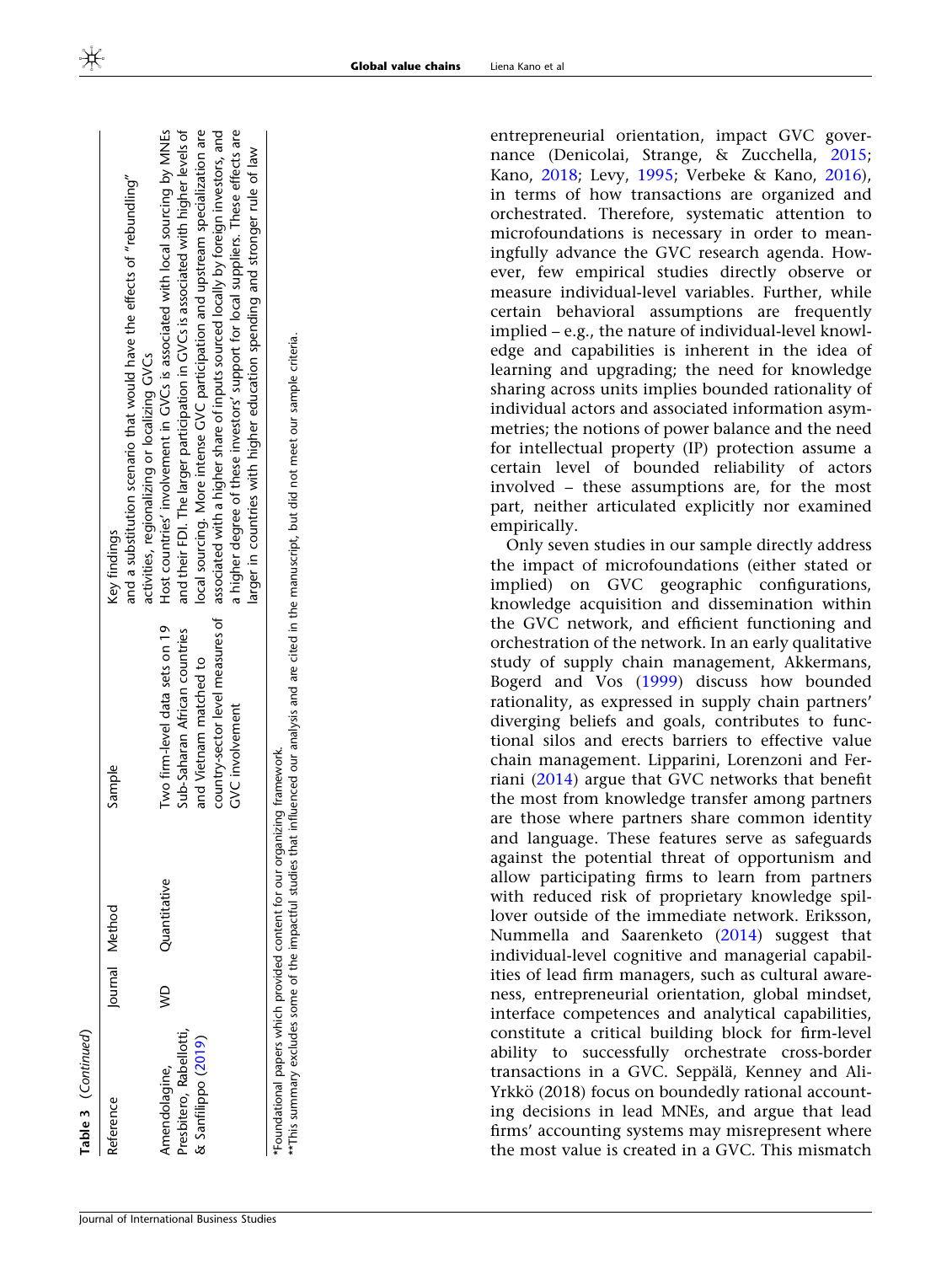implies that GVC activities to which value is allocated may be selected somewhat arbitrarily, and this further impacts location decisions. Kano [\(2018](#page-42-0)) argues that bounded rationality and reliability of decision-makers in participating firms impact the efficiency of the GVC; as such, the role of lead firm managers is to control bounded rationality and reliability through a mix of relational mechanisms, so as to improve the likelihood that the GVC will be sustainable over time. Treiblmaier ([2018](#page-44-0)) theoretically predicts structural and managerial changes introduced into GVCs by blockchain technologies, by analyzing four behavioral assumptions of major economic theories: bounded rationality, opportunism, goal conflict, and trust. Finally, Sinkovics, Choksy, Sinkovics and Mudambi ([2019:](#page-44-0) 151) explore the relationship between three variables – information complexity, information codifiability, and supplier capabilities – and knowledge connectivity in a GVC, and conclude that individual characteristics of lead firm managers – specifically, their risk perceptions and associated ''comfort zones'' – moderate this relationship.

## GVC Level: Components of GVC Governance

The term "governance" refers to the organizational framework within which economic exchange takes place, including the processes associated with the exchange (Zaheer & Venkatraman, [1995](#page-45-0)). In the context of a GVC, governance includes the overarching principles, structures and decision making processes that guide the "checks and balances" in network functioning, so as to make sure that the interests of the entire network (and broader societal/environmental interests where relevant) are served above and beyond localized interests of participating firms and individual decision-makers within these firms. These principles, structures and processes encompass considerations related to boundaries of the network and its geographic make-up, control and orchestration mechanisms for economic activities performed within the GVC, value distribution, relationship management, and direction of knowledge flows. Outcomes of successful governance include meeting of individual participants' performance goals, as well as, ultimately, long-term sustainability of the GVC as a whole.

Here, a distinction can be made between structural and strategic governance of the GVC, as shown in Figure [1](#page-7-0). The former refers to the actual structure governing economic activities, e.g., make versus buy decisions, organizational structure of the

network (number of players, power balance, boundaries, etc.), geographic and functional allocation of activities, level of centralization of decision-making, and so on. In contrast, strategic governance is concerned with dynamics of actors' behavior in respect to strategic decision making (Schmidt & Brauer, [2006](#page-44-0); Zaheer & Venkatraman, [1995](#page-45-0)). In the context of GVCs, strategic governance is about orchestrating the usage of resources, through codified and uncodified routines and managerial practices, to ensure smooth functioning of the entire network (Kano, [2018](#page-42-0)). Our review identified six broad, interrelated conceptual dimensions (Figure [1\)](#page-7-0) that constitute critical elements of structural and strategic governance of a GVC. These dimensions, as well as outcomes of governance practices, are discussed below.

## Control

Control decisions establish the governance structure of the GVC, that is, whether each value chain activity should be internalized, outsourced, or controlled through hybrid forms such as joint ventures (JVs) (Buckley et al., [2019\)](#page-40-0). It has been argued that in a GVC, control of critical knowledge and intangible assets (e.g., brand names and technological platforms) takes precedence over ownership of physical assets (Buckley, [2011](#page-40-0), [2014;](#page-40-0) Mudambi, [2008](#page-43-0)), and ownership advantages can be exploited without internalizing operations (Strange  $\&$  Newton, [2006\)](#page-44-0). This core premise underlying the GVC is supported in Hillemann and Gestrin's [\(2016](#page-42-0)) analysis of OECD data on foreign direct investment (FDI) and cross-border mergers and acquisitions (M&As), which shows that cross-border financial flows related to intangible assets continue to increase relative to those related to tangible assets. An analysis of about 25,000 Italian firms also suggests that control of GVC activities, as compared to ownership, yields benefits in terms of greater propensity toward innovation, increased productivity, and faster sales growth (Brancati, Brancati, & Maresca, [2017\)](#page-40-0). The preference for control without ownership is enabled by increasing digital connectivity, which allows lead firms to influence various units in the GVC without directly managing them (Foster, Graham, Mann, Waema, & Friederici, [2018](#page-41-0)).

To some extent, control decisions are impacted by host countries' regulatory environments, particularly when national political institutions create pressure for local content on MNEs that are trying to gain access to large downstream markets in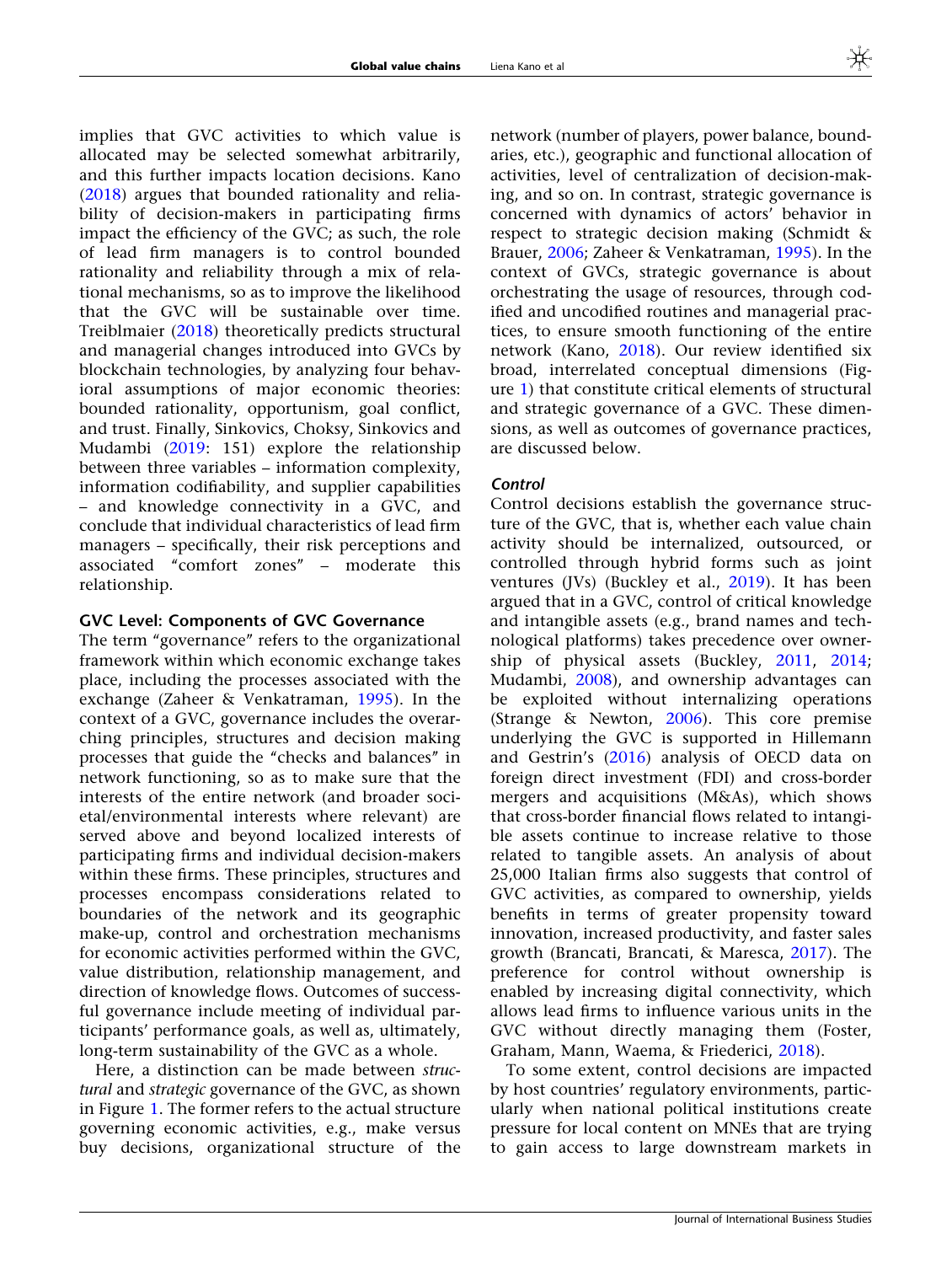emerging economies (Lund-Thomsen & Coe, [2015;](#page-43-0) Morris & Staritz, [2014](#page-43-0); Sturgeon, Van Biesebroeck, & Gereffi, [2008](#page-44-0)). This is the case with ''obligated embeddedness'' (Liu & Dicken, [2006:](#page-43-0) 1238) of automotive MNEs in China, where the government's industrial policy dictates that inward FDI should take a JV form. Further, control decisions are linked to sectoral and functional factors – for example, lead MNEs operating in high- and medium-technology sectors and/or locating knowledge-intensive functions (e.g., innovation) in host markets are more likely to pursue ownership in jurisdictions that offer weaker IP protection (Ascani, Crescenzi, & Iammarino, [2016\)](#page-40-0). Ownership allows the MNE to have better control over the creation, transfer and leakage of propriety knowledge, and is thus a pre-emptive measure for knowledge protection.

However, considerable heterogeneity in control decisions exists among lead firms operating in the same geographic regions and industry sectors, which suggests that firm-level strategic considerations, and not only macro-level forces, are powerful drivers of control patterns in GVCs (Dallas, [2015;](#page-41-0) Sako & Zylberberg, [2019](#page-44-0)). These considerations include lead firms' levels of specialization, the nature of their relationships with partners, the need for flexibility versus stability in offshore operations, and the value of the operations to the lead firm (Amendolagine, Presbitero, Rabellotti, & Sanfilippo, [2019;](#page-40-0) Dallas, [2015;](#page-41-0) Kleibert, [2016\)](#page-43-0). Control decisions can be also driven by the level of local adaptation required, whereby the lead MNE may need to source external expertise in order to perform the desired degree of customization. Here, a carefully designed mix of internalized and externalized, yet managerially or technologically linked, activities is argued to allow the lead firm to achieve the ultimate balance between integration and responsiveness (Buckley, [2014\)](#page-40-0).

#### Location

Location decisions determine the most advantageous geographical configuration of the GVC, namely, where activities should be located, and how they should be distributed in order to maximize the value created in and captured through the GVC. Location decisions encompass such considerations as the regional effect (Rugman & Verbeke,  $2004$ ), the nature of industrial clusters (Turkina & Van Assche, [2018\)](#page-44-0), and the links between GVCs and local clusters. Location decisions are tightly intertwined with control decisions discussed

earlier. For example, FDI (as opposed to market contracting) enables the MNE to construct a regional, or even global, network under its control to supply wide-ranging, differentiated and low cost products in a flexible manner. Chen's ([2003](#page-41-0)) study of electronics firms in Taiwan indicates that FDI often starts at a location close to the home base, where resources from domestic networks can be drawn, and subsequently moves on to more distant locations, after the lead firm has developed a regional sub-network to support its further expansion.

Location considerations are linked to macro-level characteristics of host and home countries, including level of economic development and corresponding factors such as cost of labor, technological environment, and institutional quality. Among these factors, favorable business regulations, IP protection, and significant education spending typically attract technologically and functionally sophisticated activities (Amendolagine et al., [2019](#page-40-0); Ascani et al., [2016;](#page-40-0) Pipkin & Fuentes, [2017\)](#page-43-0). Control of the GVC resides in the hands of technology and/or market leaders, which are typically (although not always) located in developed economies and extract value from their GVCs through global orchestration capabilities (Buckley & Tian, [2017\)](#page-40-0). Countries with more advanced production technologies are naturally engaged more in the upstream segments of the GVC, and become key suppliers to other countries in the region, thus supporting regional integration of production (Amendolagine et al., [2019](#page-40-0); Suder, Liesch, Inomata, Mihailova, & Meng, [2015](#page-44-0)).

Most empirical studies address location of production activities, whereby labor cost emerges as one of the core determinants for GVCs led by both advanced economy MNEs (AMNEs) and emerging economy MNEs (EMNEs). For example, Asian tier 1 suppliers to MNEs and OEMs become GVC lead firms in their own right by shifting production to lower cost locations in the region (Azmeh & Nadvi, [2014;](#page-40-0) Chen, Wei, Hu, & Muralidharan, [2016](#page-41-0)). Yet efficiency-seeking offshoring may create strategic issues, particularly when inefficient local institutions fail to prevent unwanted knowledge dissipation. Issues can also emerge on the demand side due to sustainability and ethical breaches in large MNEs' value chains, as evidenced in multiple, recent instances of public backlash in response to poor working conditions in manufacturing factories in South and Southeast Asia (Malesky & Mosley, [2018\)](#page-43-0). Funk et al.'s ([2010\)](#page-41-0) survey of US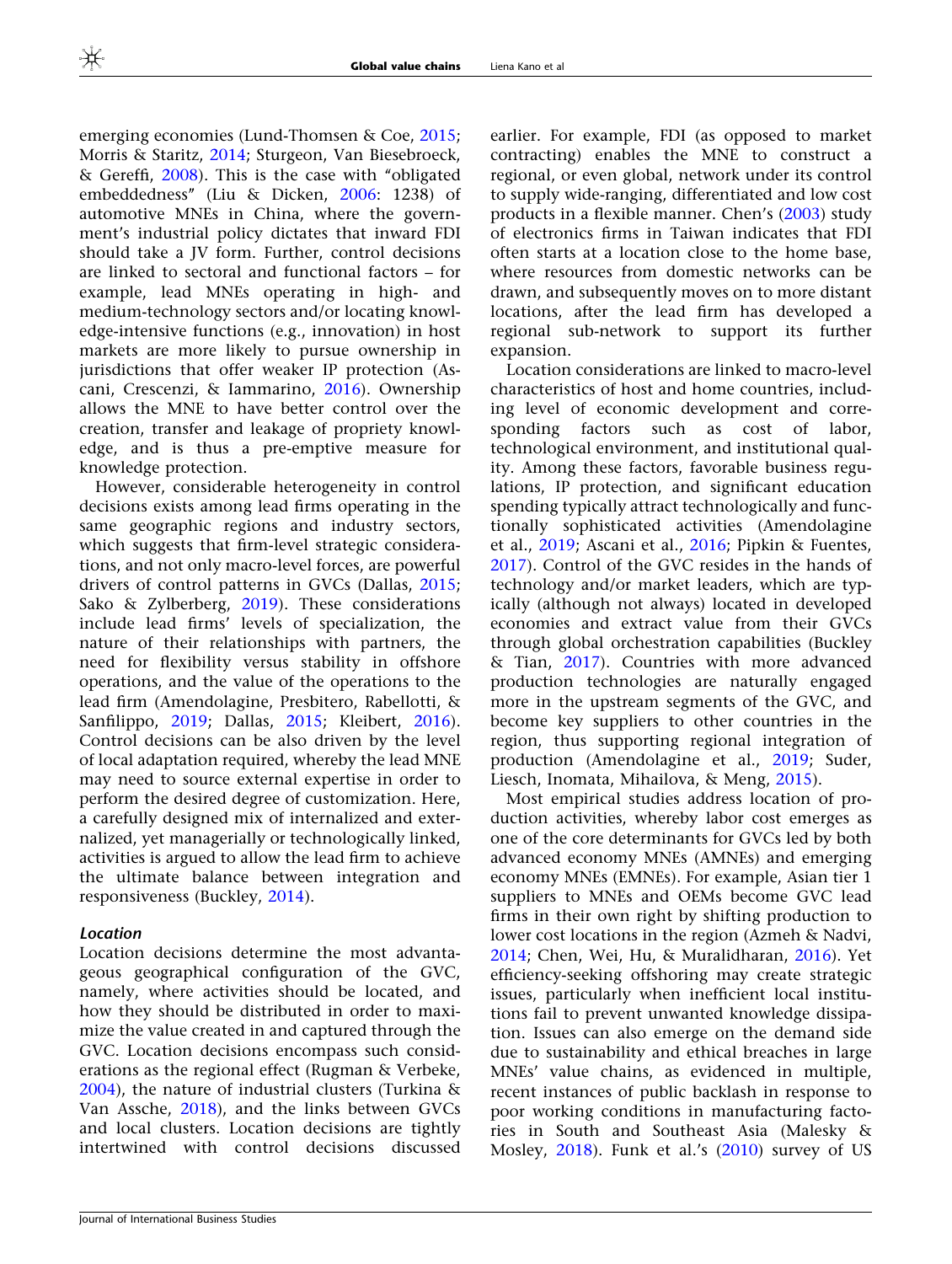consumers suggests that developed economy consumers' willingness to purchase is negatively affected by partial production shifts to animosityinvoking countries (countries with poor human rights records/with poor diplomatic relationships with the home country). As the wave of consumer movement spreads to less developed countries, it is in the best interest of the lead firm to evaluate carefully the undesirable attributes of a potential host country when making FDI decisions (Amendolagine et al., [2019](#page-40-0); Morris & Staritz, [2014](#page-43-0)).

Desire to access large and fast-growing consumer markets drives production activities close to end markets, for example, when host country governments in emerging markets pressure MNEs for local operations (Sturgeon et al., [2008](#page-44-0)). Co-location of manufacturing and sales also allows lead firms to be more responsive to customer demands, and to offset the costs of globally dispersed activities by reducing investment in transportation and logistics (Lampel & Giachetti, [2013\)](#page-43-0).

Strategic asset seeking by lead firms and suppliers explains much of the geographic configuration of GVCs, whereby MNEs locate value chain activities in globally specialized units to exploit international division of labor (Asmussen, Pedersen, & Petersen, [2007\)](#page-40-0). This is particularly pronounced in knowledge-intensive industries, where lead firms often locate operations in innovation hubs and global cities (Taylor, Derudder, Faulconbridge, Hoyler, & Ni, [2014\)](#page-44-0). In their analysis of clusters in the aerospace, biopharma, and ICT industries, Turkina and Van Assche ([2018\)](#page-44-0) demonstrate that innovation in knowledge-intensive clusters benefits from horizontal connection to global hotspots, as opposed to labor-intensive clusters where innovation gains from vertical GVC connections.

While much has been written about fine-slicing and fragmentation of value chain activities in a GVC (Buckley, [2009a,](#page-40-0) [b\)](#page-40-0), few empirical studies measure the costs and benefits of geographic diversification of operations within the same part of the value chain. Lampel and Giachetti ([2013\)](#page-43-0) address a relationship between international diversification of manufacturing and financial performance in the context of the global automotive industry, and find an inverted U-shaped relationship, whereby advantages of diversified manufacturing (i.e., greater flexibility and access to internationally dispersed strategic resources) are eventually off-set by increased organizational complexity and managerial inefficiencies. Further, location decisions are tied to firms' strategic priorities beyond cost reduction – for example, increased needs for customer responsiveness and/or enhanced quality control. Focus on such priorities may prompt backshoring initiatives (Ancarani, Di Mauro, & Mascali, [2019](#page-40-0)). Yet, geographic diversification may serve strategic purposes such as IP protection. Gooris and Peeters' [\(2016](#page-42-0)) survey of offshore service production units demonstrates that lead firms may opt to fragment their global business processes across multiple service production units, rather than co-locating processes, with the explicit purpose of reducing the hazard of knowledge misappropriation.

Finally, technological advances continue to shape geographic make-up of GVCs (MacCarthy, Blome, Olhager, Srai, & Zhao, [2016\)](#page-43-0). Few studies in our sample measure the impact of digital technologies on location choice, but several studies address current and potential influences of technology indirectly and/or conceptually. Ancarani et al. [\(2019](#page-40-0)) suggest that adoption of labor-saving technologies leads to backshoring in instances when lead firms compete on quality, rather than on cost. While digital connectivity enables exploiting complementarities between geographically dispersed processes (Gooris & Peeters, [2016\)](#page-42-0), it may limit participation by suppliers located in technologically underdeveloped regions (Foster et al., [2018](#page-41-0)). Further, the latest technology, such as 3D printing, is likely to impact GVCs of relevant industries by making them shorter, more dispersed, more local, and closer to end users (Laplume et al., [2016;](#page-43-0) Rehnberg & Ponte, [2018](#page-44-0)).

#### Network structure

Network structure refers to the structural make-up of a GVC and has been well theorized in some of the most cited GVC conceptual frameworks (e.g., Coe & Yeung, [2015;](#page-41-0) Gereffi, [2018;](#page-41-0) Gereffi et al., [2005;](#page-42-0) Henderson et al., [2002](#page-42-0)). While a GVC can typically be conceptualized as an asymmetrical or high centrality network with a lead firm at its centre (Kano, [2018](#page-42-0)), these networks can also be heterogeneous in terms of such characteristics as depth, density, openness, and the presence of structural holes (Capaldo, [2007;](#page-40-0) Rowley, [1997](#page-44-0)). These characteristics affect power relations in the GVC, the level of control afforded to the lead firm, and innovation and business performance. Not surprisingly, a large number of empirical studies in our review address various dimensions of the nature and/or role of network structures in GVC governance and performance outcomes.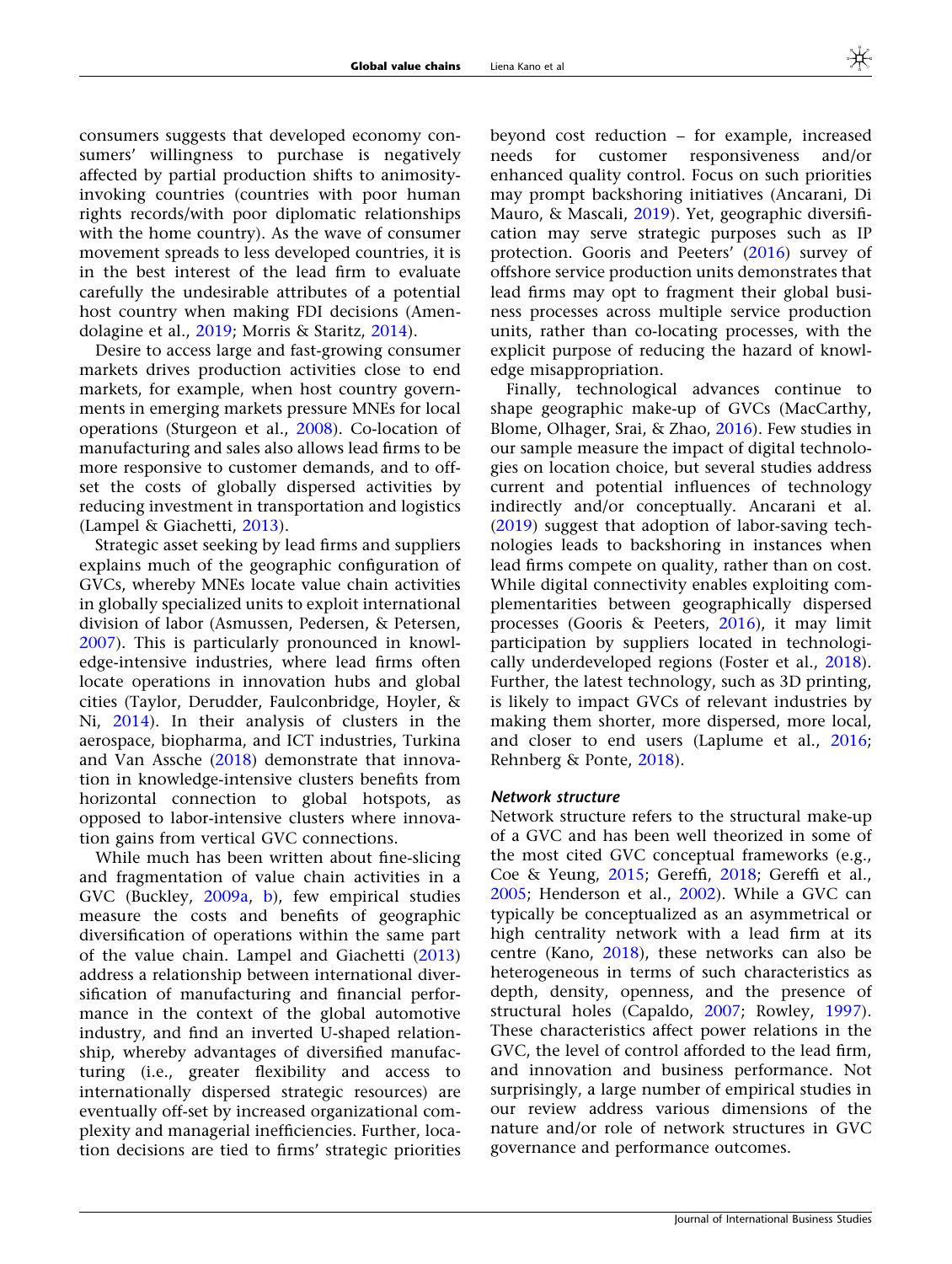The network structure in a typical GVC can be dyadic or multi-actor in nature, and can affect knowledge flows (Lipparini et al., [2014\)](#page-43-0), new venture formation (Carnovale & Yeniyurt, [2014\)](#page-40-0), and operational performance (Golini, Deflorin, & Scherrer, [2016](#page-42-0)). A firm with high centrality (i.e., most links in a network) has greater power over other firms in a dyadic or multi-actor network, whereby control can be exerted by the lead firm beyond its legal boundaries over independent – but captive – suppliers (Yamin, [2011\)](#page-44-0). In supply chain management, Carnovale and Yeniyurt's ([2014\)](#page-40-0) study of automotive OEMs and automotive parts suppliers shows that manufacturing JV formation between lead firms and potential partners can be enhanced by higher network centrality of either the lead firm or the potential JV partner. This network centrality is seen as a proxy for greater legitimacy and credibility within the network. However, the study found mixed outcomes in relation to network density. High network density is not necessarily favorable to new JV formation due to "lock-in" effects through structural homophily. This network structure in turn limits access of lead firms to a diverse set of potential partners and hinders learning and innovation. Similarly, the studies of manufacturing plants in various countries by Golini et al. [\(2016](#page-42-0)) and Golini and Gualandris ([2018\)](#page-42-0) demonstrate that a higher level of external supply chain integration (e.g., through GVC activities) can improve the operational performance of and the adoption of sustainable production by manufacturing MNEs due to information sharing, learning, and innovation through supply chain partners.

The density of network structure in GVCs, however, may change over time in relation to the emergence of new technologies and platforms, some of which may favor greater density in localized networks. In their perspective article on 3D printing and GVCs, Laplume et al. [\(2016](#page-43-0)) question if technological advancements can influence the relative density of globally dispersed and localized production networks. As more local firms can participate in the production of high-value components through 3D printing, their need for technological acquisition and/or specialized components through MNE lead firms in GVCs may be reduced, leading to what Rehnberg and Ponte ([2018\)](#page-44-0) call "unbundling" and "rebundling" of GVC activities towards regionalized or even localized GVCs. In this scenario for decentralized GVC network structure, local producers can engage

in more transactions with each other, and thus localized production networks may get denser over time.

In addition to centrality and density, network structures in GVCs can also be distinguished by linkage heterogeneity – the mix of horizontal linkages (between firms with similar value chain specialization) and vertical MNE-supplier linkages (with different value chain specialization). This structural mix has significant influence on the innovation performance of firms in different industries (Amendolagine et al., [2019](#page-40-0); Brancati et al., [2017\)](#page-40-0). Drawing on a social network approach, Turkina and Van Assche's ([2018\)](#page-44-0) study of industrial clusters shows that network structures underpinned by dense horizontal linkages among local firms tend to enhance innovation performance in knowledge-intensive industries, whereas strong vertical linkages between local firms and MNEs can promote innovation in labor-intensive clusters. The former network structure tends to promote innovation through intra-task knowledge capability development among horizontally linked firms. As to the latter case of local suppliers in labor-intensive industries, inter-task capability development can be better served through vertical and international linkages with global lead firms.

Finally, power relations among GVC actors play out very differently in different network structures (Dallas, Ponte, & Sturgeon, [2019;](#page-41-0) Grabs & Ponte, [2019\)](#page-42-0). In one of the earliest studies of industrial upgrading through GVC participation, Humphrey and Schmitz [\(2002](#page-42-0)) observed that network structures characterized by quasi-hierarchical power relations in favor of one party – often global lead firms or global buyers – were generally not conducive to the upgrading of local firms. Sturgeon et al. [\(2008](#page-44-0)) followed up with this line of research by examining major American and Japanese automotive lead firms and over 150 suppliers in North America. They found that upgrading of local suppliers was more likely if the GVC network structure moved towards a relational form of power dynamics. Such a relational form of network structure tends to favor inter-firm cooperation and credible commitment (e.g., IKEA and its suppliers in Ivarsson & Alvstam, [2011](#page-42-0) and tuna canning firms in Havice & Campling, [2017\)](#page-42-0). Similarly, Khan, Lew and Sinkovics's ([2015](#page-43-0)) study of the Pakistani automotive industry shows that local firms are more likely to acquire technological know-how and develop new capabilities by participating in geographically dispersed rather than locally oriented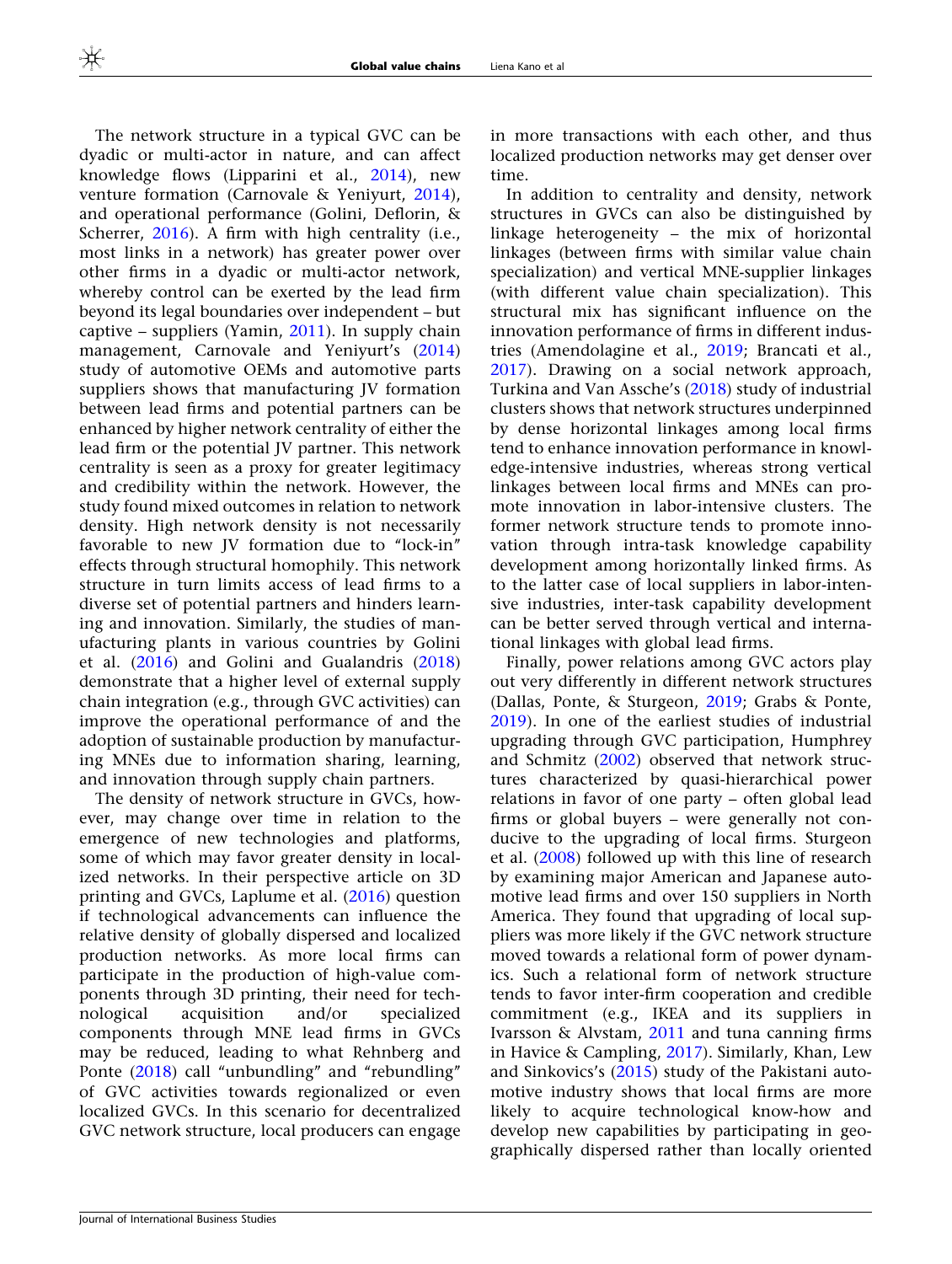networks. Through international JVs (IJVs) with global lead firms, these local firms can access different knowledge base and know-how in those international networks.

As noted earlier, network structures are embedded in different national and institutional contexts. Pipkin & Fuentes [\(2017](#page-43-0)) find that domestic institutional environment, such as state policies and support from business associations, is more significant than lead firms' influence in shaping network dynamics in developing countries. Horner and Murphy's [\(2018](#page-42-0)) study of manufacturing firms in India's pharmaceutical industry shows that network structures characterized by firms from similar national contexts (e.g., the Global South) can be more open and cooperative in relation to production and quality standards, market access, and innovation. This greater openness in South–South GVCs entails different business practices toward their end markets due to lower entry barriers, lower margins, and higher volumes. The opportunities for learning in these GVCs are also different from those tightly controlled and coordinated by lead firms from the Global North. Another study of chocolate GVCs in Indonesia by Neilson, Pritchard, Fold and Dwiartama [\(2018](#page-43-0)) also points to the importance of contextual heterogeneity in shaping the influence of different network structures on lead firm behavior and relationships with suppliers and distributors. Drawing upon Yeung and Coe's [\(2015](#page-45-0)) GPN 2.0 theory, Neilson et al. ([2018](#page-43-0)) argue that network structures differ significantly between branded chocolate manufacturing and cocoa farming/processing in agrofood manufacturing. Owing to domestic industrial policy and international business lobbying, the role of national context is much more pronounced in the network structure of cocoa farming/processing that favors inter-firm partnership and cooperative learning.

#### Learning

Conceptual studies have identified knowledge diffusion and transfer as an important aspect of network governance (Ernst & Kim, [2002](#page-41-0); Inkpen & Tsang, [2005\)](#page-42-0). Empirical studies take note of this topic and examine various dimensions of learning in a GVC. Most of such studies in our sample focus on interfirm learning in the context of capability development, technological catch-up and upgrading by peripheral GVC actors – that is, emerging economy suppliers' progression from OEM to original design manufacturing (ODM) and to own brand manufacturing (OBM). As touched upon in

the previous section, macro-level conditions such as market forces and state policies, rather than lead firm initiatives, are argued to be the main force in spurring supplier upgrading (Pipkin & Fuentes, [2017\)](#page-43-0). Upgrading initiatives can produce a wide range of results, from incremental to significant leaps in market position (Pipkin & Fuentes, [2017](#page-43-0)), depending on a number of factors. Eng and Spickett-Jones ([2009\)](#page-41-0) argue that upgrading hinges on suppliers' ability to simultaneously develop three sets of marketing capabilities: product development, marketing communication, and channel management. Wang, Wei, Liu, Wang and Lin's [\(2014](#page-44-0)) study of manufacturing firms in China indicates that the presence of MNEs alone does not guarantee knowledge spillovers, and may in fact have a negative impact on indigenous firms' domestic performance due to increased competition. Hatani ([2009\)](#page-42-0) describes barriers to learning by emerging market GVC suppliers. Her study of autoparts suppliers in China suggests that excessive inward FDI limits interactions between lead firms and local suppliers and thus creates structural obstacles to technology spillovers to lower GVC tiers. Also researching the autoparts industry (but in Argentina rather than China), McDermott and Corredoira ([2010](#page-43-0)) suggest that supplier upgrading is facilitated by regular, disciplined discussions with the lead firm about product and process improvement; in this context, a limited amount of direct social ties to international assemblers appears to be the most beneficial.

In a follow-up study, Corredoira and McDermott [\(2014](#page-41-0)) find that lead firms alone do not help process upgrading, but add value particularly when emerging market suppliers' ties to MNEs are augmented with multiple, strong ties to non-market institutions (e.g., universities and business associations), which act as knowledge-bridgers and help suppliers tap into knowledge embedded in the home country. These types of ties are particularly useful for accessing knowledge for the development of exploitative innovation, while exploratory innovation is best achieved through participation in trade fairs and collaboration with international (rather than domestic) institutions, according to the study of Pakistani motorcycle part suppliers by Khan, Rao-Nicholson and Tarba ([2018\)](#page-43-0). Similarly, Jean's [\(2014\)](#page-42-0) study of new technology ventures in China indicates that firms that participate in trade shows and have strong quality control practices are more likely to develop requisite knowledge to pursue upgrading, while firms engaging in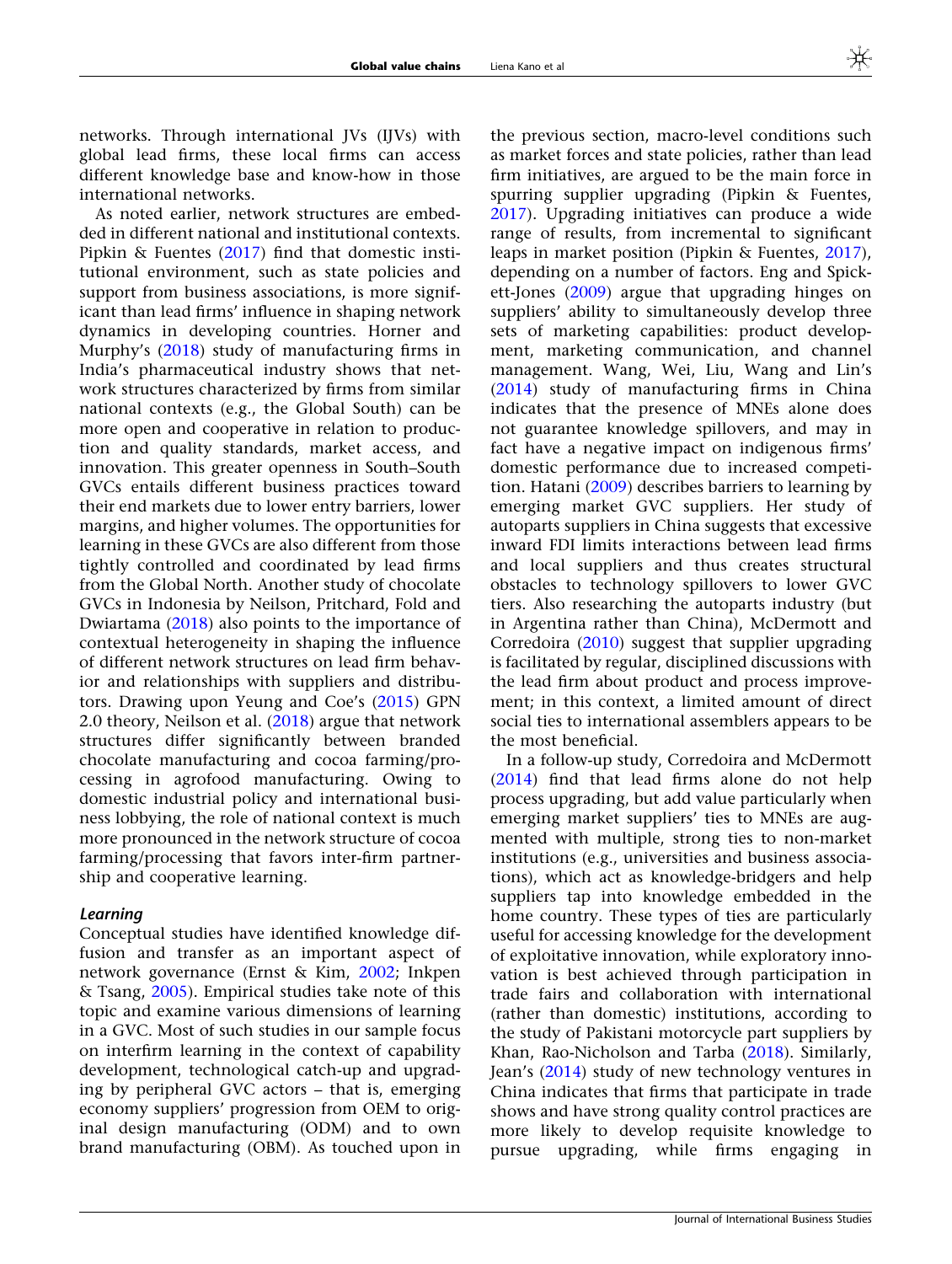Internet-based business-to-business transactions are less likely to upgrade. Based on their studies of the garment and toy industries, Azmeh and Nadvi [\(2014](#page-40-0)) as well as Chen et al. ([2016\)](#page-41-0) describe alternative paths to upgrading: some OEMs invest in R&D to enter the ODM business, or invest in marketing and branding and move toward the downstream end of the value chain to become OBMs. Others achieve competitive gains by shifting production to different locations and learning how to effectively coordinate multiple production locations (see also detailed case studies of ODMs from Taiwan and Singapore and OBMs from South Korea in Yeung, [2016](#page-45-0)). Buckley [\(2009b\)](#page-40-0) suggests that both options – incremental upgrading within the established GVC and developing a new GVC under local control – are difficult in that they require mobilization of entrepreneurial abilities and development of sophisticated managerial skills. Successful upgrading hinges not only on suppliers' acquisition of knowledge, but also on their ability to absorb it and transform it into innovation, which ultimately improves suppliers' position in GVCs (Khan et al., [2019\)](#page-43-0).

Specific knowledge acquisition strategies required for upgrading vary depending on the nature of home institutions and labor markets (Barrientos, Knorringa, Evers, Visser, & Opondo, [2016](#page-40-0); Pipkin & Fuentes, [2017;](#page-43-0) Werner, [2012\)](#page-44-0). Weak home institutions hinder the transformation of knowledge into actual innovative products and processes (Jean, [2014\)](#page-42-0). This explains why catch-up and upgrading by GVC suppliers often mirrors the evolution of home institutions (Kumaraswamy, Mudambi, Saranga, & Tripathy, [2012\)](#page-43-0): as institutions evolve toward liberalization, upgrading strategies change from upgrading technical competencies through licensing and collaborations, to upgrading internal R&D and developing strong relationships with lead firms. The weakness of local institutions can be overcome by gaining knowledge through participation in international networks and collaboration with global suppliers (Khan et al., [2018\)](#page-43-0).

The nature of relationship among parties in GVCs matters for technological knowledge transfer, as network ties are channels through which knowledge flows. Khan et al.'s ([2015](#page-43-0)) above-mentioned study indicates that IJVs represent a governance vehicle that facilitates the creation of social capital between focal MNEs and automotive parts suppliers located in emerging economies, and thus facilitate development and acquisition of complex technological knowledge by local firms.

Learning and knowledge accumulation and diffusion in the lead firm, as well as lead-firm initiated network-wide learning, garnered significantly less scholarly attention, with one notable exception. Through analyzing Italian motorcycle industry projects carried out via dyads of buyers and suppliers, Lipparini et al. ([2014](#page-43-0)) develop a framework that addresses multi-directional, multilevel and multiphase knowledge flows in a GVC, and describe practices implemented by lead firms to successfully cultivate creation, transfer and recombination of specialized knowledge to facilitate network-wide learning. In such a dynamic and somewhat open context of knowledge sharing, the threat of opportunism is likely to be outweighed by the advantages of learning from other network members.

There appears to be consensus in the literature that strong linkages within the GVC – frequently referred to as embeddedness of actors in the network (Henderson et al., [2002](#page-42-0)) – are conducive to transferring various types of knowledge, including production processes, sourcing practices, technological knowledge, and innovation capabilities (Golini et al., [2016;](#page-42-0) Golini & Gualandris, [2018;](#page-42-0) Ivarsson & Alvstam, [2011](#page-42-0)). Such linkages are the most effective when purposefully facilitated by strong lead firms. Lead firms can impel capability upgrading on peripheral units by leveraging their central positions and complementary assets, as indicated by the acquisition of UK-based Dynex by China's Times Electric (He, Khan, & Shenkar, [2018\)](#page-42-0). Ivarsson and Alvstam's ([2011\)](#page-42-0) case study of IKEA and its suppliers in China and Southeast Asia similarly shows that lead firms can contribute to peripheral units' upgrading by fostering close, longterm interactions, and by offering technological support. Conversely, weak strategic coupling between lead firms and peripheral units hurts knowledge transfer and capability development (Yeung,  $2016$ ). For example, Pavlínek's  $(2018)$  $(2018)$  study of automotive firms in Slovakia suggests that weak and dependent supplier linkages between MNEs and domestic firms undermine the potential for technology and knowledge transfer from the former to the domestic economy.

Lead firms are often motivated to drive their suppliers' capability upgrading, because they themselves benefit from suppliers' enhanced capabilities through improved sourcing efficiency, higher-quality inputs, and more generally valuable knowledge diffusion throughout the GVC. In the next section, we discuss how characteristics of the lead firm impact its position and role in the GVC.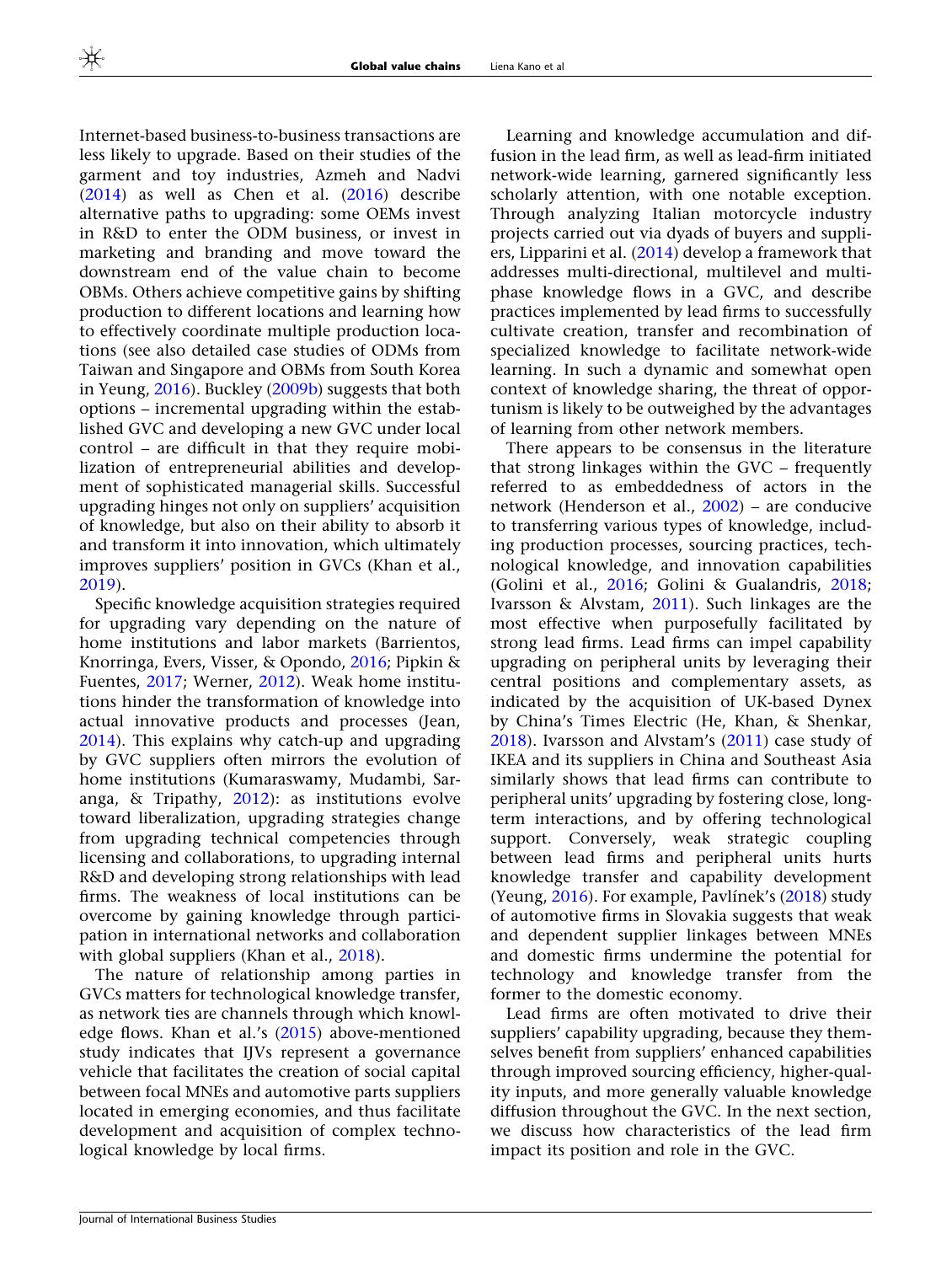## Impact of lead firm

Extant conceptual research has acknowledged that smooth and efficient functioning of the GVC is contingent on the lead firm's ability to establish, coordinate and lead the network (Kano, [2018;](#page-42-0) Yamin, [2011;](#page-44-0) Yeung, [2016](#page-45-0); Yeung & Coe, [2015\)](#page-45-0). Buckley ([2009a\)](#page-40-0) argues that the role of headquarters is more important in a GVC than in a conventional hierarchical MNE, because leading a GVC demands specific management capabilities such as the ability to fine-slice the value chain, control information, and coordinate strategies of external organizations. Yet few studies directly investigate the specific impact of lead firm characteristics on the boundaries, configurations and performance of the GVC. The studies that do use lead firm features as independent variables focus on such aspects of the lead firm as size (small versus large), industry sector (and associated sector-specific value chain strategies), location (headquarters location in a particular region/in emerging versus developed markets, and proximity to clusters), and technological leadership.

Lead firm size appears to be seen as a proxy for power and influence in a network. Eriksson et al. [\(2014](#page-41-0)), in a case study of a Finnish high-tech SME at the centre of a globally dispersed value chain, argue that SMEs face additional liabilities of smallness and newness when managing a GVC, and suggest that in order to manage successfully a GVC over the long term, the SME must develop three distinct yet related sets of dynamic capabilities: cognitive, managerial, and organizational. Dallas [\(2015](#page-41-0)) takes a finer-grained view of firm size as a determinant of GVC management strategy. While his analysis of transactional data of Chinese electronics/light industry firms uses size as a control, rather than independent, variable, he concludes that ways in which GVCs are organized vary not simply by lead firm size and productivity, but also by other heterogeneous firm level features, such as distinct governance channels available to lead firms. Dallas ([2015\)](#page-41-0) thus cautions GVC researchers not to make assumptions about the distinctiveness of large lead firms as a group, and to focus on other potential sources of heterogeneity, which can be linked to sector-specific features as well as firm-level strategies.

One of such sources of heterogeneity appears to be the level of economic development of home country, dichotomized in some GVC papers as emerging versus advanced. Two studies explore differences in GVCs led by EMNEs versus AMNEs.

He et al. ([2018\)](#page-42-0), based on a case analysis of China's Times Electric-led GVC, argue that power relationships in the GVC seem to be more balanced when EMNEs, rather than AMNEs, are in lead positions. Buckley and Tian ([2017\)](#page-40-0) compare internationalization patterns of top non-financial EMNEs and AMNEs, and find that AMNEs are more likely to achieve profitability through global GVC orchestration, while EMNEs' ability to develop orchestration know-how is restricted by home institutions. Therefore, EMNEs are more likely to extract monopoly-based rents from internationalization, but to remain constrained to the periphery position in GVCs.

It follows, then, that control of the GVC is likely to remain in the hands of technology leaders (Buckley & Tian,  $2017$ ). Jacobides and Tae  $(2015)$  $(2015)$ describe such technology leaders as ''kingpins,'' operationalized as firms with superior market capitalization and comparatively high R&D investment. In their study of firms active in various segments in the US computer industry, the authors show that "kingpins" impact value distribution and migration through the value chain. Technological and R&D capabilities, however, need to be accompanied by global orchestration know-how in order for lead firms to achieve profitability from fragmented, globally dispersed operations (Buckley & Tian, [2017](#page-40-0)). We address GVC orchestration in the next section.

#### GVC orchestration

Orchestration refers to decisions and actions by lead firm managers – a managerial toolkit – aimed at connecting, coordinating, leading, and serving GVC partners, and ultimately shaping the network's strategy (Rugman & D'Cruz, [1997\)](#page-44-0). Orchestration encompasses such elements as, inter alia, formal and informal components of each relationship within the network, the entrepreneurial element of resource bundling, interest alignment among parties achieved through strategic leadership by the lead firm, knowledge management<sup>4</sup>, and value distribution.

Formal orchestration tools – that is, codified rules, specific contractual choices to manage partner relationships, and price-like incentives and penalties – are typically easier to observe and operationalize than informal tools such as social mechanisms deployed by lead firms to govern relationships. Yet, only a few studies in our sample investigate contractual choices in a GVC. Lojacono, Misani and Tallman ([2017\)](#page-43-0) examine nuances of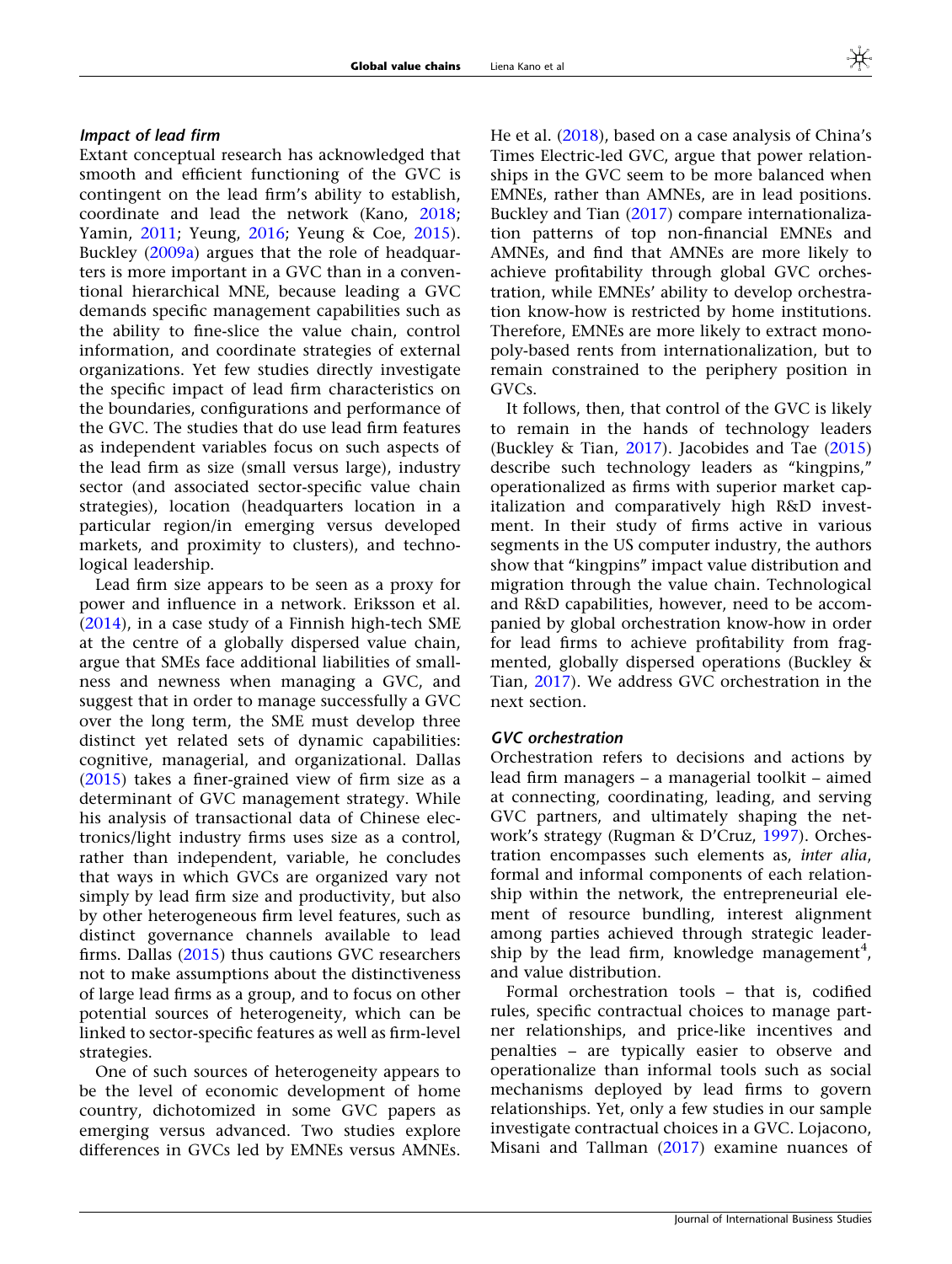cooperative governance in the dispersed value chain of the home appliances industry, and find that more complex transactions requiring greater coordination are more likely to be governed through equity participation. Specifically, nonequity contracts are more efficient for coordinating offshore production, while equity JVs are preferable for managing local strategic relationships, such as production alliances whose primary objective is to serve local markets. Chiarvesio and Di Maria ([2009\)](#page-41-0) explore differences in GVC orchestration between lead firms located within industrial districts versus those located outside. Their quantitative study of Italian firms active in the country's four dominant industries – furniture, engineering, fashion, and food – shows that there are subtle differences in ways district and non-district lead firms manage their GVCs to achieve optimal efficiency: while lead firms located within industrial districts rely more on local systems through subcontracting networks, non-district firms invest in national level subcontracting. Here, local subcontracting networks allow lead firms to exploit flexibility, and national subcontracting facilitates greater efficiency and acquisition of value-added competences through the GVC. Of note, these differences decrease as firm size increases. Finally, Enderwick ([2018\)](#page-41-0) conceptually studies responsibility boundaries in a GVC, and argues that the full extent of lead firm responsibility for actions of indirect GVC participants depends on whether indirect partners' contracts are exclusive or non-exclusive.

Entrepreneurial guidance by the lead firm is an important component of GVC orchestration (Buckley, [2009a](#page-40-0)), as it serves to redirect GVC resources and tasks toward creating innovation. While most research in our sample implicitly assumes the lead firm's entrepreneurial role in generating value, two empirical studies take a close look at the process of entrepreneurial resource recombination in a GVC, initiated by the lead firm. In a multiple case study of engineering firms, Zhang and Gregory ([2011\)](#page-45-0) identify mechanisms of value creation in global engineering networks: efficiency, innovation, and flexibility. The efficacy of these mechanisms depends on which part of the engineering value chain is the core focus of the operations: product development/production, design/idea generation, or service/support. Ivarsson and Alvstam ([2011\)](#page-42-0) discuss how IKEA manages resources to generate greater value and stimulate innovation capabilities

in its supply chain. Their case study reveals that IKEA provides access to inputs through global sourcing, shares business intelligence, implements management systems and business policies across the network, and fosters informal R&D collaborations with suppliers.

Relational governance, as perhaps the most important of the five types of GVC governance in Gereffi et al.'s [\(2005](#page-42-0)) typology, emerged as a key tool for network orchestration. There appears to be a broad consensus in our sample that cultivating informal relationships, as a means of network orchestration, has a potential to facilitate knowledge transfer, secure commitments, enhance innovation, respond to legislation, and improve overall GVC efficiency. In fact, Brancati et al. [\(2017\)](#page-40-0) show, based on a survey of about 25,000 Italian firms, that GVCs comprised of firms with strong relationships and active decisional roles in the value chain have a 4-6% higher probability of engaging in innovation and R&D, and display greater productivity and sales growth. Benstead, Hendry and Stevenson [\(2018](#page-40-0)) argue that relational capital facilitates successful horizontal collaboration among GVC members, which allows participating firms to respond more effectively to modern slavery legislation in the textiles and fashion industry, and consequently improve reputation and performance. In a case study of major American and Japanese automotive lead firms and their suppliers, Sturgeon et al. [\(2008](#page-44-0)) find that relational governance is necessitated by rising product complexity, low process codifiability and a paucity of industry-level standards. These relational links explain continued dominance of regional structures in the industry.

Studies have described specific relational strategies deployed by lead firms. These include promoting regular communication between suppliers and buyers (McDermott & Corredoira, [2010](#page-43-0)), adapting communication strategies to cultural contexts where GVC partners are embedded (Griffith & Myers, [2005\)](#page-42-0), involving multiple actors in establishing functioning principles for the GVC, facilitating shared identity and common language (Lipparini et al., [2014\)](#page-43-0), extending the network to include non-market institutions (Corredoira & McDermott, [2014](#page-41-0); Kano, [2018;](#page-42-0) Pipkin & Fuentes, [2017\)](#page-43-0), investing into image building (Horner & Murphy, [2018\)](#page-42-0), and establishing a long-term horizon for inter-unit relationships to facilitate repeated interactions (Ivarsson  $\&$  Alvstam, [2011\)](#page-42-0).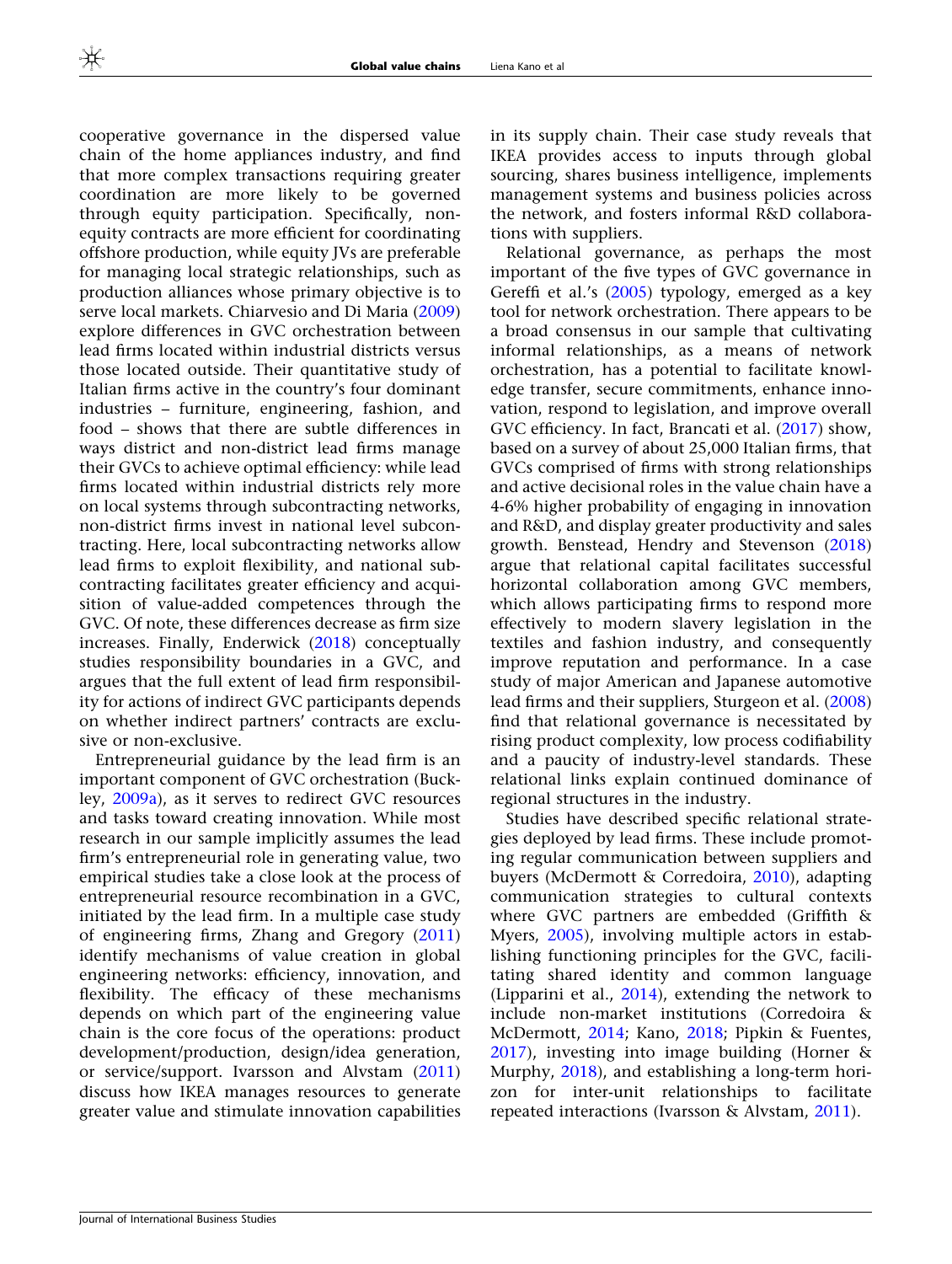Finally, extant research identifies GVC value distribution as the responsibility of the orchestrating firm. The lead firm must ensure that partners receive an equitable share of value created in the GVC, as a function of their respective contributions to the network (Dhanaraj & Parkhe, [2006\)](#page-41-0). In most studies in our sample, a power view of the GVC is assumed, whereby value distribution is seen to be a result of the power struggle between the lead firm and the periphery. Typically, lead firms – particularly those that possess valuable technological knowledge and/or intangibles such as brand names and patents – are argued to capture the lion share of the value (Jacobides & Tae,  $2015$ ), while most peripheral players appear in a subordinate position and under high cost pressures (Taplin, Winterton, & Winterton, [2003](#page-44-0)), and must deploy strategies to counter the power of the lead firm (Grabs & Ponte, [2019;](#page-42-0) Havice & Campling, [2017](#page-42-0); Pipkin & Fuentes, [2017\)](#page-43-0), including attempts to move up the value chain, as discussed above. This power imbalance appears to be more pronounced in GVCs led by AMNEs than those led by EMNEs, because lead EMNEs are likely to build their GVCs with a knowledge-seeking objective, by enlisting AMNEs that possess desired knowledge (He et al., [2018\)](#page-42-0).

Some conceptual studies in our sample approach the issue of value distribution as a deliberate orchestration tool on behalf of the lead firm. Kano [\(2018](#page-42-0)) argues that equitable value distribution improves reliability of partners and enhances sustainability of the GVC over time. Of note, equitable value distribution undermines potential efficiency gains achieved through externalization of activities; however, as argued by Yamin [\(2011\)](#page-44-0), such sacrifice in terms of loss of efficiency may be necessary in order to ensure legitimacy and survival of the network.

## Governance and performance outcomes

A significant proportion of papers in our sample is concerned with developing typologies, mapping linkages in GVCs, analyzing configurations, and investigating processes, without an explicit focus on performance. Studies that addresses performance per se conceptualize and measure performance outcomes in a variety of ways, depending on research questions and units of analysis. Most studies focusing on GVC suppliers are concerned with upgrading as a performance goal, as evidenced by suppliers' development of technological and/or branding capabilities, or by their ability to reconfigure activities so as to become lead firms in their own right (e.g., Azmeh & Nadvi, [2014;](#page-40-0) Buckley [2009b](#page-40-0); Chen et al., [2016\)](#page-41-0).

Studies focusing on lead firms are more likely to use financial performance measures as indicators of GVC success: for example, value capture as measured by comparative market capitalizations of various industrial sectors (Jacobides & Tae, [2015](#page-42-0)), sales and profit growth (Griffith & Myers, [2005](#page-42-0)), and return on assets (Buckley & Tian, [2017;](#page-40-0) Lampel & Giachetti, [2013](#page-43-0)). Other conceptualizations of lead firm performance include, inter alia, its ability to exercise control over independent partners and coordinate division of labor (Casson, [2013](#page-40-0); Strange & Newton, [2006](#page-44-0)), ability to minimize the total sum of transaction costs (Buckley, [2009a](#page-40-0)), capability development (Eriksson et al., [2014](#page-41-0)), and corporate social responsibility (CSR) performance (Enderwick, [2018\)](#page-41-0).

Studies concerned with performance of the GVC network as a whole naturally explore more complex aspects of performance, such as flexibility/dynamism of the production process, access to a wide range of resources, operational efficiency, cohesiveness/connectivity, innovation/ability to transform ideas into commercial products, and sustainability of the GVC over time (Akkermans et al., [1999;](#page-40-0) Buckley, [2011](#page-40-0); Chen, [2003](#page-41-0); Colotla, Shi, & Gregory, [2003;](#page-41-0) Kano, [2018;](#page-42-0) Karlsson, [2003](#page-42-0); Sinkovics et al., [2019;](#page-44-0) Yamin, [2011;](#page-44-0) Zhang & Gregory, [2011](#page-45-0)). Notably, studies in the social sciences group may focus on development and sustainability outcomes of GVC governance, such as industrial/economic development and positive institutional change (e.g., Coe et al., [2004](#page-41-0); Fuller & Phelps, [2018;](#page-41-0) Henderson et al., [2002;](#page-42-0) Lund-Thomsen & Coe, [2015;](#page-43-0) Pavlínek, [2018](#page-43-0); Yeung, [2016](#page-45-0)). Due to its complexity and multifariousness, GVC-level performance is difficult to operationalize quantitatively, and is mostly addressed in qualitative and conceptual studies in our sample.

## Macro-level: Interaction of Home and Host

Environment Characteristics and GVC Governance GVC organization is contingent on a number of location characteristics, including levels of economic development (Mudambi, [2007](#page-43-0)), IP and FDI protection regimes (Johns & Wellhausen, [2016](#page-42-0)), trade and tariff regimes (Curran, Nadvi, & Campling, [2019](#page-41-0); Kim, Milner, Bernauer, Osgood, Spilker, & Tingley, [2019\)](#page-43-0), regulatory environments and government policy interventions, labor costs, level of technological sophistication, and societal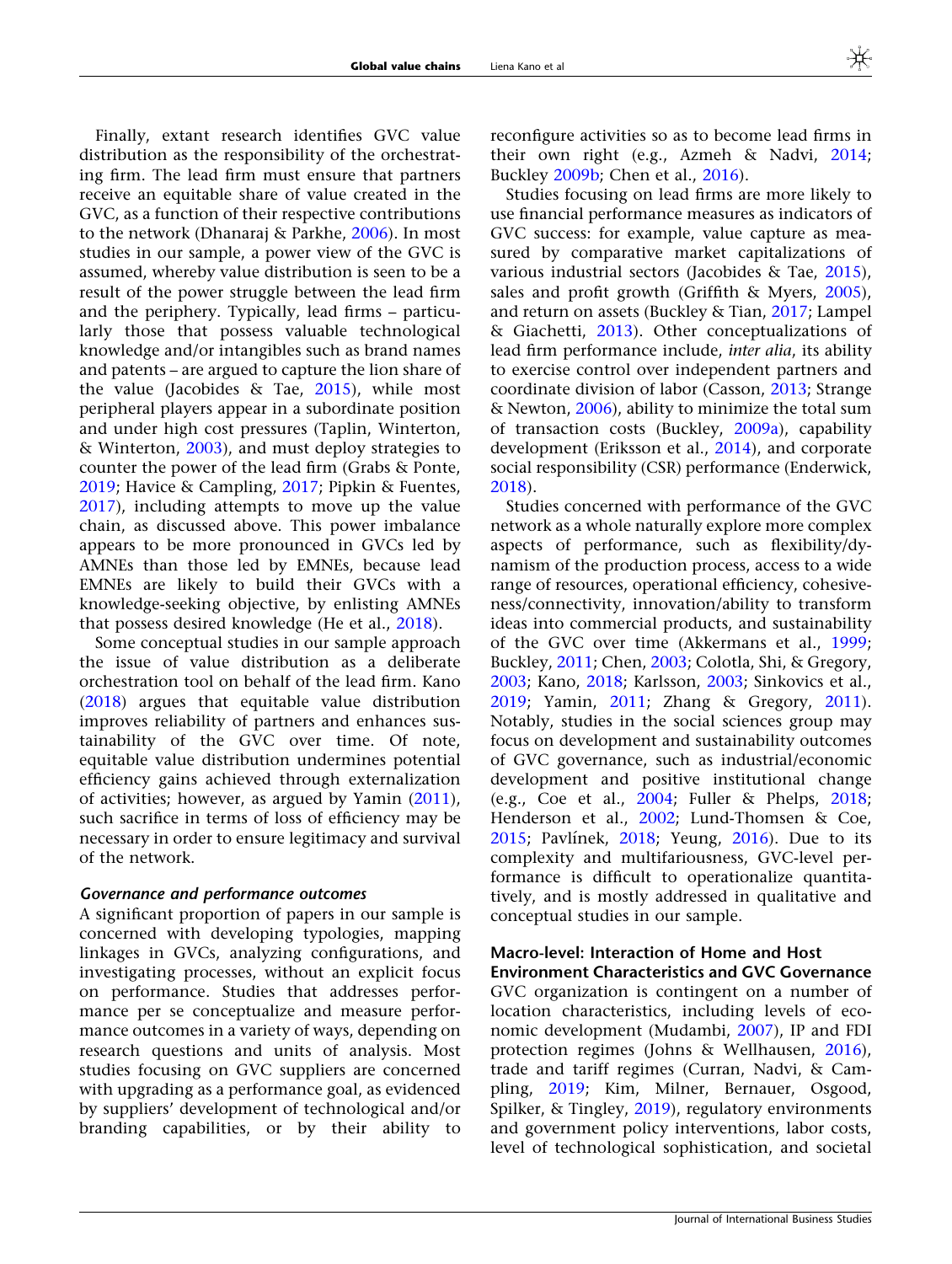norms (Dunning, [1988](#page-41-0)). The role of the state, in particular, can significantly shape the organization and evolution of GVCs over time (Alford & Phillips, [2018;](#page-40-0) Coe & Yeung, [2019;](#page-41-0) Smith, [2015](#page-44-0); Yeung, [2016\)](#page-45-0). Macro-level impacts on GVC governance have been discussed in the preceding sections, but we summarize the key themes and findings below.

Institutional factors, such as trade regulations and the strength of local institutions, are major determinants of GVC governance attributes, including geographic and structural configuration, operating mode choices, power balance, and possibility of upgrading by peripheral players. Host country institutions can both attract investment by lead firms through policies encouraging local content and promoting local supplier linkages (Amendolagine et al., [2019;](#page-40-0) Dawley, MacKinnon, & Pollock, [2019;](#page-41-0) Liu & Dicken, [2006;](#page-43-0) Sturgeon et al., [2008;](#page-44-0) Yeung, [2016\)](#page-45-0), and deter such investment due to insufficient IP protection and underdeveloped legal systems (Gooris & Peeters, [2016\)](#page-42-0). However, the impact of host country institutional environment on GVCs is heterogeneous: while it is tempting to assume that lead firms are attracted by favorable local business regulations and strong institutions, this impact in fact varies across GVCs, depending on specific functions/activities being offshored, internationalization motives, and lead firm-level strategies and capabilities (Ascani et al., [2016;](#page-40-0) Morris & Staritz, [2014](#page-43-0)).

One conclusion that can be drawn from our review is that institutions greatly impact GVCs' abilities to engage in, and profit from, innovation. Inadequate local institutions prevent domestic firms from transforming R&D into innovative products and services (Buckley & Tian, [2017;](#page-40-0) Jean, [2014\)](#page-42-0), and thus effectively hinder supplier catch-up and upgrading. This likely explains why most GVCs are controlled by MNEs that stem from developed institutional environments and, consequently, display technological leadership. Peripheral players in GVCs can respond to this challenge by entering into international collaborations, engaging with international institutions, and more broadly becoming embedded in international networks that off-set the weakness of local institutions (Khan et al., [2015,](#page-43-0) [2018;](#page-43-0) Pipkin & Fuentes, [2017\)](#page-43-0). This is a crucial dimension of strategic coupling in GPN 2.0 theory (Coe & Yeung, [2015](#page-41-0); Yeung, [2009,](#page-44-0) [2016\)](#page-45-0). It is important to note that the impact of institutions is dynamic. As trade, liberalization and economic development in emerging markets progress, so do suppliers' strategies. Internal R&D becomes a

dominant strategy for upgrading (Kumaraswamy et al., [2012](#page-43-0)), and suppliers with more advanced technologies become core players in their regional networks (Suder et al., [2015\)](#page-44-0).

Economic factors, such as labor cost and supply, markets and competition (MacCarthy et al., [2016](#page-43-0)), impact GVC configurations and, more recently, determine further production shifts in GVCs, whereby tier 1 GVC suppliers begin disintegrating their own value chains, in search of both greater efficiency (as a response to rising labor costs) and better production capabilities (Azmeh & Nadvi, [2014;](#page-40-0) Suder et al., [2015\)](#page-44-0). In the terminology of GPN 2.0 (Coe & Yeung, [2015](#page-41-0)), this simultaneous attainment of both cost efficiency and production capabilities is translated into lower cost-capability ratios in favor of strategic partners and suppliers of global lead firms. This strategy is an alternative to functional upgrading discussed above (Chen et al., [2016;](#page-41-0) Humphrey & Schmitz, [2002](#page-42-0); Sako & Zylberberg, [2019](#page-44-0)), and represents a different type of upgrading, where major suppliers become MNEs in their own right, e.g., leading ODMs such as Quanta and Wistron and contract manufacturers such as Foxconn, Flex, and Venture from East Asian economies (Yeung, [2016](#page-45-0)).

The impact of macro-level cultural characteristics is considered in a smaller subset of studies, and mainly in relation to the lead firm's strategic governance routines. Griffith and Myers [\(2005](#page-42-0)) suggest that host country cultural expectations impact GVC performance by affecting the lead firm's ability to effectively deploy relational strategies across the network. They argue that cultural adaptation of relational governance results in improved performance. Sturgeon et al. ([2008\)](#page-44-0) discuss the impact of home country cultural characteristics on American and Japanese lead firms' abilities to successfully engage in relational governance. Only one study (Funk et al., [2010\)](#page-41-0) analyzes the broader impact of home country consumers' cultural characteristics on GVC profitability, using Schwartz's [\(2006](#page-44-0)) theory of values.

It is acknowledged that technology is one of the major macro-level factors impacting a GVC over its lifecycle (MacCarthy et al., [2016\)](#page-43-0). In the prior section, we have discussed ways in which advanced technologies impact structural and strategic governance decisions in a GVC, mostly in the context of facilitating connectivity and determining innovation and power loci in the network. Some studies in our sample investigate a direct impact of the latest, advanced technologies on GVC configurations.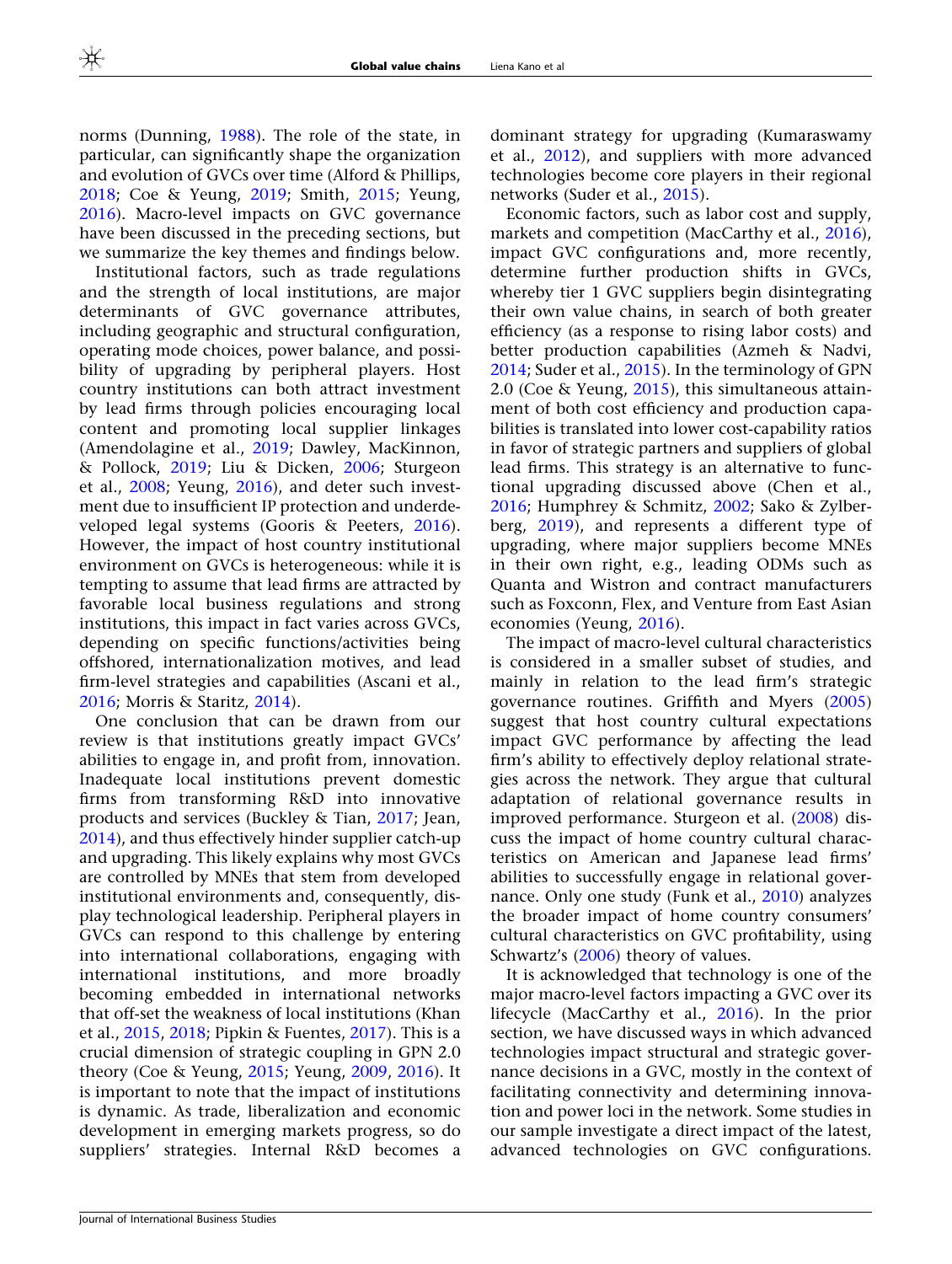Laplume et al. [\(2016](#page-43-0)) analyze potential impact of 3D printing technologies on GVC structure and geographic reach. Treiblmaier [\(2018\)](#page-44-0) discusses potential implications of blockchain technology for various aspect of GVC management, including boundaries, structures and relationships.

GVCs are not only impacted by, but also influence the macro-environment; specifically, sustainability impacts of GVCs and associated policy implications have to date invited much scholarly and practitioner dialogue (Coe & Yeung, [2015;](#page-41-0) Gereffi, [2018\)](#page-41-0). This interest is to some extent reflected in our sample, yet few studies explicitly address ways in which GVCs affect social, economic and environmental conditions in host countries. For example, labor standards have become one critical frontier of GVC organization (Hastings, [2019;](#page-42-0) Malesky & Mosley, [2018](#page-43-0)). Lund-Thomsen and Coe ([2015\)](#page-43-0) studied Nike's main football supplier factory in Pakistan, and investigated whether CSR initiatives by the lead firm can facilitate or constrain labor agency in GVCs. Their results indicate that lead firms are limited in their ability to shape local labor agency, as it is impacted by wider economic forces, relationships with local and national actors, and local regulatory frameworks; these factors can place clear limits on lead firms' efforts to facilitate responsible forms of GVC. Barrientos et al. ([2016\)](#page-40-0) address the impact of diffusion by global and regional supermarkets in ''global South'' – South Africa, Kenya, and Uganda – and find that entry by large global retailers provides new opportunities for strategic diversification to the most skilled local horticultural producers and workers. This facilitates economic and social upgrading; yet, persisting economic downgrading pressures mean that many less skilled suppliers are excluded from both global and regional value chains. Kleibert ([2016](#page-43-0)) explores local impacts of the Philippinean offshore service offices' participation in GVCs, and finds that the majority of these offshore offices are characterized by foreign ownership and a high degree of dependency. However, participation in the GVC increases the number and quality of jobs in the region, and creates new opportunities in the labor force – particularly for young college graduates, who suffer from a high level of unemployment in the region. Finally, in a longitudinal study of the international canned tuna industry, Havice and Campling ([2017:](#page-42-0) 309) argue that value chain governance and environmental governance are ''mutually constituted'': lead firm power dynamic is inextricable from the

environmental conditions of production, and interfirm strategies work not only with, but also through, environmental governance.

## CRITICAL ASSESSMENT OF EXTANT LITERATURE AND FUTURE RESEARCH AVENUES

## Conceptual Underpinnings and the Theory of the GVC

Our systematic analysis of the GVC literature reveals the theoretical and empirical terrains that have been covered to date, and shows that a substantial body of work has been accumulated to advance our understanding of the GVC phenomenon. One observation that emerged in our review is a high degree of theoretical pluralism. This is to be expected due to the multidimensionality of the construct, and the multidisciplinary nature of the review. One of the more common theoretical approaches deployed in IB, management, and supply chain/operations studies is based on various forms of business network theory (Carnovale & Yeniyurt, [2014](#page-40-0); Chen, [2003;](#page-41-0) Golini et al., [2016](#page-42-0); Humphrey & Schmitz, [2002;](#page-42-0) McDermott & Corredoira, [2010\)](#page-43-0). Many studies investigating capability development and upgrading rely on capability-based theories, such as dynamic capabilities, resource-based view (RBV), knowledge-based view and organizational learning (Chen et al., [2016;](#page-41-0) Corredoira & McDermott, [2014](#page-41-0); Eriksson et al., [2014](#page-41-0); Jean, [2014](#page-42-0)), as well as theories of innovation (Golini et al., [2016](#page-42-0); Werner, [2012](#page-44-0)). Macro-level trade and development theories (Dallas,  $2015$ ; Seppälä et al.,  $2014$ ), institutional theory (Hatani, [2009\)](#page-42-0) as well as resource dependency theory (He et al., [2018;](#page-42-0) Suder et al., [2015](#page-44-0)) are invoked in several studies focusing on geographic and structural make-up of GVCs.

Several IB studies, particularly those conducted within the global factory research stream and those investigating host country governance mode dynamics, adopt an internalization theory perspective (Buckley & Tian, [2017](#page-40-0); Eriksson et al., [2014;](#page-41-0) Gooris & Peeters, [2016](#page-42-0); Hilleman & Gestrin, [2016,](#page-42-0) Kumaraswamy et al., [2012](#page-43-0)). A number of other theoretical angles, perspectives or frameworks are used to address specific research questions. These include international entrepreneurship (Eriksson et al., [2014](#page-41-0)), cultural values and norms (Funk et al., [2010;](#page-41-0) Griffith & Myers, [2005](#page-42-0)), and theories of clusters and cities (Brown, Derudder, Parnreiter, Pelupessy, Taylor, & Witlox, [2010](#page-40-0); Turkina & Van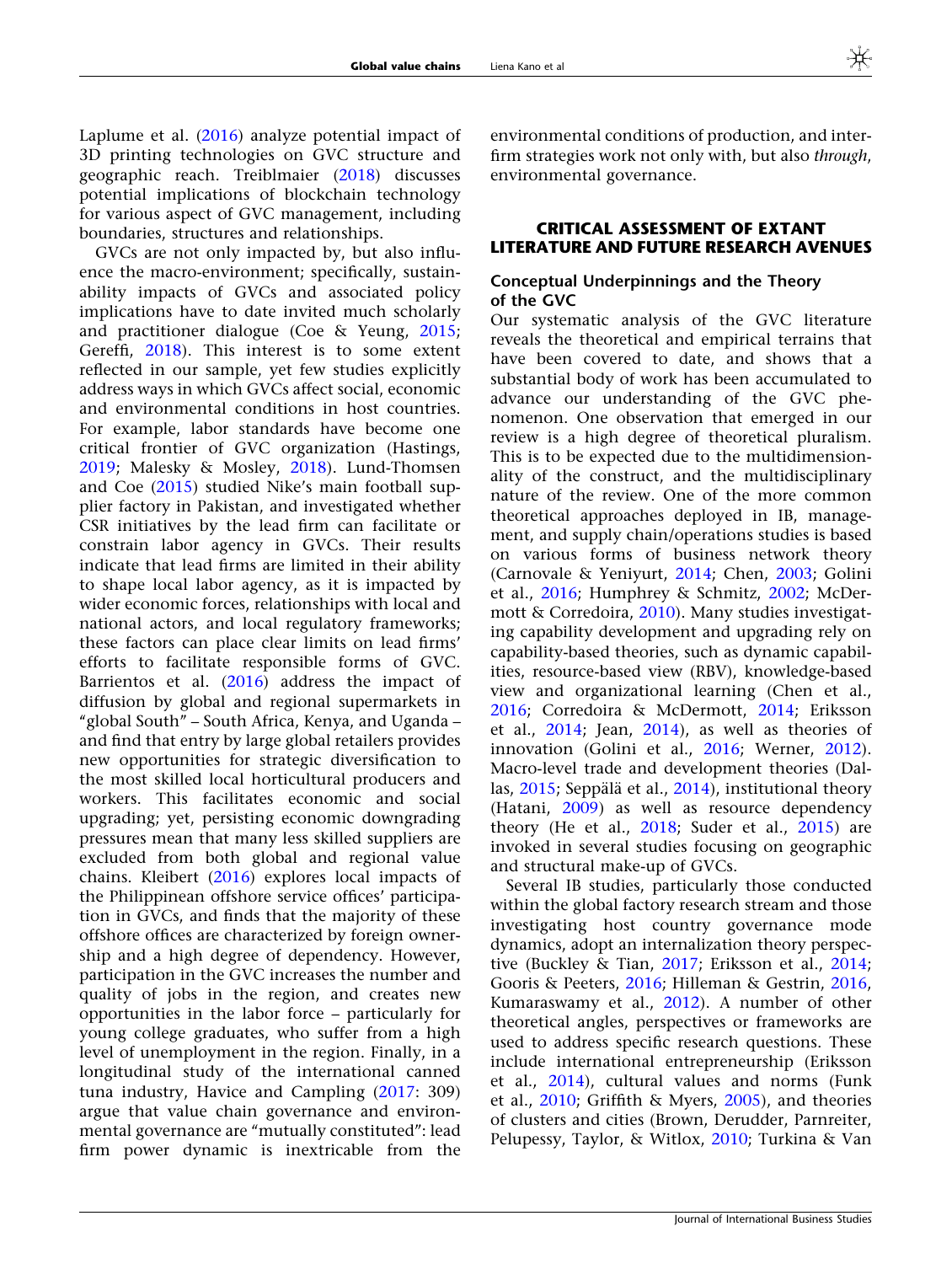Assche, [2018\)](#page-44-0). Some studies attempt to address the complexity of the GVC phenomenon by merging interdisciplinary theoretical lenses: for example, Turkina and Van Assche ([2018](#page-44-0)) combine insights from IB theory, economic geography, and social network analysis to study innovation in knowledge-intensive clusters; Treiblmaier ([2018\)](#page-44-0) develops a framework to explain the role of blockchain technology in GVCs based on four theories: principle-agent theory, TCE, RBV, and network theory.

Yet, despite the impressive amount of research investigating the GVC phenomenon from a variety of theoretical angles, it appears that we do not yet have a dominant theory of GVC. A number of studies – particularly those in the economic geography and economic sociology research streams – refer to the GVC theory of Gereffi et al. [\(2005\)](#page-42-0) (or, alternatively, GPN/GCC theory, see, for example, Blažek, [2015;](#page-40-0) Brancati et al., [2017;](#page-40-0) Hatani, [2009;](#page-42-0) Neilson et al., [2018](#page-43-0); Sturgeon et al., [2008;](#page-44-0) in a recent review by Coe & Yeung, [2015](#page-41-0)). However, as mentioned above, existing GVC frameworks (e.g., Gereffi, [1994;](#page-41-0) Henderson et al., [2002\)](#page-42-0) and typologies (e.g., Gereffi et al., [2005\)](#page-42-0) do not provide detailed causal mechanisms (Bunge, [1997\)](#page-40-0), and thus do not constitute predictive theory of GVC in a sense of offering "a statement of relations among concepts within a set of boundary assumptions and constraints'' (Bacharach, [1989:](#page-40-0) 496). Instead, they are useful organizing frames for empirical research on GVCs. Although Coe and Yeung's ([2015\)](#page-41-0) recent book on GPN 2.0 theory comes closer to a causal approach to theory development, there is still a lack of empirical studies to test its generality, validity, and robustness (e.g., Coe & Yeung, [2019;](#page-41-0) Neilson et al., [2018](#page-43-0)). Overall, GVC is a complex construct that captures a particular empirical phenomenon, namely progressive disintegration and geographic dispersion of MNEs' value chains. The studies reviewed here investigate various dimensions of this construct and establish links among select dimensions, but fall short of developing an overarching theory of GVC that can adequately explain the phenomenon, preferably with some predictive power. Admittedly, predictability is difficult to achieve in social science theories, where the validity of predictions depends upon elusive ceteris paribus conditions (Bhaskar, [1998\)](#page-40-0). Yet, in an applied field such as IB, predictive capacity makes our theories actionable for managers, and therefore is viewed as a desirable (though hard to attain) outcome of theory development.

Here, our comparative institutional analysisbased model (Figure [1](#page-7-0)) can be used as an eclectic framework that integrates various theoretical perspectives in order to explain the functioning of the GVC, and, we hope, predict specific outcomes, in terms of benefits accrued to GVC participants and chain-level sustainability. From the internalization theory perspective, a GVC will be sustained over time only if GVC governance is comparatively more efficient than alternative governance forms. The lead firm thus must manage inefficiencies at the macro-level (e.g., institutional frailties, economic shifts, public push-back, technological complexities), at the GVC level (e.g., need for structural changes, shifting power dynamics among partners, unequitable value distribution), and at the microlevel (e.g., cognitive biases, information asymmetries, commitment failures), by economizing on bounded rationality and reliability involved in GVC-related transactions, and by fostering an environment conducive to value creation and capture in the GVC (Kano, [2018\)](#page-42-0). The lead firm must select and implement structural features and strategic governance routines that best serve these economizing objectives.

Taken together, the studies in our sample address all elements of our comparative institutional framework, although some elements have garnered more scholarly attention than others. Our review reveals a number of knowledge gaps, which indicate promising research directions for IB, management studies, and the broader social sciences. We discuss these in the next section.

## Knowledge Gaps and Direction for Future Research

#### Microfoundations of GVC governance

The microfoundational aspect appears to be underrepresented in our sample. While microfoundational assumptions are frequently made, they are rarely articulated or examined empirically. This is concerning particularly because GVC configurations are essentially outcomes of managerial choice. Our ability to predict accurately these configurations hinges on our understanding of the individual, which is for the most part omitted in our sample. Even papers that examine learning are typically silent on the role of individual behavior. In particular, studies based on archival data often engage in what Tsang [\(2006](#page-44-0): 999) calls "assumption-omitted testing"; that is, although key behavioral assumptions may be made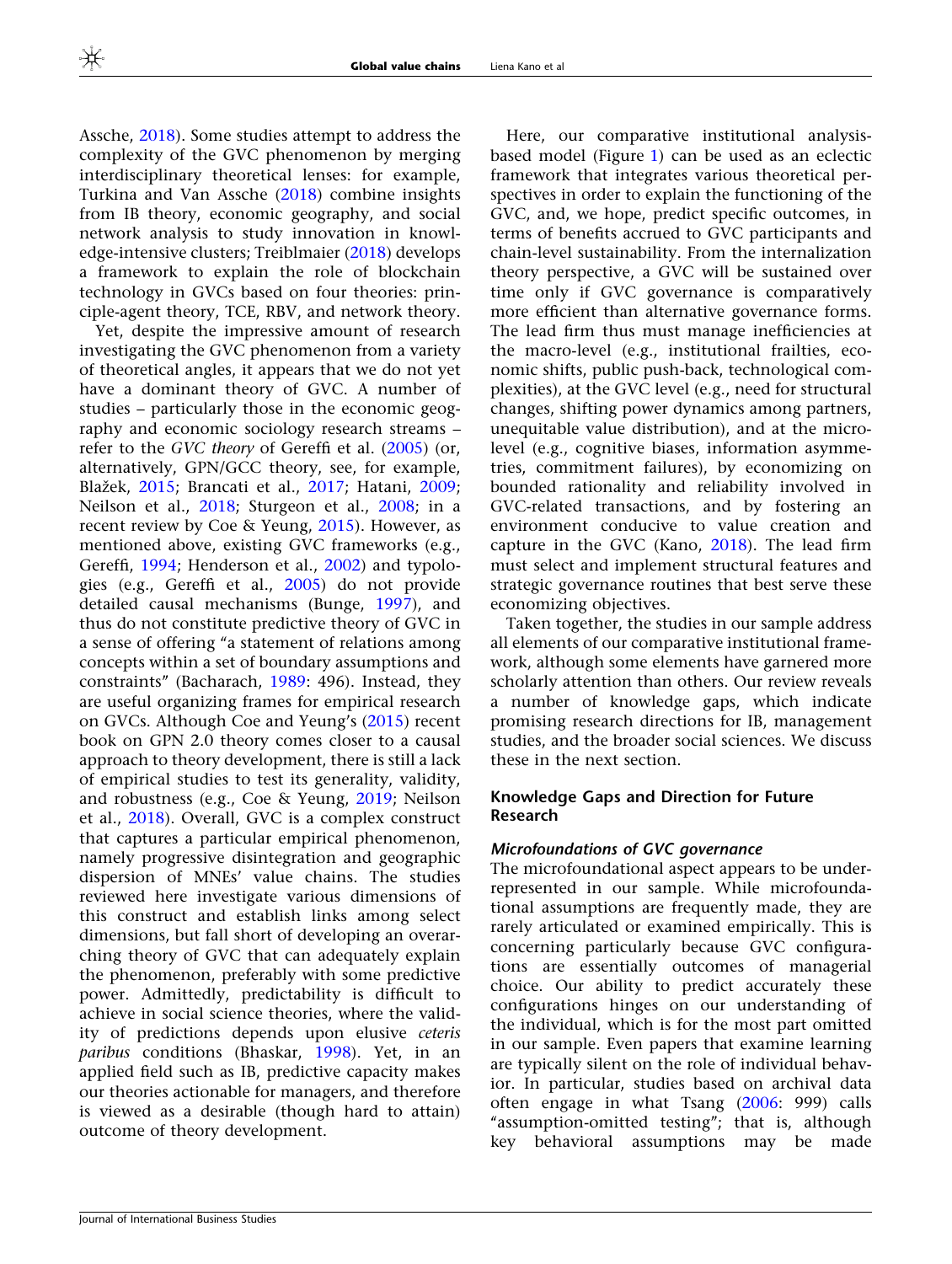implicitly or explicitly for the purpose of developing hypotheses, such assumptions are not tested empirically.

It should be noted that this gap is particularly evident in IB and management literatures. Sociology, development studies and economic geography literature does address individual motivations and behavior, mostly through the case study and/or ethnographic methods. Yet, economics-based research tends to steer away from directly examining such psychological factors. The fact remains that few narratives at the individual level are published in the journals represented in our review.

Future IB studies could explicate individual-level assumptions, and examine specific links between these assumptions and various components of GVC governance, such as ownership and control decisions, geographic and structural configurations, knowledge management, and network orchestration. In particular, the largely under-researched aspects of value distribution in a GVC could be advanced by incorporating specific microfoundational assumptions. Current narrative on value distribution implies a certain level of bounded rationality and bounded reliability of decisionmakers. First, managers find it difficult to identify accurately where the most value is generated in the network (Seppälä et al., [2014\)](#page-44-0). Second, most studies that address value distribution assume the presence of a power struggle among the players, whereby each actor attempts to appropriate the greatest amount of value, frequently at the expense of other players – consider the proverbial case of large buyers in Gereffi's ([1994](#page-41-0)) buyer-driven commodity chains or Gereffi et al. ([2005\)](#page-42-0) captive mode of GVC governance. Here, large buyers are assumed to opportunistically squeeze their suppliers to the point where relentless downward cost pressure leads suppliers to make suboptimal, environmentally and socially detrimental choices. However, this power view is not universally applicable, as noted recently in Dallas et al. [\(2019\)](#page-41-0). Inequitable value distribution may alienate critical partners and undermine the sustainability of the entire GVC arrangement (Levy, [2008;](#page-43-0) Yamin, [2011\)](#page-44-0). It is in the interest of the lead firm to sustain the GVC over time, particularly in situations of bilateral dependence from core suppliers. Explicating and testing individual-level assumptions can help scholars understand mechanisms underlying value distribution in a GVC.

## Geographic scope of GVCs and GVC mapping

Location emerged as one of the key variables in empirical GVC studies, yet few empirical studies in our sample attempt to measure the geographic dispersion of value chains investigated, in order to determine whether the scope of these value chains is in fact global, in a sense of a relatively equal distribution of activities across regions (Rugman & Verbeke, [2004\)](#page-44-0). In fact, only two studies (Azmeh & Nadvi, [2014](#page-40-0); Suder et al., [2015](#page-44-0)) directly address the regional effect in GVCs, although a larger number of empirical studies published in economic geography journals (Table [3](#page-9-0)) focus on GVC impacts on location-specific upgrading and regional development. It has been argued that very few truly global value chains are currently in existence, and that the label "global," used either out of inertia or as a teaser, may in fact misrepresent the actual geographic reach of MNEs' international networks (Verbeke, Coeurderoy, & Matt, [2018\)](#page-44-0). It is therefore the responsibility of GVC scholars to measure systematically the geographic breadth and depth of relevant value chain activities, and to arrive at an accurate definition of what a GVC represents. Such goal could be accomplished through firm-level GVC mapping, namely, linking locations with detailed data on inputs, outputs, flows of services and skills, employment, revenue, and value creation and capture. Unlike international economics studies based on value-added trade data (Escaith, [2014;](#page-41-0) Johnson & Noguera, [2012](#page-42-0); World Bank, [2019,](#page-44-0) [2020\)](#page-44-0), such firm-based GVC mapping not only clarifies the geographic scope of economic activity as global versus regional, but also serves an important managerial purpose of specifying the precise location of value creation and capture within the firm and its GVC. This potentially helps managers to appraise comparative efficacy of global, regional and local governance.

#### Learning in a GVC

As indicated in Inkpen and Tsang's ([2005](#page-42-0), [2016](#page-42-0)) conceptual discussion of social capital, networks and knowledge transfer, the topic is surely a challenging as well as fruitful one. A number of empirical studies have examined knowledge diffusion and transfer in a GVC, but knowledge management is discussed mostly in the context of upgrading, technological catch-up and moving up the value chain by peripheral firms and strategic partners. Reverse knowledge transfer and learning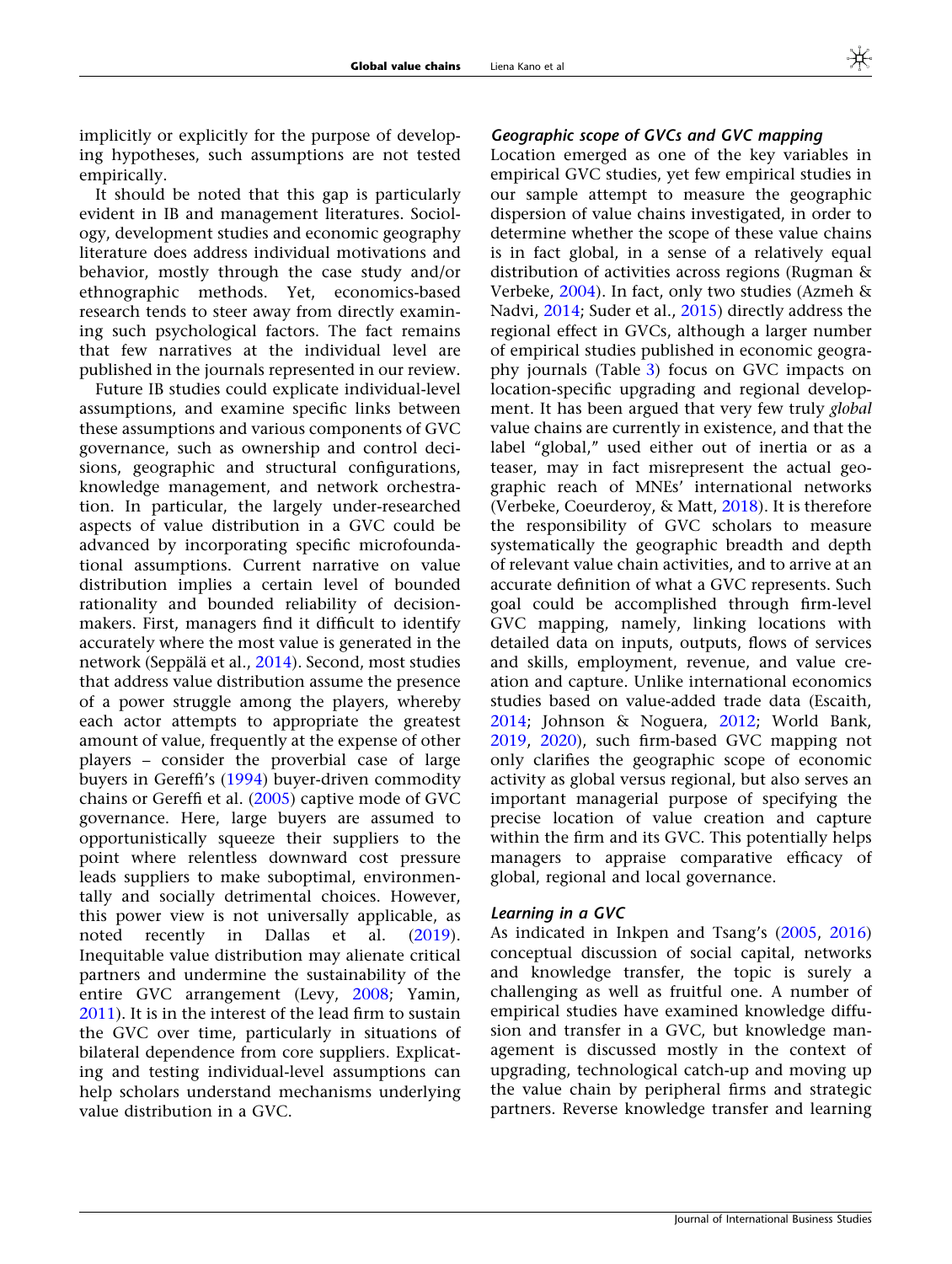in the lead firm are less explored (with the notable exception of Lipparini et al., [2014](#page-43-0)). Further, while recent conceptual studies have called for a closer examination of specific mechanisms for knowledge transfer in a GVC (Pietrobelli & Rabellotti, [2011;](#page-43-0) Cano-Kollmann, Cantwell, Hannigan, Mudambi, & Song, [2016](#page-40-0); Kano, [2018](#page-42-0)), few empirical studies have addressed this. Future studies can examine channels through which knowledge travels in a GVC in multiple directions, and specific behaviors in various parts of the network that aid or constrain these processes. Finally, the concept of organizational unlearning – getting rid of obsolete knowledge or routines – points to another promising research area that has been neglected. Given the rapid technological and environmental changes, knowledge possessed by members of a GVC has to be regularly updated. Organizational routines that used to be cost-saving may no longer be so. The extent to that GVC members individually or collectively can replace such outdated knowledge or routines partly determines the GVC's performance or even long-term survival. Since unlearning at the organizational level and the individual level are intricately connected (Tsang & Zahra, [2008\)](#page-44-0), attention to microfoundations of individual behavior, as suggested above, can help advance this research agenda.

## Impact of lead firm ownership and strategy on GVC governance

Several studies in our sample analyze the impact of lead firm features, such as size, industry, location, and capabilities, on GVC governance. However, few studies (with the exception of, e.g., Morris & Staritz, [2014\)](#page-43-0) examined the impact of ownership, meaning potential differences among GVCs led by private, public, state-owned, and family-owned MNEs. Of particular interest here is behavior of firms whose international strategy may be driven by non-economic objectives, such as state-owned enterprises (SOEs), government-linked corporations (GLCs) and family firms. The social and political goals of SOEs and GLCs may conflict with efficiency considerations (Grøgaard, Rygh, & Benito, [2019;](#page-42-0) Rugman, [1983](#page-44-0)), and may drive idiosyncratic GVC configurations. These idiosyncrasies may be enhanced by lead firms' unique relationships with key macro-level actors, such as the state, regional and local institutions, and trade unions, and their comparatively greater ability to influence economic

policies that govern international investment. For example, political transformation in developing countries can enable the strategic coupling of national economic actors, such as SOEs, GLCs and even sovereign wealth funds, with lead firms in different historical periods. Yeung's ([2016\)](#page-45-0) comparative study details the politics of state transformation in South Korea, Taiwan, and Singapore since the 1990s and explains how this transformation has led to a strategic coupling shift of the development process from SOE-led industrialization to an assemblage of state-firm-global production networks in which SOEs and GLCs work closely with lead MNEs in a variety of industries, such as personal computers, semiconductors, automotive, ship building, and passenger aviation.

Similarly, family-owned MNEs' international strategy may be driven by non-economic objectives of the controlling family, such as keeping the firm in the family, providing jobs for future generations, cultivating connections with "chosen" stakeholders, and building a reputation in the community (Miller, Wright, Le Breton-Miller & Scholes, [2015](#page-43-0)). The prevalence of these non-economic preferences gives rise to a dysfunctional governance feature that family firm scholars termed "bifurcation bias": an affect-based decision rule, whereby family-based assets and capabilities are given de facto preferential treatment over non-family ones (Kano & Verbeke, [2018](#page-42-0)). In the context of GVC governance, bifurcation bias can impact, inter alia, location and control decisions and network composition. Lead family firms may be more likely to seek to protect family-based assets through internalization, and to ascribe a commodity status to non-family assets and govern those assets through contractual modes, regardless of their actual value and contribution to the GVC. Location decisions in bifurcation-biased family firms are also likely to be subject to affect logic; for example, a desire to create jobs for the local community may drive domestic production even when more efficient options exist. This decision dynamic was evident in the wellknown case of the iconic Danish toy manufacturer LEGO, where the family's excessive loyalty to its home community of Billund, Denmark, prevented it from achieving efficiency through offshoring (Bennedsen & Foss, [2015\)](#page-40-0). The choice of network partners may also be unique in family firm-led GVCs, since family firms display a strong preference toward partnerships with ''kin-controlled'' suppliers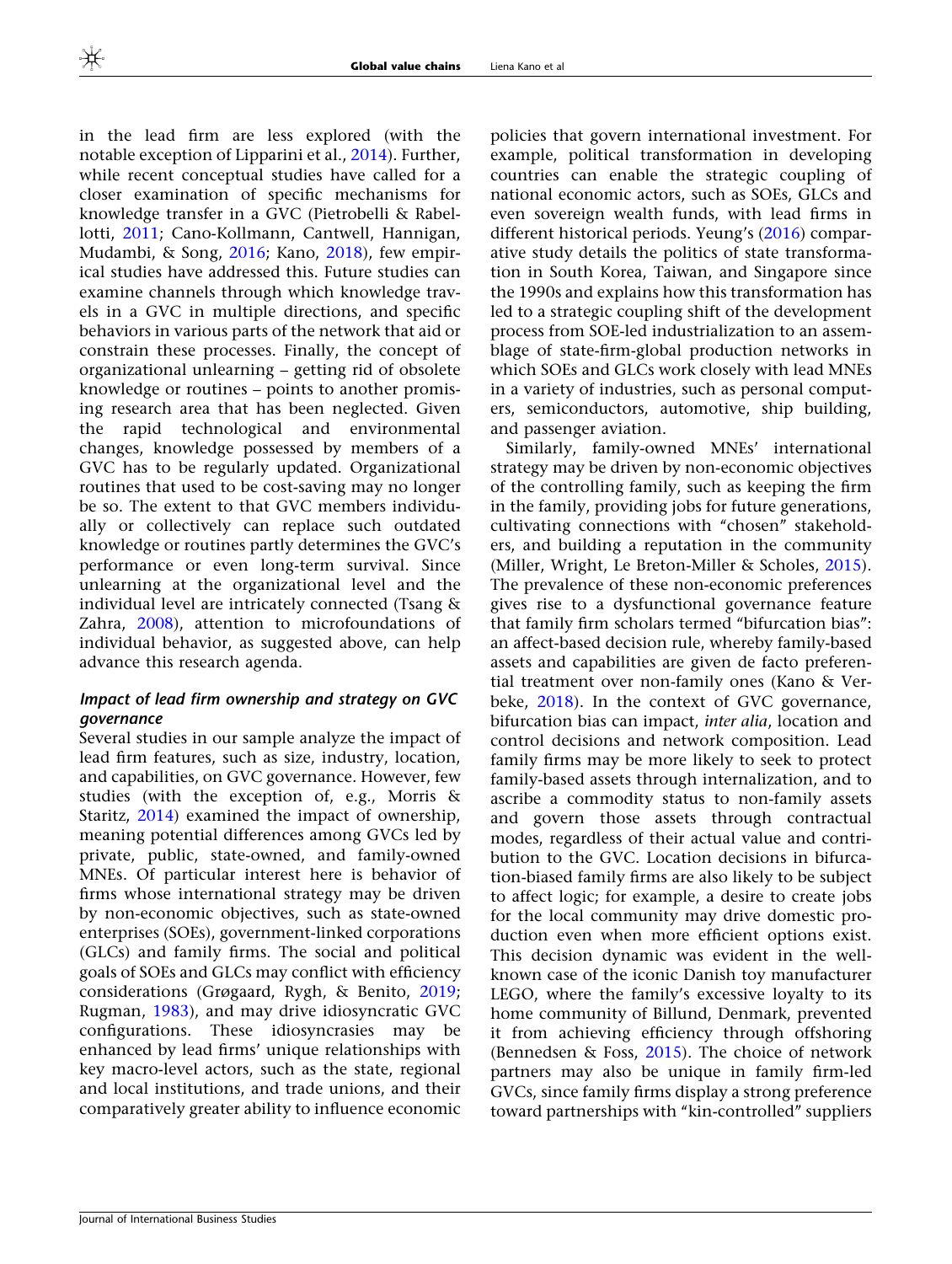(Memili, Chrisman, & Chua, [2011:](#page-43-0) 53). These, and other idiosyncratic features of GVCs led by firms with alterative ownership, can be investigated in future studies.

The impact of the lead firm's international strategy can also be explored further. No studies in our sample have addressed this relationship. However, we assume that the lead firm's international strategy (defined according to, e.g., Bartlett and Ghoshal's ([1989](#page-40-0)) integration/responsiveness framework, Ghemawat's [\(2003](#page-42-0)) aggregation/adaptation/arbitrage framework, or Verbeke's ([2013\)](#page-44-0) administrative heritage framework) will influence structural and strategic governance of the GVC, particularly because organizing operations through the GVC is meant to aid the lead MNE in achieving the ultimate balance between integration and responsiveness (Buckley, [2014\)](#page-40-0).

#### Temporal factors and dynamics of GVC arrangements

Temporal considerations, such as assignment duration and timing of changes in governance modes, have received limited attention in GVC studies to date, likely because they are typically subsumed within control and/or location decisions (Buckley et al., [2019](#page-40-0)). Only two studies in our sample (Brancati et al., [2017](#page-40-0); Havice & Campling, [2017\)](#page-42-0) examined temporal factors in a targeted manner. However, time considerations represent a key parameter of GVC governance, particularly because modern GVCs thrive on flexibility and adaptability of their governance structures. We propose that future IB studies focus on such temporal elements as optimal assignment duration for economic activities, flexibility/stability trade-offs, and associated knowledge accumulation and learning. Analyzing temporal dynamics of the GVC will likely shed light on the issue of backsourcing, inshoring, and reshoring (Bailey & De Propris, [2014](#page-40-0); Kinkel, Rieder, Horvath, & Jäger, [2016](#page-43-0); Vanchan, Mulhall, & Bryson, [2018](#page-44-0)), which also is not sufficiently addressed in extant research.

#### Value creation, capture, and distribution in a GVC

Despite significant scholarly attention to the issue of value in a GVC, the question of how lead firms should coordinate value creation, capture and distribution is as of yet unresolved. Here, interdisciplinary differences in approach are particularly evident. IB scholars tend to focus on lead firms as key actors responsible for value orchestration in a

GVC, viewing these firms as residual claimants of the network's value proposition (Kano, [2018](#page-42-0)). Social science-based GVC scholars consider more closely contestation over value creation and distribution among lead firms and their partners, and approach value distribution from the perspective of various forms of power asymmetries between the lead firm and suppliers (Dallas et al., [2019;](#page-41-0) Strange & Humphrey, [2019\)](#page-44-0). Both approaches present conceptual and empirical challenges. First, the empirical reality is that lead firms cannot accurately account for where value is created in the GVC (Seppälä et al.,  $2014$ ), which complicates their role as value distributors. Second, formal and informal connections and arrangements in modern GVCs continually change in response to economic, political, and technological processes (Benito, Petersen, & Welch, [2019](#page-40-0)); this dynamism impacts both power relationships in a GVC and loci of value creation. Future studies can fruitfully combine IB and social science approaches to further investigate value creation and distribution in a GVC (Benito et al., [2019](#page-40-0)).

## Finance and financialization in MNEs' participation and coordination of GVCs

Overall, we know little about how financial considerations affect MNE strategies, management of GVCs, and competitive outcomes. Earlier studies by Milberg ([2008\)](#page-43-0) and Milberg and Winkler [\(2013](#page-43-0)) examined how financial considerations (e.g., share prices) shaped GVC configurations. From being a relatively obscure factor in the early GCC literature during the 1990s, finance has come to the forefront of accounting for the evolutionary dynamics of lead MNEs and their GPNs in the 2010s. Coe and Yeung [\(2015\)](#page-41-0) argue that the pressures and opportunities associated with financial market considerations have compelled lead MNEs to further develop and expand their international operations. MNEs' responses to financial dynamics produce different geographical and organizational configurations of networks. Lead firms, such as certain American MNEs, that succeed in meeting the demands of financial discipline through globalizing production, tend to perform well in the financial market in terms of stock price and executive rewards. This prompts further strategic shift toward a greater emphasis on finance-driven approach to corporate growth and governance in lead MNEs.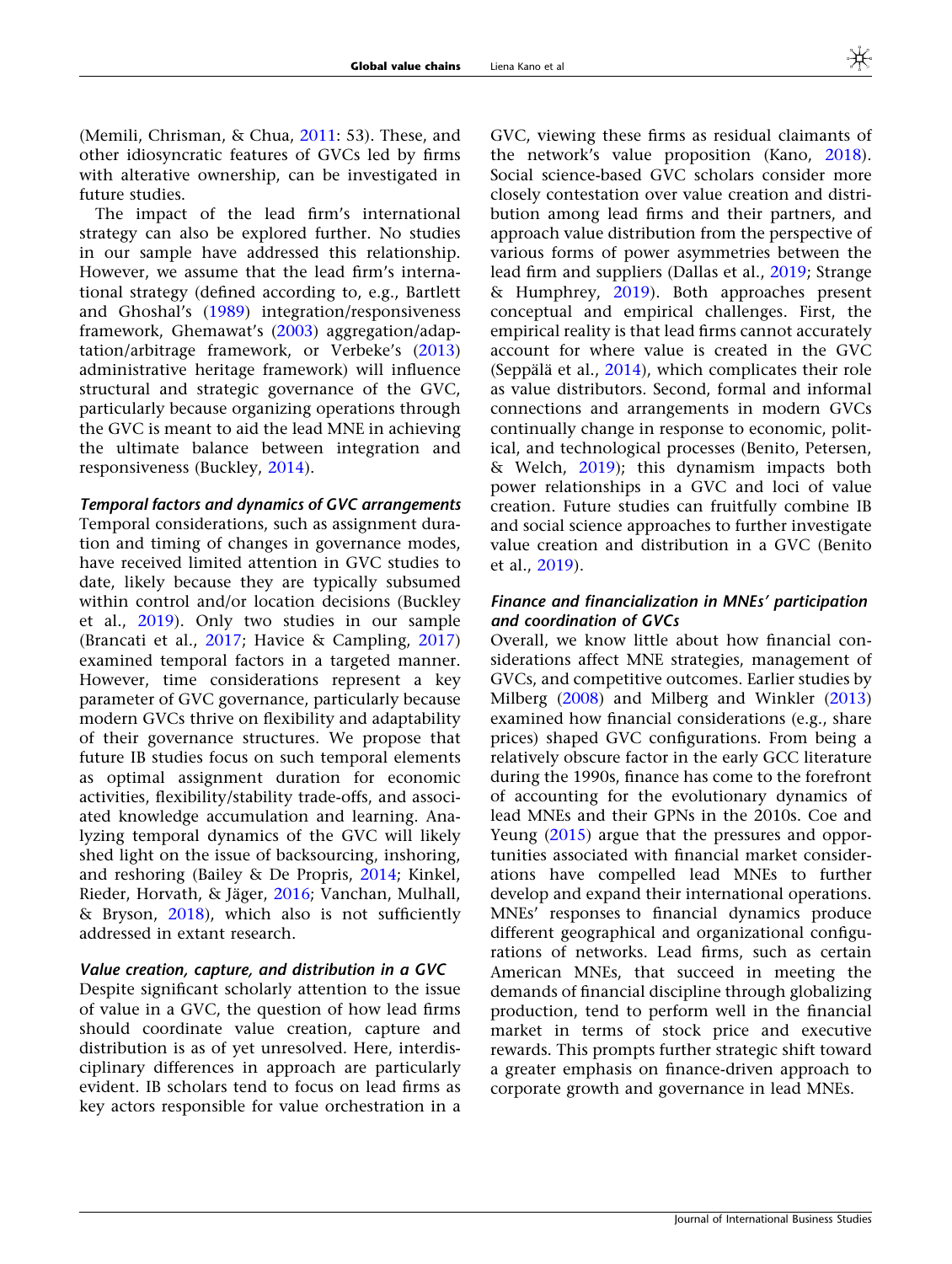Extant research has long acknowledged that GVCs are embedded in, and co-evolve with, political, socio-economic and environmental systems (Alford & Phillips, [2018;](#page-40-0) Santana, Vaccaro, & Wood, [2009;](#page-44-0) Smith, [2015](#page-44-0); Whittaker, Zhu, Sturgeon, Tsai, & Okita; [2010;](#page-44-0) Yeung, [2016\)](#page-45-0). GVCs thus have a continued impact on these complex systems, both positive and negative, intended and unintended. These impacts are well documented. On the positive side, they include economic upgrading, namely income and employment growth and skill development in domestic firms. GVCs' negative impacts on host communities have attracted even more attention, and include increasing inequality, deteriorating labor standards, environmental damage (Kolk, [2016](#page-43-0); Kolk, Rivera-Santos, & Rufin, [2018\)](#page-43-0), and, in extreme cases, large-scale crises such as the Rana Plaza disaster in Bangladesh. Lead MNEs' efforts to address these impacts by enforcing strict labor standards throughout the chain and implementing partial re-internalization are not unambiguously helpful for host communities. These initiatives limit local enterprise growth and reduce employment prospects among the most vulnerable population, and thereby attenuate some of the above-mentioned positive effects of GVCs on local economies (Narula, [2019\)](#page-43-0). Today, in the era of the rise of political populism, renewed protectionism and the growing skepticism toward globalization, the question of whether GVCs are paragons or parasites is hotly debated in the academe, in the business community, and among the general public.

It is therefore surprising that few studies in our sample directly address the impact of GVCs on various facets of their macro-environment (although many more papers in the social science literature have addressed this issue). The reason may be that operationalizing and measuring social, economic and environmental impact is a challenging task and a rapidly moving target, even if we put aside the problem of data availability. Nevertheless, studying GVC impacts on relevant societies is an important direction of inquiry, which presents one of the ''grand challenges'' of IB research. To make such research actionable, IB scholars are encouraged to "expand the firm-centric lens" (Gereffi, [2019:](#page-41-0) 195) so as to incorporate broader views on international development. Engagement with policymakers and researchers from adjacent fields such

as international economics can facilitate linkages between firm-level and macro-level perspectives and help IB researchers translate their findings into policy and development implications.

While host country institutional environments were factored into many investigations, few studies (e.g., Fuller & Phelps, [2018\)](#page-41-0) examined feedback effects from GVC governance on host, home, and international institutions. Such impacts (e.g., improvement to legal frameworks, changes to local business institutions, development and enforcement of industry standards, changes to regulations to implement protectionist measures or to promote liberalization) present another interesting area for future research.

## The impact of renewed protectionism

Protectionism, as expressed in governments' measures to discriminate against foreign commercial interests through trade policies, is not a new phenomenon, and has been observed over the years through periods of crises and economic downturns (Evenett, [2019\)](#page-41-0). Yet, the issue of protectionism is gaining renewed relevance today, especially in light of Brexit, President Trump's foreign policies, and associated trade tensions and the wide-spread backlash against globalization. These developments naturally create risks for GVCs, particularly in regards to manufacturing activities offshored to low-cost countries. Lead firms may respond by reconfiguring their value chains and/or reshoring/repatriating production to home countries (Bailey & De Propris, [2014;](#page-40-0) Vanchan et al., [2018\)](#page-44-0). While renewed protectionism certainly impacts GVC configurations and governance, the nature and extent of this impact is not yet clear. First, reshoring occurs for a number of reasons, including rising labor and transportation costs, currency fluctuations, technological developments, and strategic considerations (Ancarani et al., [2019;](#page-40-0) Vanchan et al., [2018\)](#page-44-0). Second, reshoring, even in the face of, for example, US-China trade war, is difficult and may prove inefficient. Access to specialized skills, infrastructure, and large-scale manufacturing facilities presents serious barriers to reshoring. Repatriation of assembly and production of commodity components from China to high-cost home countries may be next to impossible, as no developed country can presently match China's combination of scale, skill, infrastructure, and cost (Economist, [2018](#page-41-0)). The impact of renewed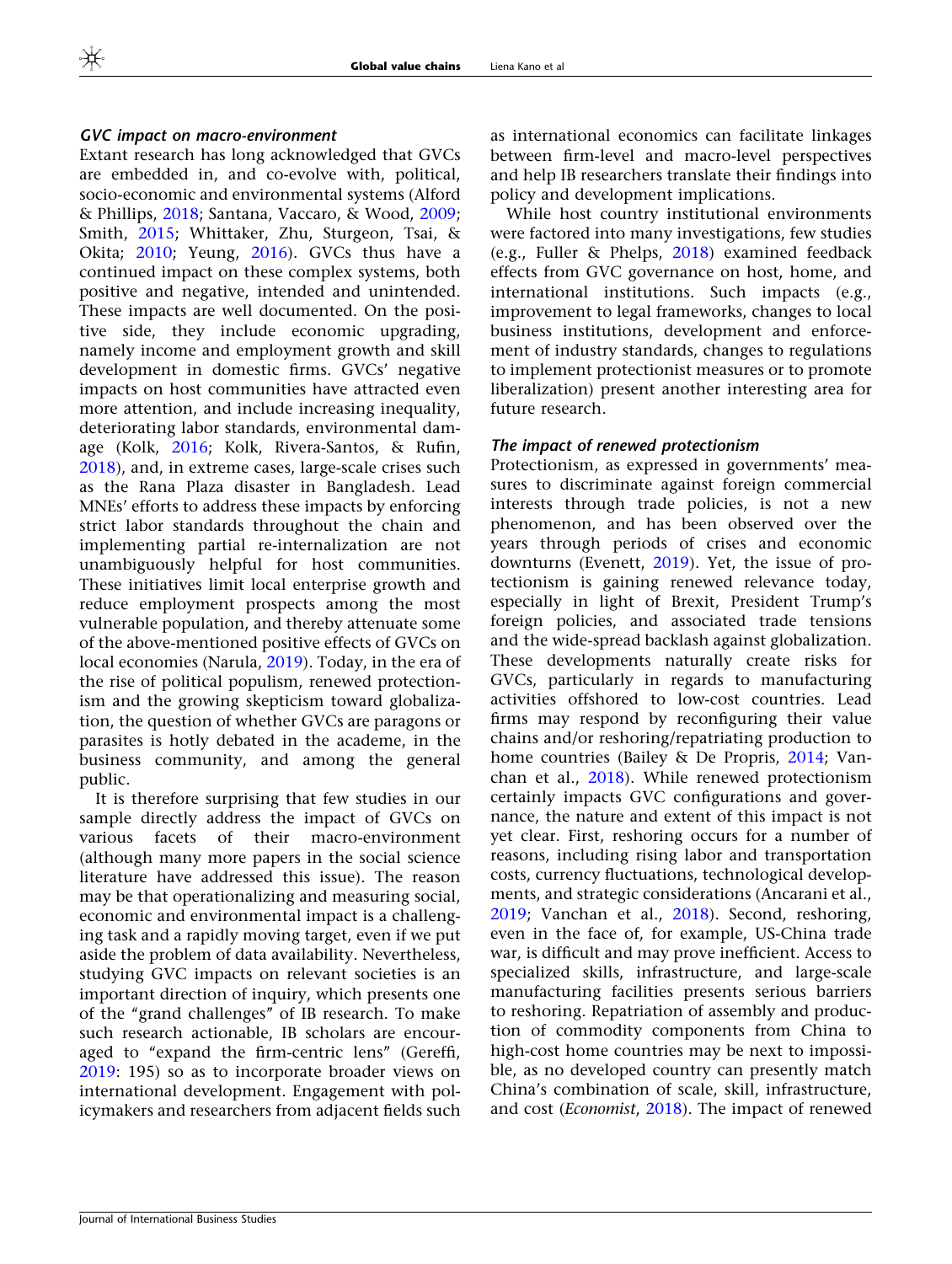protectionism is not directly addressed in our sample, likely because it will take some time to materialize, and the patterns and outcomes of GVCs' responses are still in a state of flux. Further, available data on the impact of protectionism are presently limited (Evenett, [2019\)](#page-41-0). That being said, the potential impact of various expressions of the renewed protectionism, such as Brexit and Trumpism, on GVC governance is a major avenue for future research, with significant implications for academics, practitioners, and regulators.

#### GVCs and digitization

Extant studies have addressed the impact of new technologies on GVC configurations (Laplume et al., [2016](#page-43-0)), however, future studies can answer the broader question of how digital technologies have transformed the basic governance structure of GVCs (Foster & Graham, [2017](#page-41-0); Foster et al., [2018;](#page-41-0) Wu & Gereffi, [2019](#page-44-0)). Digital technology-enabled "platformization," or "the shift from individual products or services to platforms as the basis for offering value'' (Nambisan, Zahra, & Luo, [2019:](#page-43-0) 1465), has considerable implications for GVCs, but these impacts are complex. On the one hand, platform MNEs facilitate connectedness among different groups of actors around the world in fundamentally new ways (Coviello et al., [2017;](#page-41-0) Stallkamp & Schotter, [2019](#page-44-0)). Digital platforms and associated ecosystems offer new venues for multifaceted innovation and value creation, and for transferring value across borders with added efficiency and flexibility. Digitization also allows MNEs to quickly change their business models by adding or subtracting network units, adjusting multi-sided platforms, or modifying existing links and interactions (Nambisan et al., [2019](#page-43-0)). For suppliers based in technologically advanced emerging economies such as China, digitization reduces barriers to upgrading and diversification and facilitates access to end consumers (Li, Frederick, & Gereffi, [2019](#page-43-0)). On the other hand, increasing digitization may put at a disadvantage or even exclude GVC actors located away from innovation hubs. Platforms and ecosystems provide young and small firms with access to infrastructure and opportunities to quickly reach geographically dispersed customers (Nambisan et al., [2019](#page-43-0)), yet they also prompt increasing standardization of inputs, which makes suppliers, especially SMEs, more interchangeable and consequently vulnerable. Lead MNE's orchestration task in a digital environment is more challenging, as lead firms must coordinate, recombine resources, and establish cooperative relationships with actors that are loosely connected and may be situated far beyond the traditional boundary of the lead firm's industry and beyond the scope of its expertise (Li, Chen, Yi, Mao, & Liao, [2019\)](#page-43-0). Further, the growing importance of big data and data analytics led to the emergence of an entirely new form of value chain: a "data value chain'' evolving around a firm that manages worldwide acquisition, storage/warehousing, modeling, analysis, and production of insights from data (UNCTAD, [2019\)](#page-44-0). This type of value chain represents a fundamentally new business model, presently little understood by IB scholars.

The phenomenon of platformization presents a number of novel and fascinating research opportunities. A platform MNE can be seen as a global virtual value chain, with the lead MNE possessing critical technology, and with the flows of inputs and outputs being mostly intangible. Specific research questions to be explored include, inter alia, power dynamics in digital value chains, business model innovation enabled by platformization, monetization of raw data and ownership of valueadded data, integration of digital and brick-andmortar scenarios within the same network, the impact of home country Internet regulations on GVC governance (Wu & Gereffi, [2019\)](#page-44-0), specialization versus standardization, integration versus responsiveness, consumer involvement in digital GVCs, e-commerce-enabled supplier upgrading (Li et al., [2019a](#page-43-0), [b\)](#page-43-0), relational governance in a digital environment, and building trust in the global virtual teams in a GVC (Foster et al., [2018](#page-41-0); Jarvenpaa & Leidner, [1999](#page-42-0)). As technology continues to advance, future studies can investigate potential impacts of artificial intelligence, internet of things, and virtual reality on both traditional and digital GVCs (UNCTAD, [2019](#page-44-0)).

#### GVCs performance measurement

As discussed above, GVC-level performance measurement is a challenging task, due to the tremendous complexity of the fine-sliced, multi-layered, geographically dispersed network as well as the multiple and potentially diverging objectives of its members. We proposed here that sustainability of the GVC over time served as an indication of governance efficiency and could, therefore, be seen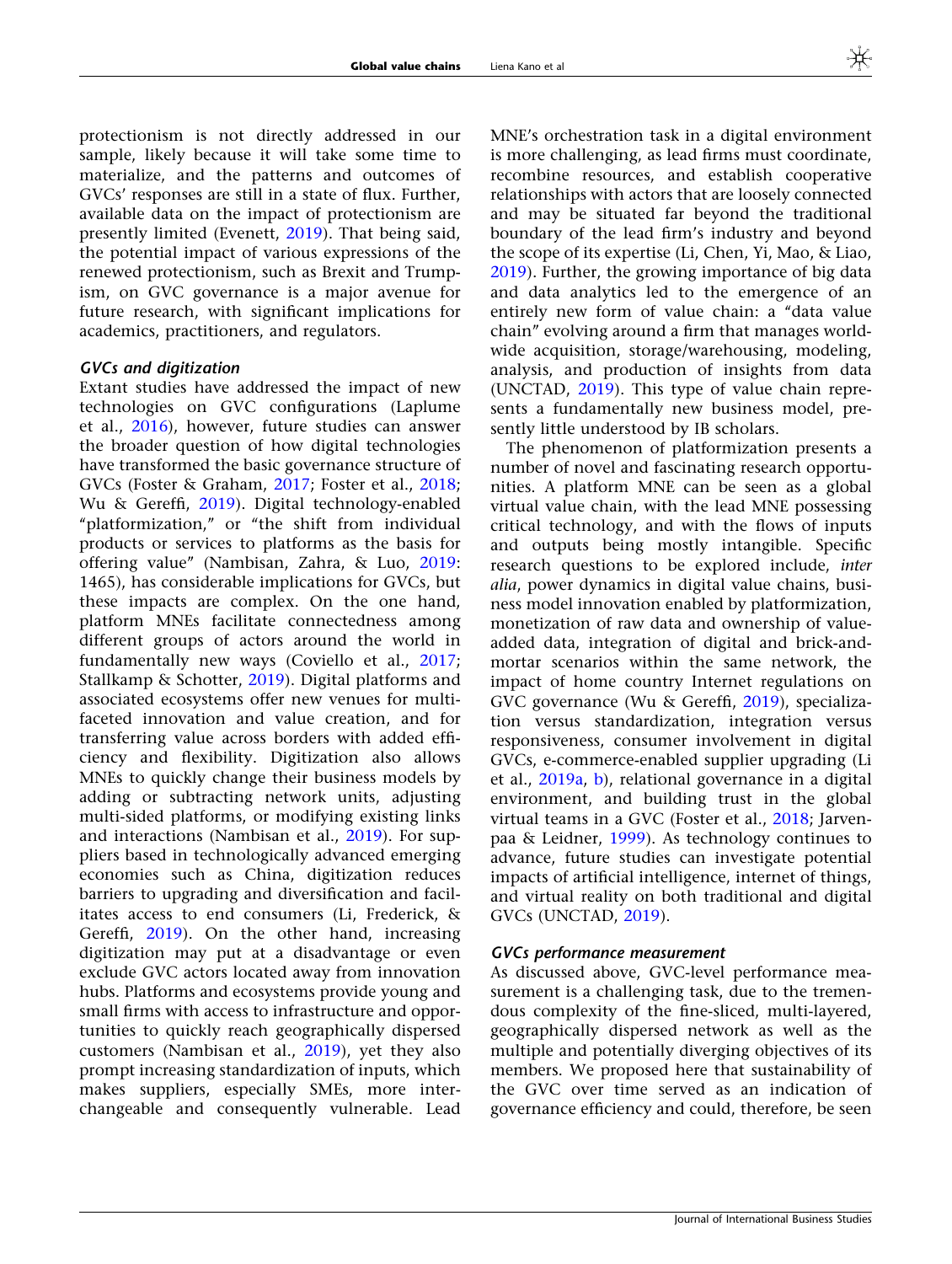as the ultimate GVC performance outcome. Future research can elaborate on this measure, and propose other ways in which lead firms in GVCs can assess network performance.

#### **CONCLUSION**

To date, scholars from a range of disciplines have accumulated an impressive body of research on GVCs, yet this work is presently characterized by a number of knowledge gaps and a lack of a unifying theory. These gaps present exciting opportunities for GVC researchers, and we hope that our review may contribute to an integrative GVC research agenda. We have suggested a comparative institutional framework for GVC analysis, and identified a number of under-researched issues at micro, GVC, and macro levels, which we would like to further synthesize into what we see as three interrelated "grand challenges" of GVC research in IB. At the micro-level, we need to pay greater attention to individual behavior and motivations, and ways in which these individual characteristics play out as MNEs expand their value chains across geographies and product markets. At the GVC level, we need to engage in rigorous GVC mapping, by specifying relationships among all critical elements of structural and strategic governance of the GVC. At the macro-level, we need to investigate carefully and objectively the intermingling of GVCs and new technologies, and the complex impacts of GVCs on their surrounding societies and the natural environment. The latter point is particularly relevant in the present political climate. With critics of globalization increasingly – and irrationally – blaming GVCs (and, more generally, MNEs) for the demise of public goods and ''the rise of global public bads'' (Verbeke et al., [2018:](#page-44-0) 1102), it becomes the social responsibility of GVC researchers to paint an accurate picture of GVCs that demonstrates the fundamental and non-reversible interconnectedness of today's global economy.

We would like to conclude by suggesting that this task is best accomplished through interdisciplinary research. Our review showed that each discipline can contribute unique and useful angles, both theoretically and methodologically. In terms of achieving research objectives outlined above, sociology scholars can contribute their expertise in individual-level variables and network-level analysis; economic geographers can enrich the

discussion through their superior command of location data, geographical scales of network configurations, and uneven development outcomes; organizational behavior researchers can enhance our understanding of the psychological aspects of managerial decision making and strategy formulation and execution, and IB scholars can bring to the table theoretical rigor and sophisticated treatment of MNEs and their cross-border networks. We advocate that scholars from different disciplines should communicate, collaborate, and gain from this cross-pollination of ideas, and we look forward to seeing more cross-disciplinary GVC research.

#### ACKNOWLEDGEMENTS

We would like to express our sincere gratitude to Prof. Yadong Luo and three anonymous reviewers for their valuable guidance and support. We thank Haskayne School of Business at the University of Calgary and the National University of Singapore for funding the research for this paper through the Transformative Research Grant and Strategic Grant R109000183646, respectively.

#### **NOTES**

<sup>1</sup>Gereffi [\(1999](#page-41-0); also reproduced in [2018](#page-41-0): Chapter 3), for example, applied his buyer- and producer-driven commodity chains framework to analyze empirically the industrial upgrading pathways of East Asian firms and economies in the global apparel commodity chains led by US buyers. Similar to Hobday's ([1995:](#page-42-0) Chapter 3) earlier work examining East Asian electronics firms, he identified four types of upgrading trajectories in the form of apparel exports based on basic assembly, OEM, OBM, and ODM roles, and introduced them into the GVC literature. Gereffi [\(1999](#page-41-0)) also highlighted the importance of organizational learning as a mechanism for achieving industrial upgrading in GCCs.

<sup>2</sup>Bounded rationality implies that economic actors' behavior is ''intendedly rational, but only limitedly so" (Simon, [1961](#page-44-0): xxiv). Bounded reliability explains failure of economic actors to make good on open-ended promises, irrespective of intent (Kano & Verbeke, [2018\)](#page-42-0). It is an extension of the narrower construct of opportunism – a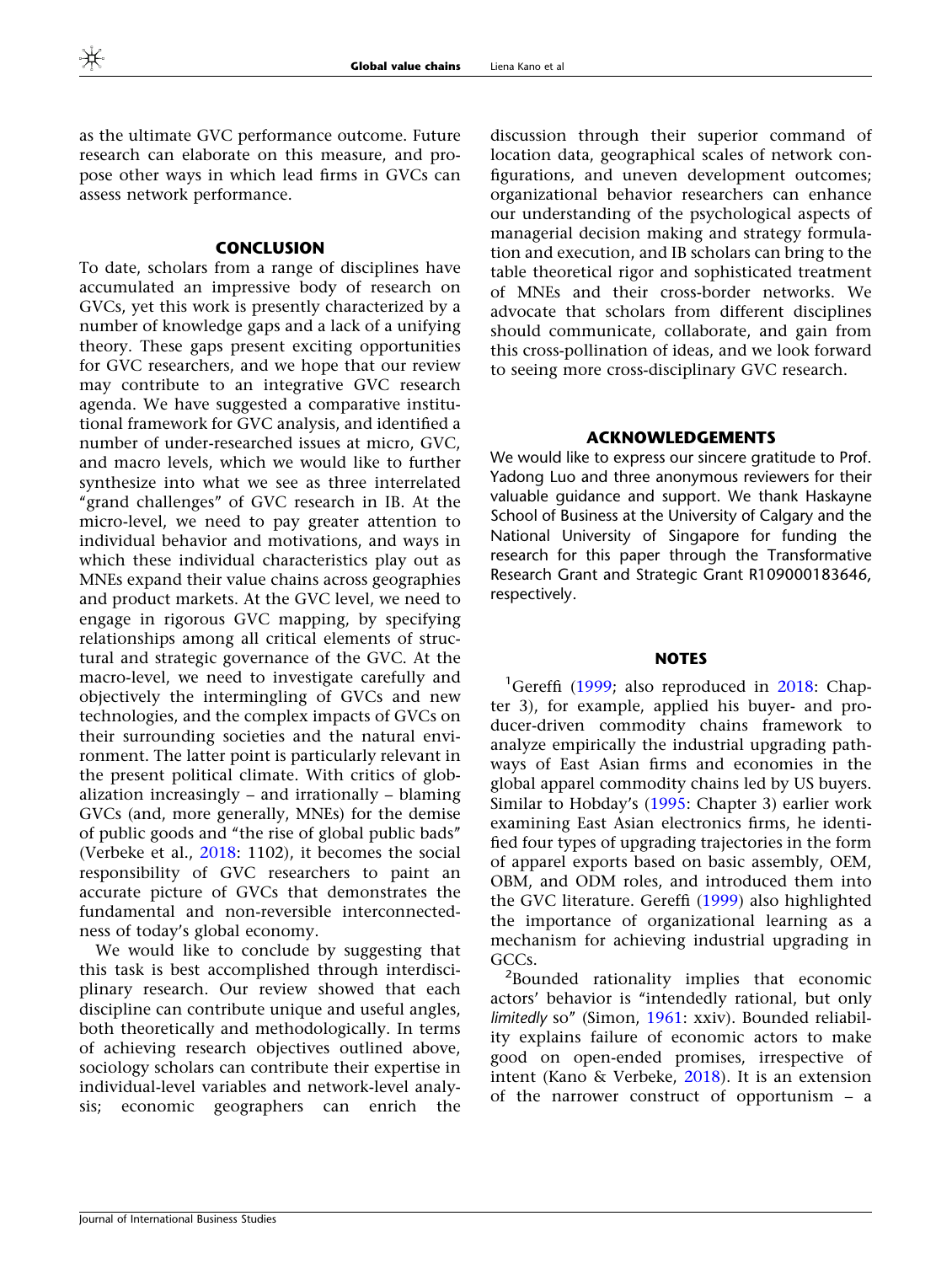<span id="page-40-0"></span>central behavioral assumption in the Williamsonian version of transaction cost economics, defined as ''self-interest seeking with guile'' (Williamson, [1981:](#page-44-0) 1545).

<sup>3</sup>Hereafter, we refer to this latter group of journals as ''social science journals.'' We realize that management research also falls under the social sciences

#### **REFERENCES**

(Papers included in the review are marked with an asterisk.)

- Aichele, R., & Heiland, I. 2018. Where is the value added? Trade liberalization and production networks. Journal of International Economics, 115: 130–144.
- \*Akkermans, H., Bogerd, P., & Vos, B. 1999. Virtuous and vicious cycles on the road towards international supply chain management. International Journal of Operations & Production Management, 19(5/6): 565–582.
- Alford, M., & Phillips, N. 2018. The political economy of state governance in global production networks: Change, crisis and contestation in the South African fruit sector. Review of International Political Economy, 25(1): 98–121.
- \*Amendolagine, V., Presbitero, A. F., Rabellotti, R., & Sanfilippo, M. 2019. Local sourcing in developing countries: The role of foreign direct investments and global value chains. World Development, 113: 73–88.
- \*Ancarani, A., Di Mauro, C., & Mascali, F. 2019. Backshoring strategy and the adoption of Industry 4.0: Evidence from Europe. Journal of World Business, 54(4): 360–371.
- Antràs, P., & Chor, D. 2013. Organizing the global value chain. Econometrica, 81(6): 2127–2204.
- \*Ascani, A., Crescenzi, R., & Iammarino, S. 2016. Economic institutions and the location strategies of European multinationals in their geographic neighborhood. Economic Geography, 92(4): 401–429.
- \*Asmussen, C. G., Pedersen, T., & Petersen, B. 2007. How do we capture ''Global Specialization'' when measuring firms' degree of globalization? Management International Review, 47(6): 791–813.
- \*Azmeh, S., & Nadvi, K. 2014. Asian firms and the restructuring of global value chains. International Business Review, 23(4): 708–717.
- Bacharach, S. B. 1989. Organizational theories: Some criteria for evaluation. Academy of Management Review, 14(4): 496–515.
- Bailey, D., & De Propris, L. 2014. Manufacturing reshoring and its limits: The UK automotive case. Cambridge Journal of Regions, Economy and Society, 7(3): 379–395.
- Bair, J. (Ed.). 2009. Frontiers of commodity chain research. Stanford, CA: Stanford University Press.
- \*Barrientos, S., Knorringa, P., Evers, B., Visser, M., & Opondo, M. 2016. Shifting regional dynamics of global value chains: Implications for economic and social upgrading in African horticulture. Environment and Planning A, 48(7): 1266–1283.
- Bartlett, C. A., & Ghoshal, S. 1989. Managing across borders: The transnational solution. Boston, MA: Harvard Business Press.
- Benito, G. R., Petersen, B., & Welch, L. S. 2019. The global value chain and internalization theory. Journal of International Business Studies, 50(8): 1414–1423.
- Bennedsen, M., & Foss, N. 2015. Family assets and liabilities in the innovation process. California Management Review, 58(1): 65–81.
- \*Benstead, A. V., Hendry, L. C., & Stevenson, M. 2018. Horizontal collaboration in response to modern slavery

umbrella, however, we make a distinction between management journals and other social science journals for simplicity.

<sup>4</sup>Due to the significant volume of work dedicated to examining knowledge management in a GVC, we analyzed it as a separate aspect of GVC strategic governance (see the section on learning above).

legislation: An action research project. International Journal of Operations & Production Management, 38(12): 2286–2312.

- Bhaskar, R. 1998. The possibility of naturalism: A philosophical critique of the contemporary human sciences (3rd ed.) London: Routledge.
- Blažek, J. 2015. Towards a typology of repositioning strategies of GVC/GPN suppliers: The case of functional upgrading and downgrading. *Iournal of Economic Geography*, 16(4): downgrading. Journal of Economic Geography, 849–869.
- \*Brancati, E., Brancati, R., & Maresca, A. 2017. Global value chains, innovation and performance: Firm-level evidence from the Great Recession. Journal of Economic Geography, 17(5): 1039–1073.
- \*Brown, E., Derudder, B., Parnreiter, C., Pelupessy, W., Taylor, P. J., & Witlox, F. 2010. World city networks and global commodity chains: Towards a world-systems' integration. Global Networks, 10(1): 12–34.
- \*Buckley, P. J. 2009a. Internalisation thinking: From the multinational enterprise to the global factory. International Business Review, 18(3): 224–235.
- \*Buckley, P. J. 2009b. The impact of the global factory on economic development. Journal of World Business, 44(2): 131–143.
- \*Buckley, P. J. 2011. International integration and coordination in the global factory. Management International Review, 51(2): 269–283.
- Buckley, P. J. 2014. Forty years of internalization theory and the multinational enterprise. Multinational Business Review, 22(3): 227–245.
- Buckley, P. J., & Casson, M. C. 1976. The future of the multinational enterprise. London: Macmillan.
- Buckley, P. J., Craig, T. D., & Mudambi, R. 2019. Time to learn? Assignment duration in global value chain organization. Journal of Business Research, 103: 508-518.
- \*Buckley, P. J., & Tian, X. 2017. Transnationality and financial performance in the era of the global factory. Management International Review, 57(4): 501–528.
- Bunge, M. 1997. Mechanism and explanation. Philosophy of the Social Sciences, 27(4): 410–465.
- Cano-Kollmann, M., Cantwell, J., Hannigan, T. J., Mudambi, R., & Song, J. 2016. Knowledge connectivity: An agenda for innovation research in international business. Journal of International Business Studies, 47(3): 255–262.
- Capaldo, A. 2007. Network structure and innovation: The leveraging of a dual network as a distinctive relational capability. Strategic Management Journal, 28(6): 585–608.
- \*Carnovale, S., & Yeniyurt, S. 2014. The role of ego networks in manufacturing joint venture formations. Journal of Supply Chain Management, 50(2): 1–17.
- \*Casson, M. 2013. Economic analysis of international supply chains: An internalization perspective. Journal of Supply Chain Management, 49(2): 8–13.
- Cattaneo, O., Gereffi, G., & Staritz, C. 2010. Global value chains in a postcrisis world: Resilience, consolidation, and shifting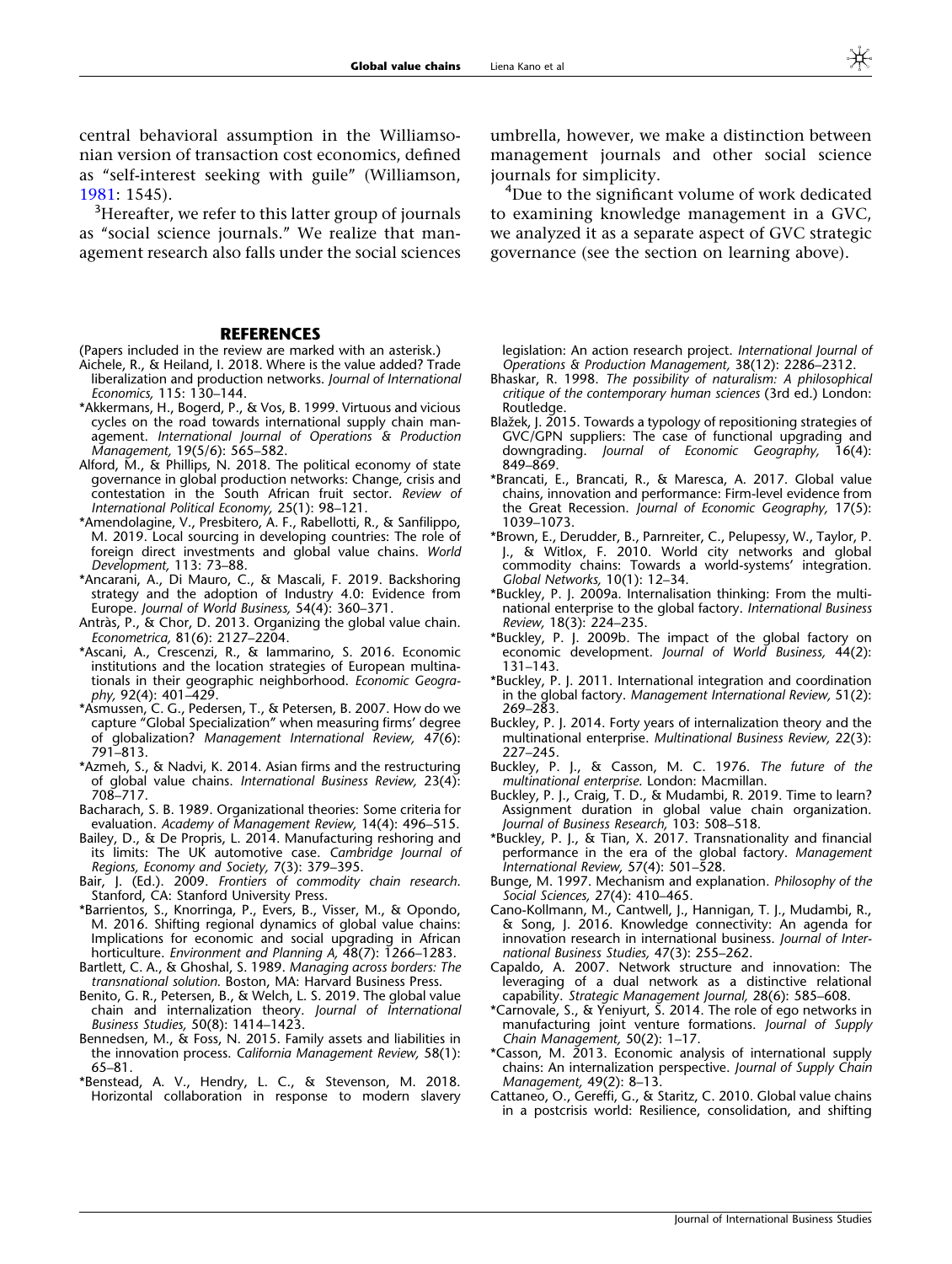<span id="page-41-0"></span>end markets. In O. Cattaneo, G. Gereffi, & C. Staritz (Eds.), Global value chains in a postcrisis world: A development perspective (pp. 3–20). Washington, D.C.: World Bank.

- \*Chen, T. J. 2003. Network resources for internationalization: The case of Taiwan's electronics firms. Journal of Management Studies, 40(5): 1107–1130.
- \*Chen, D., Wei, W., Hu, D., & Muralidharan, E. 2016. Survival strategy of OEM companies: A case study of the Chinese toy industry. International Journal of Operations & Production Management, 36(9): 1065–1088.
- \*Chiarvesio, M., & Di Maria, E. 2009. Internationalization of supply networks inside and outside clusters. International Journal of Operations & Production Management, 29(11): 1186–1207.
- \*Coe, N. M., Hess, M., Yeung, H. W. C., Dicken, P., & Henderson, J. 2004. ''Globalizing'' regional development: A global production networks perspective. Transactions of the Institute of British Geographers, 29(4): 468–484.
- Coe, N. M., & Yeung, H. W. C. 2015. Global production networks: Theorizing economic development in an interconnected world. Oxford: Oxford University Press.
- Coe, N. M., & Yeung, H. W. C. 2019. Global production networks: Mapping recent conceptual developments. Journal of Economic Geography, 19(4): 775–801.
- \*Colotla, I., Shi, Y., & Gregory, M. J. 2003. Operation and performance of international manufacturing networks. International Journal of Operations & Production Management, 23(10): 1184–1206.
- \*Corredoira, R. A., & McDermott, G. A. 2014. Adaptation, bridging and firm upgrading: How non-market institutions and MNCs facilitate knowledge recombination in emerging markets. Journal of International Business Studies, 45(6): 699–722.
- Coviello, N., Kano, L., & Liesch, P. W. 2017. Adapting the Uppsala model to a modern world: Macro-context and microfoundations. Journal of International Business Studies, 48(9): 1151–1164.
- Curran, L., Nadvi, K., & Campling, L. 2019. The influence of tariff regimes on global production networks (GPNs). Journal of Economic Geography, 19(4): 873–895.
- \*Dallas, M. P. 2015. ''Governed'' trade: Global value chains, firms, and the heterogeneity of trade in an era of fragmented production. Review of International Political Economy, 22(5): 875–909.
- Dallas, M. P., Ponte, S., & Sturgeon, T. J. 2019. Power in global value chains. Review of International Political Economy, 26(4): 666–694.
- Dawley, S., MacKinnon, D., & Pollock, R. 2019. Creating strategic couplings in global production networks: Regional institutions and lead firm investment in the Humber region, UK. Journal of Economic Geography, 19(4): 853–872.
- Denicolai, S., Strange, R., & Zucchella, A. 2015. The dynamics of the outsourcing relationship. In R. Van Tulder, A. Verbeke, & R. Drogendijk (Eds.), Progress in international business research (Vol. 10, pp. 341–364). Bingley: Emerald Group.
- Dhanaraj, C., & Parkhe, A. 2006. Orchestrating innovation networks. Academy of Management Review, 31(3): 659–669.
- Dicken, P. 2015. Global shift: Mapping the changing contours of the world economy (7th ed.). London: Sage Publications.
- \*Dicken, P., Kelly, P., Olds, K., & Yeung, H. W. C. 2001. Chains and networks, territories and scales: Towards an analytical framework for the global economy. Global Networks, 1(2): 89–112.
- Dunning, J. H. 1988. The eclectic paradigm of international production: A restatement and some possible extensions. Journal of International Business Studies, 19(1): 1–31.
- Dussel Peters, E. 2008. GCCs and development: A conceptual and empirical review. Competition and Change, 12(1): 11–27.
- Economist. 2018. China's grip on electronics manufacturing will be hard to break. Retrieved September 5, 2019, from [https://](https://www.economist.com/business/2018/10/11/chinas-grip-on-electronics-manufacturing-will-be-hard-to-break) [www.economist.com/business/2018/10/11/chinas-grip-on](https://www.economist.com/business/2018/10/11/chinas-grip-on-electronics-manufacturing-will-be-hard-to-break)[electronics-manufacturing-will-be-hard-to-break.](https://www.economist.com/business/2018/10/11/chinas-grip-on-electronics-manufacturing-will-be-hard-to-break)
- Elms, D. K., & Low, P. (Eds.). 2013. Global value chains in a changing world. Geneva: World Trade Organization.
- \*Enderwick, P. 2018. The scope of corporate social responsibility in networked multinational enterprises. International Business Review, 27(2): 410–417.
- \*Eng, T. Y., & Spickett-Jones, J. G. 2009. An investigation of marketing capabilities and upgrading performance of manufacturers in mainland China and Hong Kong. Journal of World Business, 44(4): 463–475.
- \*Eriksson, T., Nummela, N., & Saarenketo, S. 2014. Dynamic capability in a small global factory. International Business Review, 23(1): 169–180.
- Ernst, D., & Kim, L. 2002. Global production networks, knowledge diffusion, and local capability formation. Research Policy, 31(8): 1417-1429.
- Escaith, H. 2014. Mapping global value chains and measuring trade and tasks. In B. Ferrani & D. Hummels (Eds.), Asia and global production networks: Implications for trade, incomes and economic vulnerability (pp. 287–337). Cheltenham: Edward Elgar.
- Evenett, S. J. 2019. Protectionism, state discrimination, and international business since the onset of the Global Financial Crisis. Journal of International Business Policy, 2(1): 9–36.
- \*Ferdows, K., Vereecke, A., & De Meyer, A. 2016. Delayering the global production network into congruent subnetworks. Journal of Operations Management, 41(1): 63–74.
- Foster, C., & Graham, M. 2017. Reconsidering the role of the digital in global production networks. Global Networks, 17(1): 68–88.
- \*Foster, C., Graham, M., Mann, L., Waema, T., & Friederici, N. 2018. Digital control in value chains: Challenges of connectivity for East African firms. Economic Geography, 94(1): 68–86.
- \*Fuller, C., & Phelps, N. A. 2018. Revisiting the multinational enterprise in global production networks. Journal of Economic Geography, 18(1): 139–161.
- \*Funk, C. A., Arthurs, J. D., Treviño, L. J., & Joireman, J. 2010. Consumer animosity in the global value chain: The effect of international production shifts on willingness to purchase hybrid products. Journal of International Business Studies, 41(4): 639–651.
- Gereffi, G. 1994. The organization of buyer-driven global commodity chains: How U.S. retailers shape overseas production networks. In G. Gereffi & M. Korzeniewicz (Eds.), Commodity chains and global capitalism (pp. 95–122). Westport, CT: Praeger.
- Gereffi, G. 1999. International trade and industrial upgrading in the apparel commodity chain. Journal of International Economics, 48(1): 37–70.
- Gereffi, G. 2018. Global value chains and development: Redefining the contours of 21st century capitalism. Cambridge: Cambridge University Press.
- Gereffi, G. 2019. Global value chains and international development policy: Bringing firms, networks and policy-engaged scholarship back in. Journal of International Business Policy, 2(3): 195–210.
- Gereffi, G., & Fernandez-Stark, K. 2010. The offshore services value chain: Developing countries and the crisis. In O. Cattaneo, G. Gereffi, & C. Staritz (Eds.), Global value chains in a postcrisis world: A development perspective (pp. 335–372). Washington, D. C.: World Bank.
- Gereffi, G., Humphrey, J., Kaplinsky, R., & Sturgeon, T. J. 2001. Introduction: Globalisation, value chains and development. IDS Bulletin, 32(3): 1–8.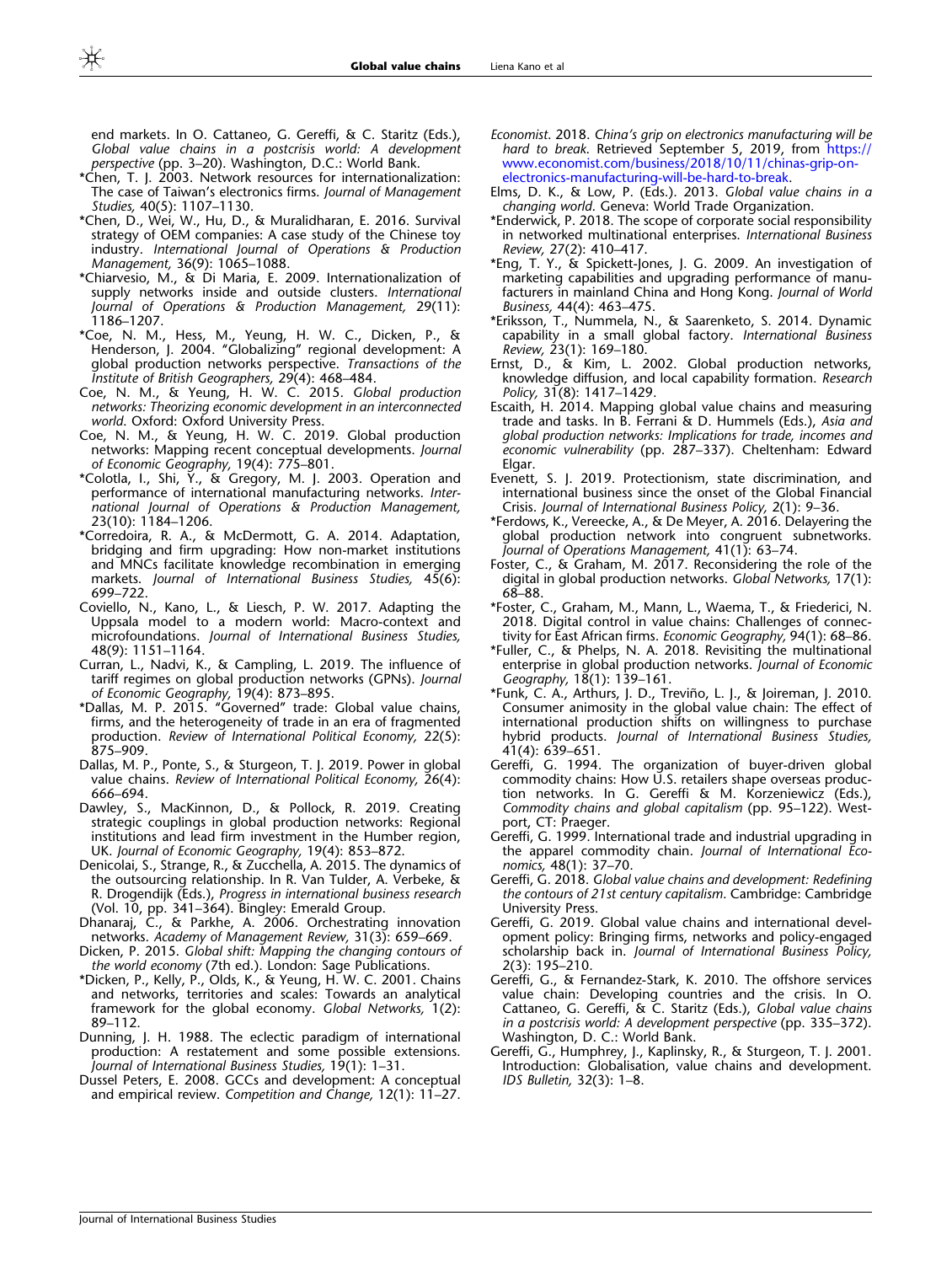- <span id="page-42-0"></span>\*Gereffi, G., Humphrey, J., & Sturgeon, T. 2005. The governance of global value chains. Review of International Political Economy, 12(1): 78–104.
- Gereffi, G., & Korzeniewicz, M. (Eds.). 1994. Commodity chains and global capitalism. Westport, CT: Praeger.
- Gereffi, G., Korzeniewicz, M., & Korzeniewicz, R. P. 1994. Introduction: Global commodity chains. In G. Gereffi & M. Korzeniewicz (Eds.), Commodity chains and global capitalism (pp. 1–14). Westport, CT: Praeger.
- \*Gereffi, G., & Lee, J. 2012. Why the world suddenly cares about global supply chains. Journal of Supply Chain Management, 48(3): 24–32.
- Ghemawat, P. 2003. The forgotten strategy. Harvard Business Review, 81(11): 76–84.
- Gibbon, P., & Ponte, S. 2008. Global value chains: From governance to governmentality? Economy and Society, 37(3): 365–392.
- \*Golini, R., Deflorin, P., & Scherrer, M. 2016. Exploiting the potential of manufacturing network embeddedness: An OM perspective. International Journal of Operations & Production Management, 36(12): 1741–1768.
- \*Golini, R., & Gualandris, J. 2018. An empirical examination of the relationship between globalization, integration and sustainable innovation within manufacturing networks. International Journal of Operations & Production Management, 38(3): 874–894.
- \*Gooris, J., & Peeters, C. 2016. Fragmenting global business processes: A protection for proprietary information. Journal of International Business Studies, 47(5): 535–562.
- Grabs, J., & Ponte, S. 2019. The evolution of power in the global coffee value chain and production network. Journal of Economic Geography, 19(4): 803–828.
- \*Griffith, D. A., & Myers, M. B. 2005. The performance implications of strategic fit of relational norm governance strategies in global supply chain relationships. Journal of International Business Studies, 36(3): 254-269.
- Grøgaard, B., Rygh, A., & Benito, G. R. 2019. Bringing corporate governance into internalization theory: State ownership and foreign entry strategies. Journal of International Business Studies, 50(8): 1310–1337.
- Grossman, G. M., & Rossi-Hansberg, E. 2008. Trading tasks: A simple theory of offshoring. American Economic Review, 98(5): 1978–1997.
- Hastings, T. 2019. Leveraging Nordic links: South African labour's role in regulating labour standards in wine global production networks. Journal of Economic Geography, 19(4): 921–942.
- \*Hatani, F. 2009. The logic of spillover interception: The impact of global supply chains in China. Journal of World Business, 44(2): 158–166.
- \*Havice, E., & Campling, L. 2017. Where chain governance and environmental governance meet: Interfirm strategies in the canned tuna global value chain. Economic Geography, 93(3): 292–313.
- Haworth, N. 2013. Compressed development: Global value chains, multinational enterprises and human resource development in 21st century Asia. Journal of World Business, 48(2): 251–259.
- \*He, S., Khan, Z., & Shenkar, O. 2018. Subsidiary capability upgrading under emerging market acquirers. Journal of World Business, 53(2): 248–262.
- \*Henderson, J., Dicken, P., Hess, M., Coe, N., & Yeung, H. W. C. 2002. Global production networks and the analysis of economic development. Review of International Political Economy, 9(3): 436–464.
- Hennart, J.-F. 1993. Explaining the swollen middle: Why most transactions are a mix of "market" and "hierarchy". Organization Science, 4(4): 529–547.
- Hennart, I.-F. 1994. The "comparative institutional" theory of the firm: Some implications for corporate strategy. Journal of Management Studies, 31(2): 193–208.
- Hennart, J.-F. 2009. Down with MNE-centric theories! Market entry and expansion as the bundling of MNE and local assets. Journal of International Business Studies, 40(9): 1432–1454.
- Hess, M. 2017. Global production networks. In D. Richardson (Ed.), The international encyclopedia of geography: People, the earth, environment, and technology (Vol. VI, pp. 3158–3169). Chichester: Wiley.
- \*Hillemann, J., & Gestrin, M. 2016. The limits of firm-level globalization: Revisiting the FSA/CSA matrix. International Business Review, 25(3): 767–775.
- Hobday, M. 1995. Innovation in East Asia. Brighton: Edward Elgar Publishing.
- \*Horner, R., & Murphy, J. T. 2018. South-North and South-South production networks: Diverging socio-spatial practices of Indian pharmaceutical firms. Global Networks, 18(2): 326–351.
- \*Humphrey, J., & Schmitz, H. 2002. How does insertion in global value chains affect upgrading in industrial clusters? Regional Studies, 36(9): 1017–1027.
- Inkpen, A. C., & Tsang, E. W. K. 2005. Social capital, networks, and knowledge transfer. Academy of Management Review, 30(1): 146–165.
- Inkpen, A. C., & Tsang, E. W. K. 2016. Reflections on the 2015 Decade Award – Social capital, networks, and knowledge transfer: An emergent stream of research. Academy of Management Review, 41(4): 573–588.
- \*Ivarsson, I., & Alvstam, C. G. 2011. Upgrading in global valuechains: A case study of technology-learning among IKEAsuppliers in China and Southeast Asia. Journal of Economic Geography, 11(4): 731–752.
- \*Jacobides, M. G., & Tae, C. J. 2015. Kingpins, bottlenecks, and value dynamics along a sector. Organization Science, 26(3): 889–907.
- Jarvenpaa, S. L., & Leidner, D. E. 1999. Communication and trust in global virtual teams. Organization Science, 10(6): 791–815.
- \*Jean, R. J. B. 2014. What makes export manufacturers pursue functional upgrading in an emerging market? A study of Chinese technology new ventures. International Business Review, 23(4): 741–749.
- Johns, L., & Wellhausen, R. 2016. Under one roof: Supply chains and the protection of foreign investment. American Political Science Review, 110(1): 31–51.
- Johnson, R. C., & Noguera, G. 2012. Accounting for intermediates: Production sharing and trade in value added. Journal of International Economics, 86(2): 224–236.
- \*Kano, L. 2018. Global value chain governance: A relational perspective. Journal of International Business Studies, 49(6): 684–705.
- Kano, L., & Verbeke, A. 2018. Family firm internationalization: Heritage assets and the impact of bifurcation bias. Global Strategy Journal, 8(1): 158–183.
- Kano, L., & Verbeke, A. 2019. Theories of the multinational firm: A microfoundational perspective. Global Strategy Journal, 9(1): 117–147.
- Kaplinsky, R., & Morris, M. 2001. A handbook for value chain research. International Development Research Centre (IDRC). [http://asiandrivers.open.ac.uk/documents/Value\\_chain\\_](http://asiandrivers.open.ac.uk/documents/Value_chain_Handbook_RKMM_Nov_2001.pdf) [Handbook\\_RKMM\\_Nov\\_2001.pdf.](http://asiandrivers.open.ac.uk/documents/Value_chain_Handbook_RKMM_Nov_2001.pdf)
- \*Karlsson, C. 2003. The development of industrial networks: Challenges to operations management in an extraprise. International Journal of Operations & Production Management, 23(1): 44–61.
- \*Khan, Z., Lew, Y. K., & Marinova, S. 2019. Exploitative and exploratory innovations in emerging economies: The role of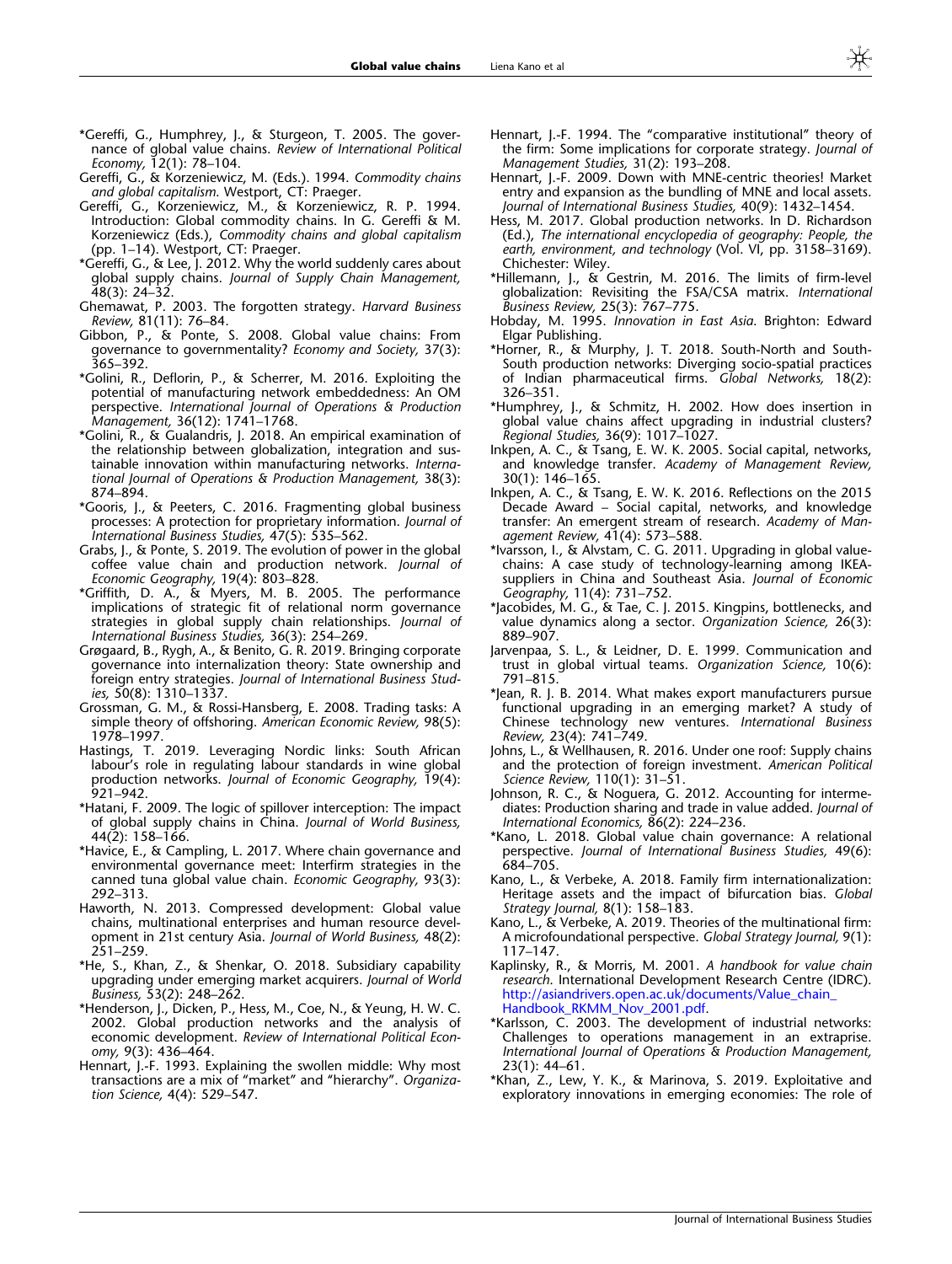<span id="page-43-0"></span>realized absorptive capacity and learning intent. International Business Review, 28(3): 499–512.

- \*Khan, Z., Lew, Y. K., & Sinkovics, R. R. 2015. International joint ventures as boundary spanners: Technological knowledge transfer in an emerging economy. Global Strategy Journal, 5(1): 48–68.
- \*Khan, Z., Rao-Nicholson, R., & Tarba, S. Y. 2018. Global networks as a mode of balance for exploratory innovations in a late liberalizing economy. Journal of World Business, 53(3): 392–402.
- Kim, I. S., Milner, H. V., Bernauer, T., Osgood, I., Spilker, G., & Tingley, D. 2019. Firms and global value chains: Identifying firms' multidimensional trade preferences. International Studies Quarterly, 63(1): 153–167.
- Kinkel, S., Rieder, B., Horvath, D., & Jäger, A. 2016. Productivity and flexibility advantages of in-house manufacturing and local sourcing – The limits of global value chains? Paper presented at the 42nd Annual Conference of the European International Business Academy, Vienna, Austria.
- \*Kleibert, J. M. 2016. Global production networks, offshore services and the branch-plant syndrome. Regional Studies, 50(12): 1995–2009.
- Kolk, A. 2016. The social responsibility of international business: From ethics and the environment to CSR and sustainable development. Journal of World Business, 51(1): 23–34.
- Kolk, A., Rivera-Santos, M., & Rufín, C. 2018. Multinationals, international business, and poverty: A cross-disciplinary research overview and conceptual framework. Journal of International Business Policy, 1(1–2): 92–115.
- \*Kumar, V., Bak, O., Guo, R., Shaw, S. L., Colicchia, C., Garza-Reyes, J. A., et al. 2018. An empirical analysis of supply and manufacturing risk and business performance: A Chinese manufacturing supply chain perspective. Supply Chain Management: An International Journal, 23(6): 461–479.
- \*Kumaraswamy, A., Mudambi, R., Saranga, H., & Tripathy, A. 2012. Catch-up strategies in the Indian auto components industry: Domestic firms' responses to market liberalization. Journal of International Business Studies, 43(4): 368–395.
- \*Lampel, J., & Giachetti, C. 2013. International diversification of manufacturing operations: Performance implications and moderating forces. Journal of Operations Management, 31(4): 213–227.
- \*Laplume, A. O., Petersen, B., & Pearce, J. M. 2016. Global value chains from a 3D printing perspective. Journal of International Business Studies, 47(5): 595–609.
- Lee, E., & Yi, K.-M. 2018. Global value chains and inequality with endogenous labour supply. Journal of International Economics, 115: 223–241.
- Levy, D. L. 1995. International sourcing and supply chain stability. Journal of International Business Studies, 26(2): 343–360.
- \*Levy, D. L. 2008. Political contestation in global production networks. Academy of Management Review, 33(4): 943–963.
- Li, J., Chen, L., Yi, J., Mao, J., & Liao, J. 2019a. Ecosystem-specific advantages in international digital commerce. Journal of International Business Studies, 50(9): 1448–1463.
- Li, F., Frederick, S., & Gereffi, G. 2019b. E-commerce and industrial upgrading in the Chinese apparel value chain. Journal of Contemporary Asia, 49(1): 24–53.
- Lieberson, S. 1992. Einstein, Renoir, and Greeley: Some thoughts about evidence in sociology. American Sociological Review, 57(1): 1–15.
- \*Lipparini, A., Lorenzoni, G., & Ferriani, S. 2014. From core to periphery and back: A study on the deliberate shaping of knowledge flows in interfirm dyads and networks. Strategic Management Journal, 35(4): 578–595.
- Liu, W., & Dicken, P. 2006. Transnational corporations and ''obligated embeddedness'': Foreign direct investment in

China's automobile industry. Environment and Planning A, 38(7): 1229–1247.

- \*Liu, C. L. E., & Zhang, Y. 2014. Learning process and capability formation in cross-border buyer–supplier relationships: A qualitative case study of Taiwanese technological firms. International Business Review, 23(4): 718–730.
- \*Lojacono, G., Misani, N., & Tallman, S. 2017. Offshoring, local market entry, and the strategic context of cross-border alliances: The impact on the governance mode. International Business Review, 26(3): 435–447.
- \*Lund-Thomsen, P., & Coe, N. M. 2015. Corporate social responsibility and labour agency: The case of Nike in Pakistan. Journal of Economic Geography, 15(2): 275–296.
- \*MacCarthy, B. L., Blome, C., Olhager, J., Srai, J. S., & Zhao, X. 2016. Supply chain evolution – Theory, concepts and science. International Journal of Operations & Production Management, 36(12): 1696–1718.
- Malesky, E. J., & Mosley, L. 2018. Chains of love? Global production and the firm-level diffusion of labour standards. American Journal of Political Science, 62(3): 712–728.
- \*McDermott, G. A., & Corredoira, R. A. 2010. Network composition, collaborative ties, and upgrading in emergingmarket firms: Lessons from the Argentine autoparts sector. Journal of International Business Studies, 41(2): 308–329.
- Memili, E., Chrisman, J. J., & Chua, J. H. 2011. Transaction costs and outsourcing decisions in small- and medium-sized family firms. Family Business Review, 24(1): 47–61.
- Milberg, W. 2008. Shifting sources and uses of profits: Sustaining US financialization with global value chains. Economy and Society, 37(3): 420–451.
- Milberg, W., & Winkler, D. 2013. Outsourcing economics: Global value chains in capitalist development. Cambridge: Cambridge University Press.
- Miller, D., Wright, M., Le Breton-Miller, I., & Scholes, L. 2015. Resources and innovation in family businesses. The Janus-face of socioemotional preferences. California Management Review, 58(1): 20–40.
- \*Morris, M., & Staritz, C. 2014. Industrialization trajectories in Madagascar's export apparel industry: Ownership, embeddedness, markets, and upgrading. World Development, 56: 243–257.
- Mudambi, R. 2007. Offshoring: Economic geography and the multinational firm. Journal of International Business Studies, 38(1): 206–210.
- Mudambi, R. 2008. Location, control and innovation in knowledge-intensive industries. Journal of Economic Geography, 8(5): 699–725.
- Nambisan, S., Zahra, A., & Luo, Y. 2019. Global platforms and ecosystems: Implications for international business theories. Journal of International Business Studies, 50(9): 1464–1486.
- Narula, R. 2019. Enforcing higher labor standards within developing country value chains: Consequences for MNEs and informal actors in a dual economy. Journal of International Business Studies, 50(9): 1622–1635.
- \*Neilson, J., Pritchard, B., Fold, N., & Dwiartama, A. 2018. Lead firms in the cocoa-chocolate global production network: An assessment of the deductive capabilities of GPN 2.0. Economic Geography, 94(4): 400–424.
- \*Pavlı´nek, P. 2018. Global production networks, foreign direct investment, and supplier linkages in the integrated peripheries of the automotive industry. Economic Geography, 94(2): 141–165.
- \*Pietrobelli, C., & Rabellotti, R. 2011. Global value chains meet innovation systems: Are there learning opportunities for developing countries. World Development, 39: 1261–1269.
- \*Pipkin, S., & Fuentes, A. 2017. Spurred to upgrade: A review of triggers and consequences of industrial upgrading in the global value chain. World Development, 98: 536–554.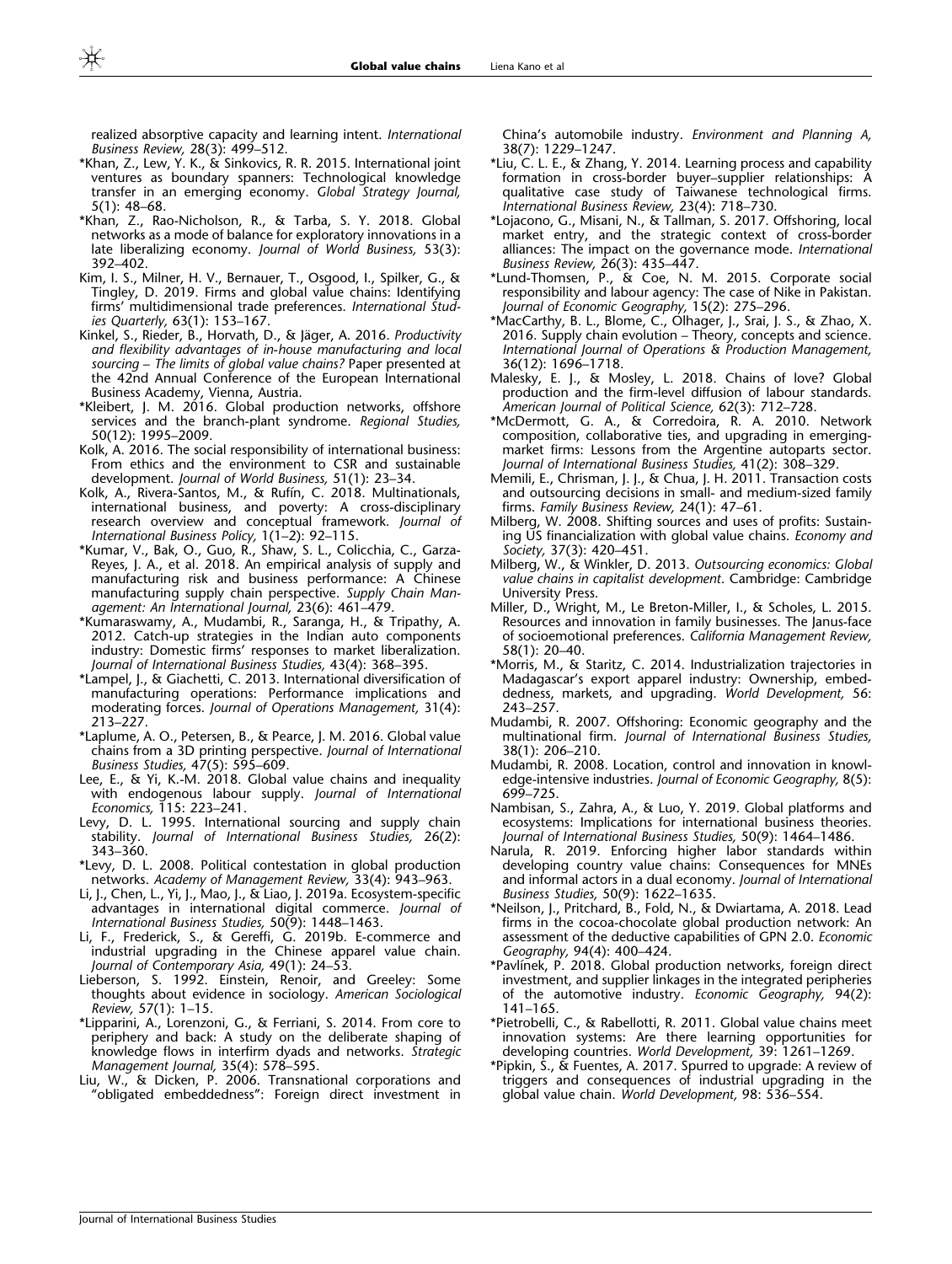- <span id="page-44-0"></span>Ponte, S., & Gibbon, P. 2005. Quality standards, conventions and the governance of global value chains. Economy and Society,  $34(1)$ : 1–31.
- Ponte, S., & Sturgeon, T. 2014. Explaining governance in global value chains: A modular theory-building effort. Review of International Political Economy, 21(1): 195–223.
- \*Rehnberg, M., & Ponte, S. 2018. From smiling to smirking? 3D printing, upgrading and the restructuring of global value chains. Global Networks, 18(1): 57–80.
- Rowley, T. J. 1997. Moving beyond dyadic ties: A network theory of stakeholder influences. Academy of Management Review, 22(4): 887–910.
- Rugman, A. M. 1983. The comparative performance of US and European multinational enterprises, 1970-79. Management International Review, 23(2): 4–14.
- Rugman, A. M., & D'Cruz, J. 1997. The theory of the flagship firm. European Management Journal, 15(4): 403–412.
- Rugman, A. M., & Verbeke, A. 2004. A perspective on regional and global strategies of multinational enterprises. Journal of International Business Studies, 35(1): 3–19.
- Sako, M., & Zylberberg, Z. 2019. Supplier strategy in global value chains: Shaping governance and profiting from upgrading. Socio-Economic Review, 17(3): 687–707.
- Santana, A., Vaccaro, A., & Wood, D. J. 2009. Ethics and the networked business. Journal of Business Ethics, 90(4): 661–681.
- Schmidt, S. L., & Brauer, M. 2006. Strategic governance: How to assess board effectiveness in guiding strategy execution. Corporate Governance: An International Review, 14(1): 13–22.
- Schwartz, S. H. 2006. A theory of cultural value orientations: Explication and applications. Comparative Sociology, 5(2): 137–182.
- \*Seppälä, T., Kenney, M., & Ali-Yrkkö, J. 2014. Global supply chains and transfer pricing: Insights from a case study. Supply Chain Management: An International Journal, 19(4): 445–454.
- Simon, H. 1961. Administrative behavior (2nd ed.). New York: Macmillan.
- \*Sinkovics, N., Choksy, U. S., Sinkovics, R. R., & Mudambi, R. 2019. Knowledge connectivity in an adverse context: Global value chains and Pakistani offshore service providers. Management International Review, 59(1): 131–170.
- Smith, A. 2015. The state, institutional frameworks and the dynamics of capital in global production networks. Progress in Human Geography, 39(3): 290–315.
- Stallkamp, M., & Schotter, A. 2019. Platforms without borders? The international strategies of digital platform firms. Global Strategy Journal. [https://doi.org/10.1002/gsj.1336.](http://dx.doi.org/10.1002/gsj.1336)
- Strange, R., & Humphrey, J. 2019. What lies between market and hierarchy? Insights from internalization theory and global value chain theory. Journal of International Business Studies, 50(8): 1401–1413.
- \*Strange, R., & Newton, J. 2006. Stephen Hymer and the externalization of production. International Business Review, 15(2): 180–193.
- \*Sturgeon, T., Van Biesebroeck, J., & Gereffi, G. 2008. Value chains, networks and clusters: Reframing the global automotive industry. Journal of Economic Geography, 8(3): 297–321.
- \*Suder, G., Liesch, P. W., Inomata, S., Mihailova, I., & Meng, B. 2015. The evolving geography of production hubs and regional value chains across East Asia: Trade in value-added. Journal of World Business, 50(3): 404–416.
- \*Taplin, I. M., Winterton, J., & Winterton, R. 2003. Understanding labour turnover in a labour-intensive industry: Evidence from the British clothing industry. Journal of Management Studies, 40(4): 1021–1046.
- \*Taylor, P. J., Derudder, B., Faulconbridge, J., Hoyler, M., & Ni, P. 2014. Advanced producer service firms as strategic networks, global cities as strategic places. Economic Geography, 90(3): 267–291.
- \*Treiblmaier, H. 2018. The impact of the blockchain on the supply chain: A theory-based research framework and a call for action. Supply Chain Management: An International Journal, 23(6): 545–559.
- Tsang, E. W. K. 2006. Behavioral assumptions and theory development: The case of transaction cost economics. Strategic Management Journal, 27(11): 999–1011.
- Tsang, E. W. K., & Zahra, S. A. 2008. Organizational unlearning. Human Relations, 61(10): 1435–1462.
- \*Turkina, E., & Van Assche, A. 2018. Global connectedness and local innovation in industrial clusters. Journal of International Business Studies, 49(6): 706–728.
- UNCTAD. 2013. Global value chains and development: Investment and value added trade in the global economy. New York: United Nations.
- UNCTAD. 2019. Digital economy report. New York: United Nations.
- \*van Hoek, R. I. 1999. Postponement and the reconfiguration challenge for food supply chains. Supply Chain Management: An International Journal, 4(1): 18–34.
- Vanchan, V., Mulhall, R., & Bryson, J. 2018. Repatriation or reshoring of manufacturing to the US and UK: Dynamics and global production networks or from here to there and back again. Growth and Change, 49(1): 97–121.
- Verbeke, A. 2013. International business strategy. Cambridge: Cambridge University Press.
- Verbeke, A., Coeurderoy, R., & Matt, T. 2018. The future of international business research on corporate globalization that never was.... Journal of International Business Studies, 49(9): 1102–1112.
- Verbeke, A., & Kano, L. 2016. An internalization theory perspective on the global and regional strategies of multinational enterprises. Journal of World Business, 51(1): 83-92.
- Verbeke, A., & Kenworthy, T. P. 2008. Multidivisional vs metanational governance of the multinational enterprise. Journal of International Business Studies, 39(6): 940–956.
- \*Wang, J., Wei, Y., Liu, X., Wang, C., & Lin, H. 2014. Simultaneous impact of the presence of foreign MNEs on indigenous firms' exports and domestic sales. Management International Review, 54(2): 195–223.
- \*Werner, M. 2012. Beyond upgrading: Gendered labour and the restructuring of firms in the Dominican Republic. Economic Geography, 88(4): 403–422.
- Whittaker, D. H., Zhu, T., Sturgeon, T., Tsai, M. H., & Okita, T. 2010. Compressed development. Studies in Comparative International Development, 45(4): 439–467.
- Williamson, O. E. 1981. The modern corporation: Origins, evolution, attributes. Journal of Economic Literature, 19(4): 1537–1568.
- Williamson, O. E. 1996. The mechanisms of governance. Oxford: Oxford University Press.
- World Bank. 2019. Global value chain development report 2019. Washington, DC: World Bank.
- World Bank. 2020. World development report 2020: Trading for development in the age of global value chains. Washington, DC: World Bank.
- Wu, X., & Gereffi, G. 2019. Amazon and Alibaba: Internet governance business models, and internationalization strategies. In R. Van Tulder, A. Verbeke, & L. Piscitello (Eds.), International business in the information and digital age: Progress in international business research (Vol. 13, pp. 327–356). Cheltenham: Edward Elgar.
- \*Yamin, M. 2011. A commentary on Peter Buckley's writings on the global factory. Management International Review, 51(2): 285–293.
- \*Yeung, H. W. C. 2009. Regional development and the competitive dynamics of global production networks. Regional Studies, 43(3): 325–351.